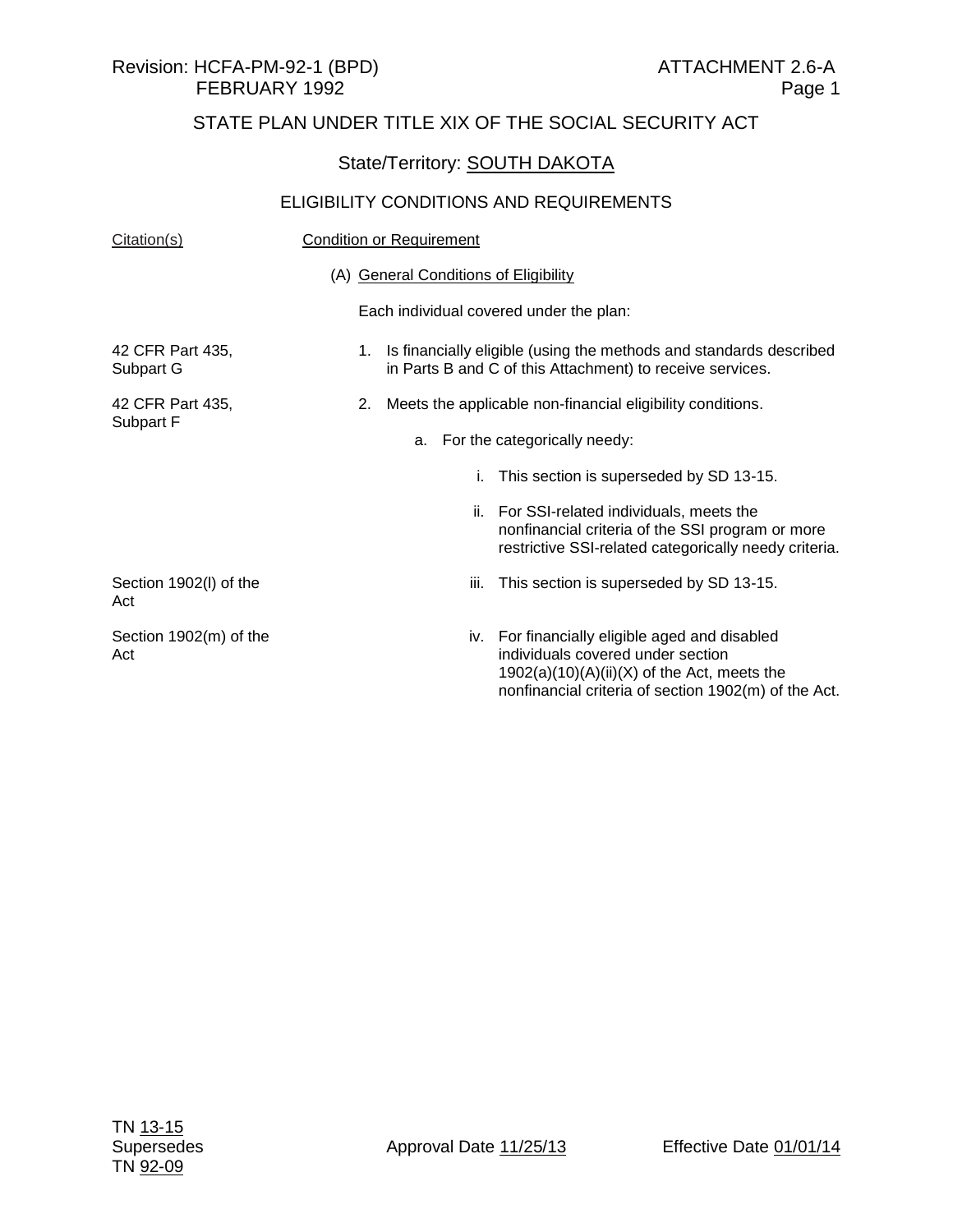#### State/Territory: **SOUTH DAKOTA**

| Citation(s)                   | <b>Condition or Requirement</b>                   |                                                                                                                                                                                          |  |
|-------------------------------|---------------------------------------------------|------------------------------------------------------------------------------------------------------------------------------------------------------------------------------------------|--|
|                               | (A) General Conditions of Eligibility (continued) |                                                                                                                                                                                          |  |
|                               | 2. (Continued)                                    |                                                                                                                                                                                          |  |
|                               | b.                                                | For the medically needy, meets the non-financial eligibility<br>conditions of 42 CFR Part 435.                                                                                           |  |
| Section 1905(p) of the<br>Act |                                                   | c. For financially eligible qualified Medicare beneficiaries<br>covered under section $1902(a)(10)(E)(i)$ of the Act, meets<br>the non-financial criteria of section 1905(p) of the Act. |  |
| Section 1905(s) of the<br>Act | d.                                                | For financially eligible qualified disabled and working<br>individuals covered under section $1902(a)(10)(E)(ii)$ of the<br>Act, meets the non-financial criteria of section 1905(s).    |  |
|                               |                                                   | 3. This section is superseded by SD-13-12.                                                                                                                                               |  |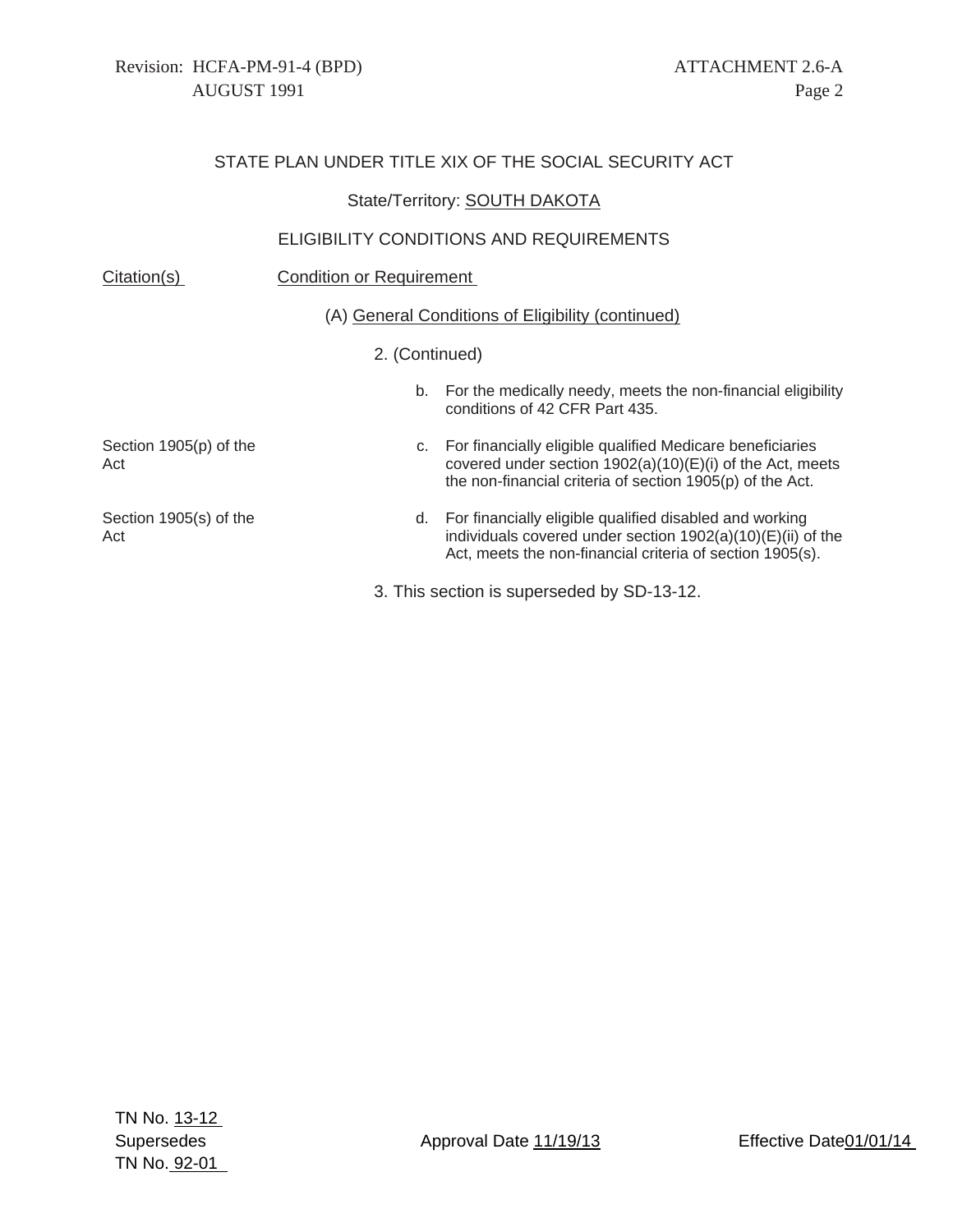## State/Territory: SOUTH DAKOTA ELIGIBILITY CONDITIONS AND REQUIREMENTS

Page 3 is superseded by SD-13-11.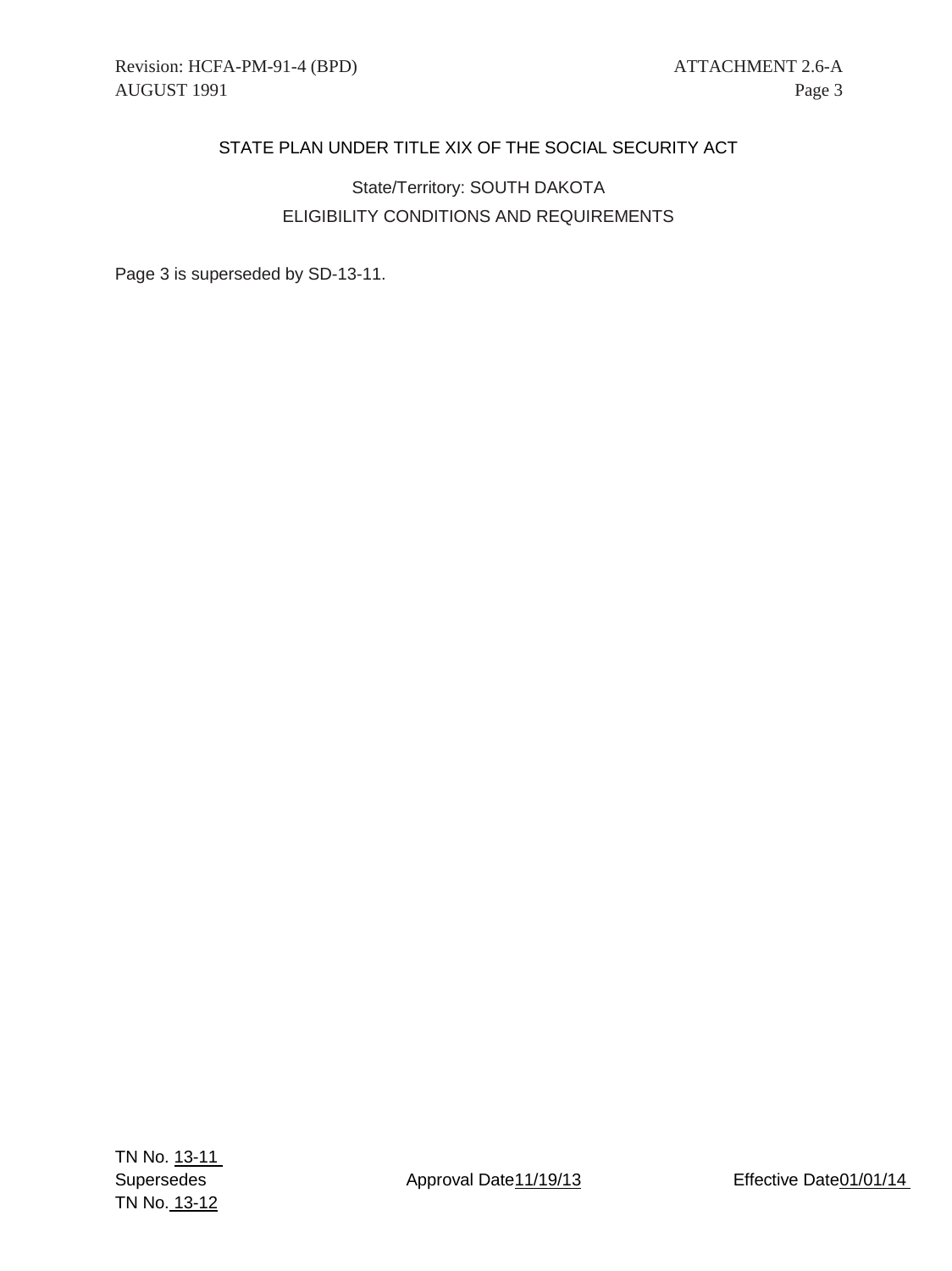# Revision: HCFA-PM-91-8 (MB) ATTACHMENT 2.6-A

## STATE PLAN UNDER TITLE XIX OF THE SOCIAL SECURITY ACT

#### State/Territory: SOUTH DAKOTA

#### ELIGIBILITY CONDITIONS AND REQUIREMENTS

Citation(s) Condition or Requirement

(A) General Conditions of Eligibility (continued)

42 CFR 433.145 Section 1912 of the Act 5. Is required, as a condition of eligibility, to assign his or her own rights, or the rights of any other person who is eligible for Medicaid and on whose behalf the individual has legal authority to execute an assignment, to medical support and payments for medical care from any third part. (Medical support is defined as support specified as being for medical care by a court or administrative order.)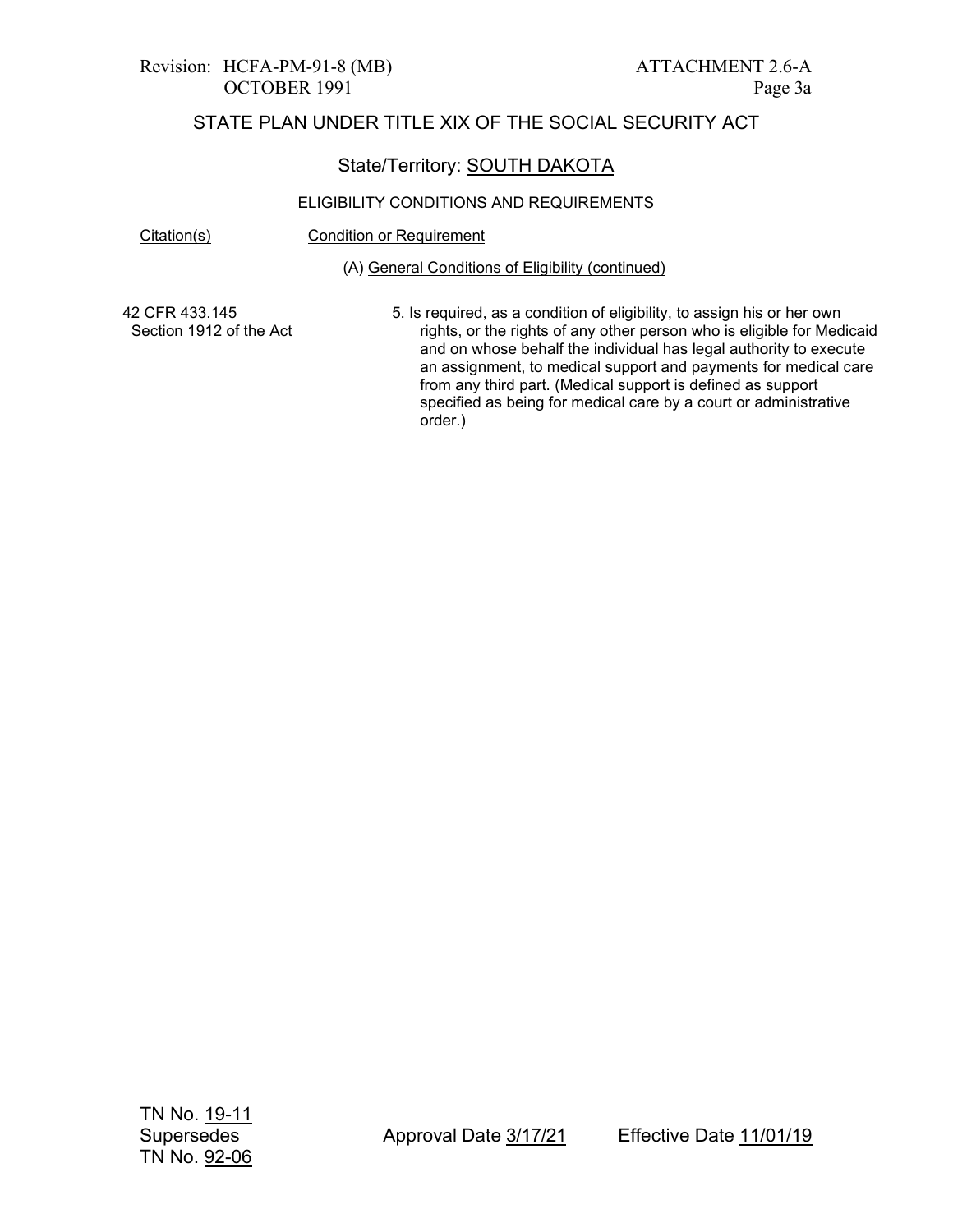#### State/Territory: SOUTH DAKOTA

#### ELIGIBILITY CONDITIONS AND REQUIREMENTS

Citation(s) Condition or Requirement

#### (A) General Conditions of Eligibility (continued)

6. (Continued)

An applicant or recipient must also cooperate in establishing the paternity of any eligible child and in obtaining medical support and payments for himself or herself and any other person who is eligible for Medicaid and on whose behalf the individual can make an assignment; except that individuals described in section 1902(l)(1)(A) of the Social Security Act (pregnant women and women in the post-partum period) are exempt from these requirements involving paternity and obtaining support. Any individual may be exempt from the cooperation requirements by demonstrating good cause for refusing to cooperate.

An applicant or recipient must also cooperate in identifying any third party who may be liable to pay for care that is covered under the State plan and providing information to assist in pursuing these third parties. Any individual may be exempt from the cooperation requirements by demonstrating good cause for refusing to cooperate.

**\_X\_** Assignment of rights is automatic because of State law.

42 CFR Part 435.910 7. Is required, as a condition of eligibility, to furnish his/her Social Security account number (or numbers, if he/she has more than one number) except for aliens seeking medical assistance for the treatment of an emergency condition under Section 1903(v)(2) of the Social Security Act (section 1137(f)).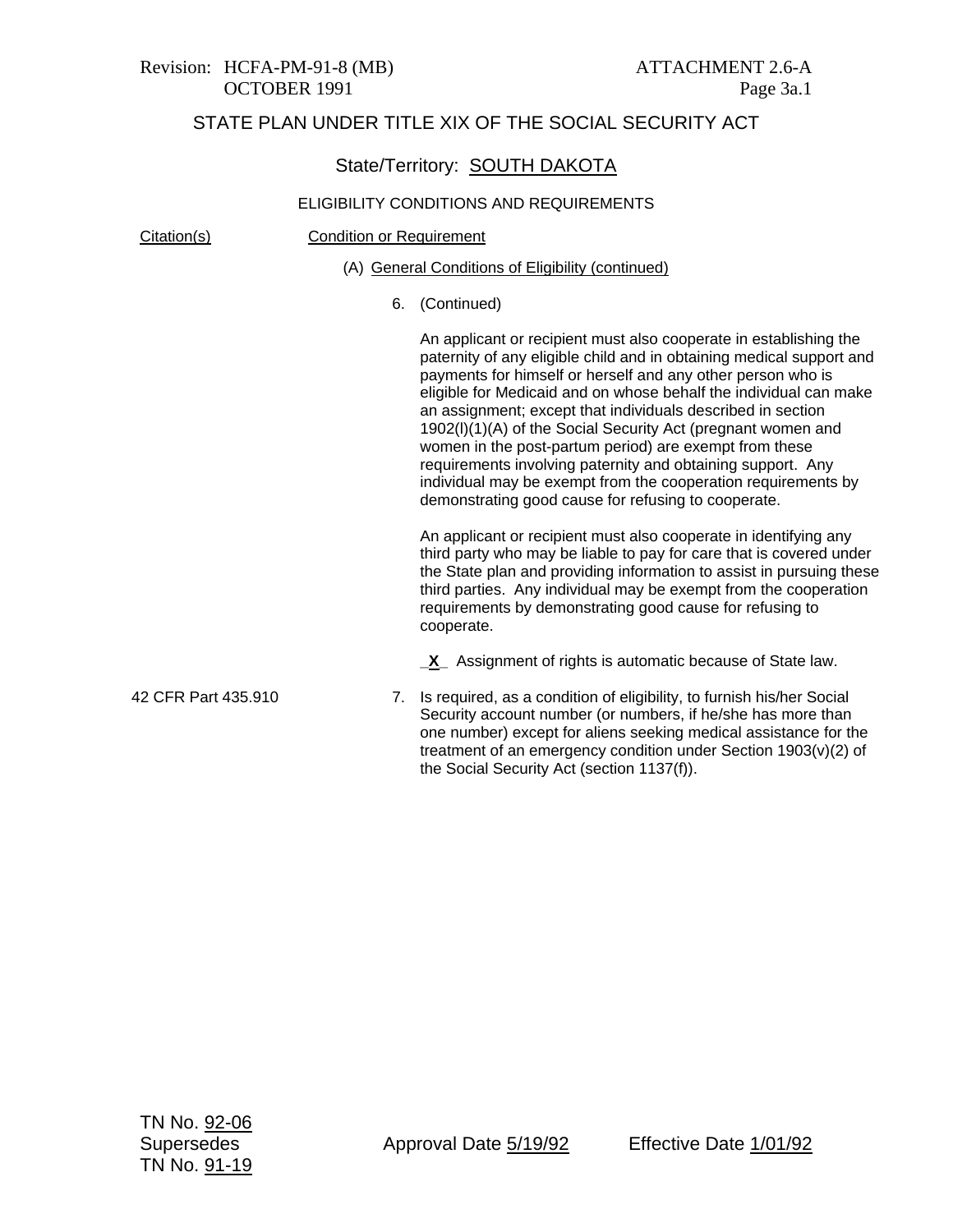## State/Territory: **SOUTH DAKOTA**

#### ELIGIBILITY CONDITIONS AND REQUIREMENTS

Page 3b is superseded by SD 13-15.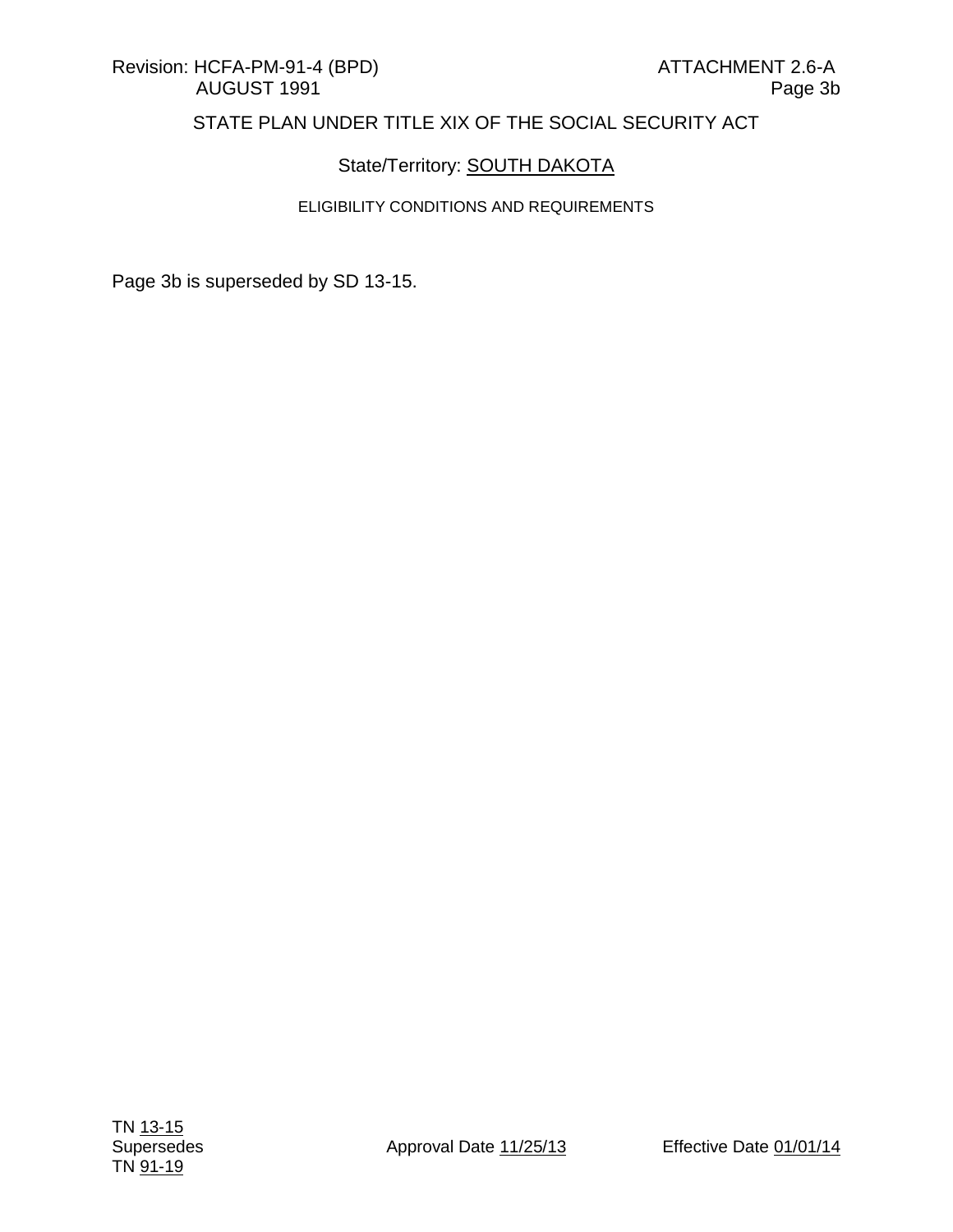# Revision: HCFA-PM-91-8 (MB) ATTACHMENT 2.6-A

## STATE PLAN UNDER TITLE XIX OF THE SOCIAL SECURITY ACT

## State/Territory: SOUTH DAKOTA

#### ELIGIBILITY CONDITIONS AND REQUIREMENTS

Citation(s) Condition or Requirement

(A) General Conditions of Eligibility (continued)

Section 1906 of the Act

10. Is required to apply for enrollment in an employer-based costeffective group health plan, if such plan is available to the individual. Enrollment is a condition of eligibility except for the individual who is unable to enroll on his/her own behalf (failure of a parent to enroll a child does not affect a child's eligibility).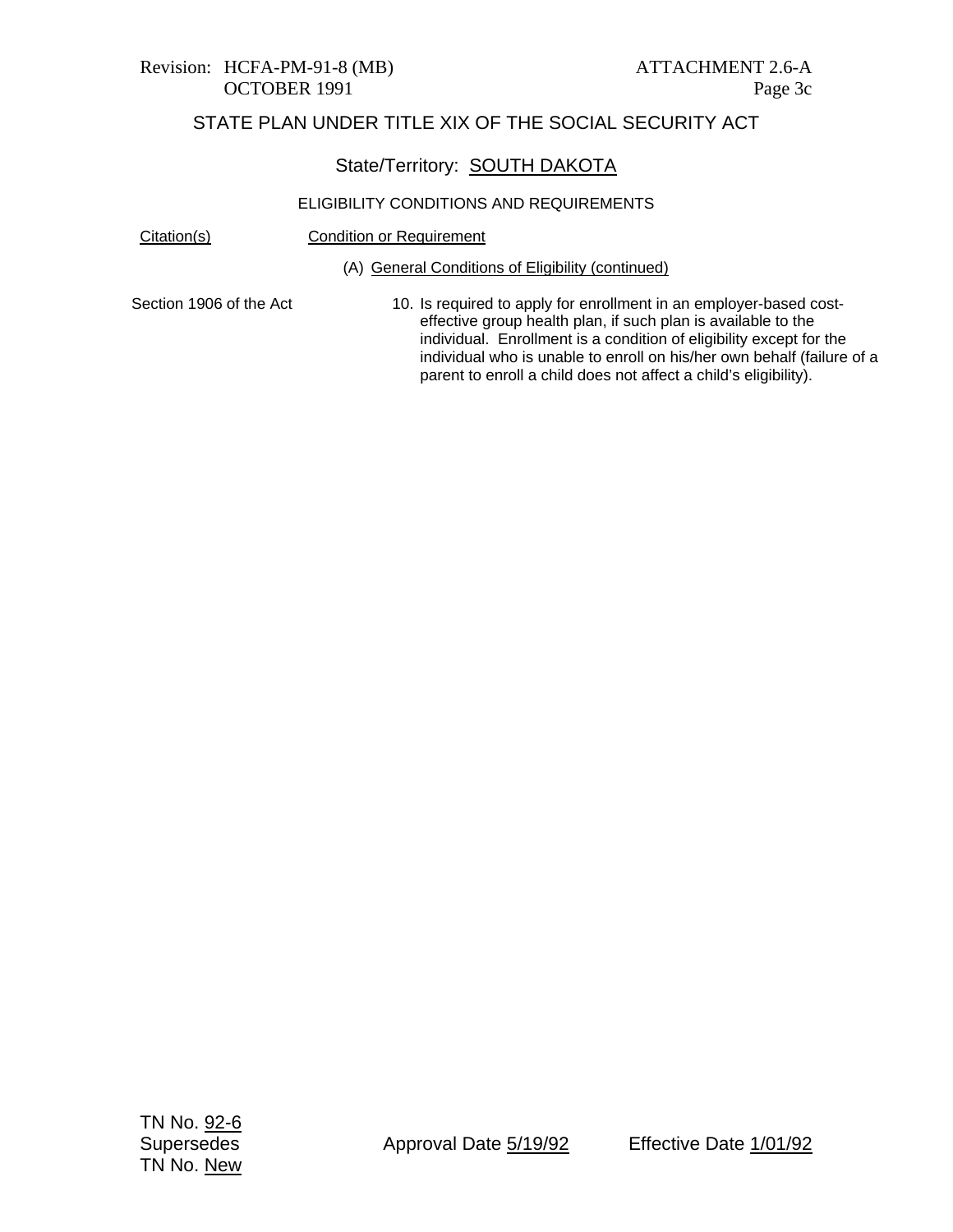Revision: CMS-PM-02-1 ATTACHMENT 2.6-A

# STATE PLAN UNDER TITLE XIX OF THE SOCIAL SECURITY ACT

## State/Territory: SOUTH DAKOTA

| Citation(s)                      | <b>Condition or Requirement</b> |                                                                                                                                                                                                                                 |
|----------------------------------|---------------------------------|---------------------------------------------------------------------------------------------------------------------------------------------------------------------------------------------------------------------------------|
|                                  |                                 | (B) Post-eligibility Treatment of Institutionalized Individuals' Incomes                                                                                                                                                        |
|                                  | 1.<br>process:                  | The following items are not considered in the post-eligibility                                                                                                                                                                  |
| Section 1902(o) of the<br>Act    |                                 | a. SSI and SSP benefits paid under Section 1511(e)(1)(E)<br>and (G) of the Act to individuals who receive care in a<br>hospital, nursing home, SNF, or ICF.                                                                     |
| Bondi v. Sullivan (SSI)          |                                 | b. Austrian Reparation Payments (pension(reparation)<br>payments made under sections 500-506 of the Austrian<br>General Social Insurance Act). Applies only if State<br>follows SSI program rules with respect to the payments. |
| Section 1902(r)(l) of the<br>Act |                                 | c. German Reparations Payments (reparation payments<br>made by the Federal Republic of Germany).                                                                                                                                |
| 105/206 of P.L. 100-383          | d.                              | Japanese and Aleutian Restitution Payments.                                                                                                                                                                                     |
| 1.(a) of P.L. 103-286            |                                 | e. Netherlands Reparation Payments based on Nazi, but not<br>Japanese, persecution (during World War II).                                                                                                                       |
| 10405 of P.L. 101-239            |                                 | f. Payments from the Agent Orange Settlement Fund or any<br>other fund established pursuant to the settlement in the In<br>re Agent Orange product liability litigation, M.D.L. No. 381<br>$(E.D.N.Y.)$ .                       |
| 6(h)(2) of P.L. 101-426          | g.                              | Radiation Exposure Compensation.                                                                                                                                                                                                |
| 12005 of P.L. 103-66             | h.                              | VA pensions limited to \$90 per month under 38 U.S.C.<br>5503.                                                                                                                                                                  |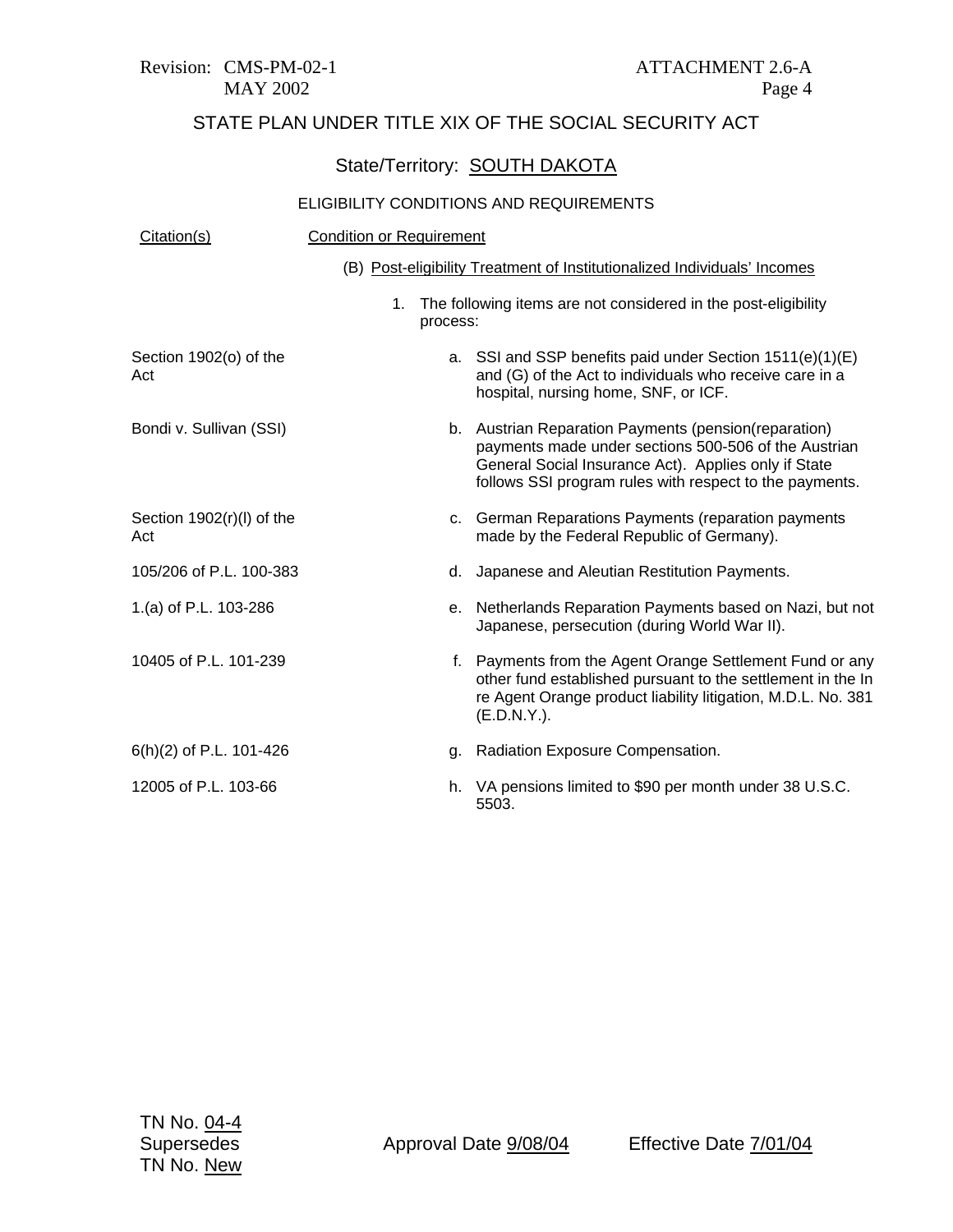Revision: CMS-PM-02-1 ATTACHMENT 2.6-A

#### STATE PLAN UNDER TITLE XIX OF THE SOCIAL SECURITY ACT

#### State/Territory: SOUTH DAKOTA

#### ELIGIBILITY CONDITIONS AND REQUIREMENTS

#### Citation(s) Condition or Requirement

(B) Post-eligibility Treatment of Institutionalized Individuals' Incomes (continued)

Section 1924 of the Act 42 CFR 435.725 42 CFR 435.733 42 CFR 435.832

2. The following monthly amounts for personal needs are deducted from total monthly income in the application of an institutionalized individual's or couple's income to the cost of institutionalized care:

Personal Needs Allowance (PNA) of not less than \$30 for individuals and \$60 for couples for all institutionalized persons.

a. Aged, blind, disabled:

Individuals \$ 60.00 Couples \$120.00

For the following persons with greater need:

SUPPLEMENT 12 TO ATTACHMENT 2.6-A describes the basis or formula for determining the deductible amount when a specific amount is not listed above; lists the criteria to be met and, where appropriate, identifies the organization unit which determines that a criterion is met.

b. AFDC related:

Children \$ 60.00 Adults \$ 60.00

For the following persons with greater need:

SUPPLEMENT 12 TO ATTACHMENT 2.6-A describes the basis or formula for determining the deductible amount when a specific amount is not listed above; lists the criteria to be met and, where appropriate, identifies the organization unit which determines that a criterion is met.

c. Individual under age 21 covered in the plan as specified in Item B.7 of ATTACHMENT 2.2-A:

#### \$60.00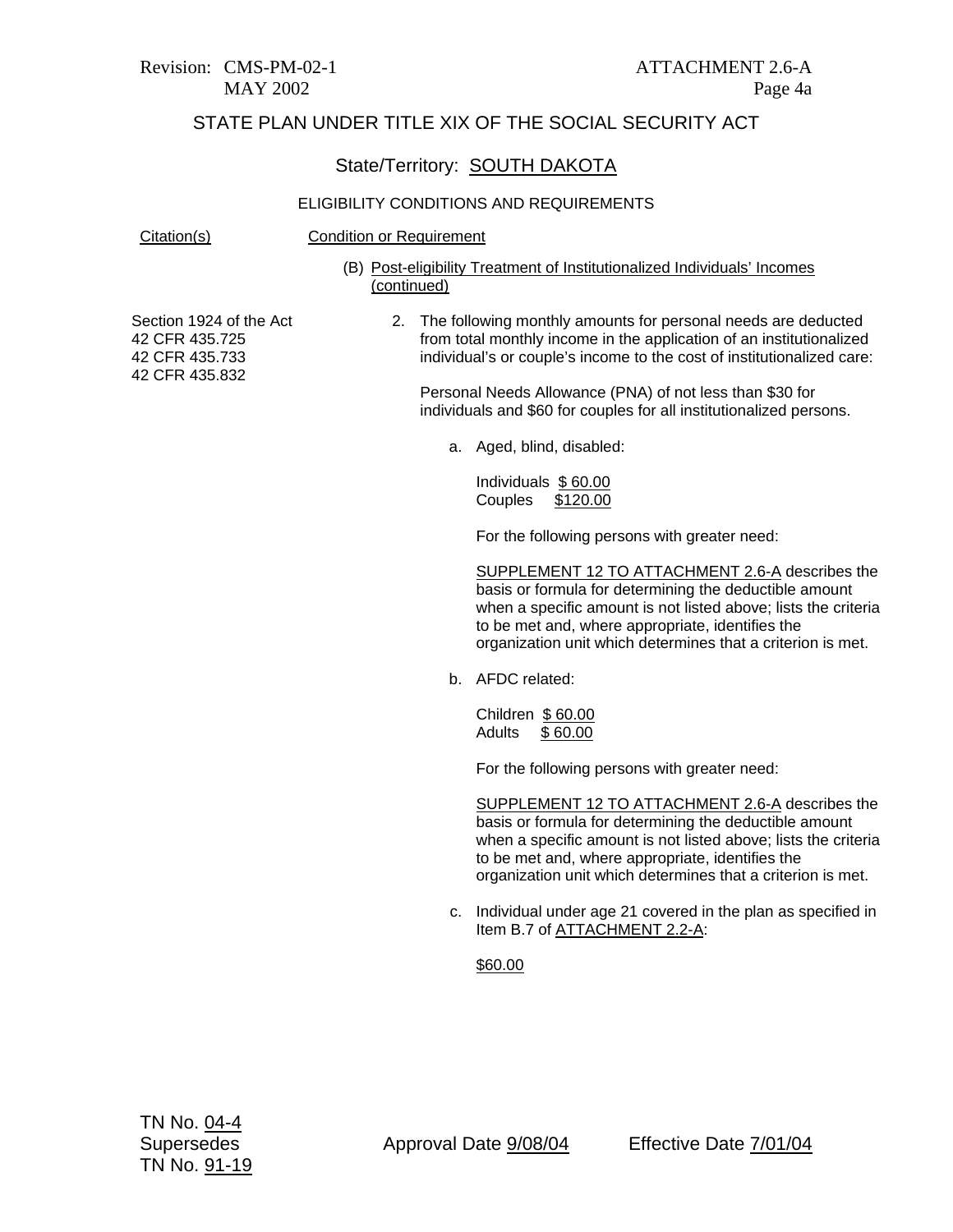## State/Territory: SOUTH DAKOTA

| Citation(s)             | <b>Condition or Requirement</b> |                                                                                                                                                                                                                                                                                                                                                                                                                                                |
|-------------------------|---------------------------------|------------------------------------------------------------------------------------------------------------------------------------------------------------------------------------------------------------------------------------------------------------------------------------------------------------------------------------------------------------------------------------------------------------------------------------------------|
|                         | (continued)                     | (B) Post-eligibility Treatment of Institutionalized Individuals' Incomes                                                                                                                                                                                                                                                                                                                                                                       |
|                         | 2.                              | (Continued)                                                                                                                                                                                                                                                                                                                                                                                                                                    |
|                         |                                 | For the following persons with greater need:                                                                                                                                                                                                                                                                                                                                                                                                   |
|                         |                                 | SUPPLEMENT 12 TO ATTACHMENT 2.6-A describes the<br>basis or formula for determining the deductible amount<br>when a specific amount is not listed above; lists the criteria<br>to be met and, where appropriate, identifies the<br>organization unit which determines that a criterion is met.                                                                                                                                                 |
| Section 1924 of the Act | 3.                              | In addition to the amounts under item 2, the following monthly<br>amounts are deducted from the remaining income of an<br>institutionalized individual with a community spouse:                                                                                                                                                                                                                                                                |
|                         |                                 | a. The monthly income allowance for the community spouse,<br>calculated using the formula in section 1924(d)(2) of the<br>Act, is the amount by which the maintenance needs<br>standard exceeds the community spouse's income. The<br>maintenance needs standard cannot exceed the maximum<br>prescribed in section 1924(d)(3)(C). The maintenance<br>need standard consists of a poverty level component plus<br>an excess shelter allowance. |
|                         |                                 | $X$ The poverty level component is calculated using the<br>applicable percentage (set out in section<br>1924(d)(3)(B) of the Act) of the official poverty level.                                                                                                                                                                                                                                                                               |
|                         |                                 | The poverty level component is calculated using a<br>percentage greater than the applicable percentage,<br>equal to ___%, of the official poverty level (still<br>subject to maximum maintenance needs standard).                                                                                                                                                                                                                              |
|                         |                                 | The maintenance needs standard for all community<br>spouses is set at the maximum permitted by section<br>1924(d)(3)(C).                                                                                                                                                                                                                                                                                                                       |
|                         |                                 | Except that, when applicable, the State will set the<br>community spouse's monthly income allowance at the<br>amount by which exceptional maintenance needs,<br>established at a fair hearing, exceed the community<br>spouse's income, or at the amount of any court-ordered<br>support.                                                                                                                                                      |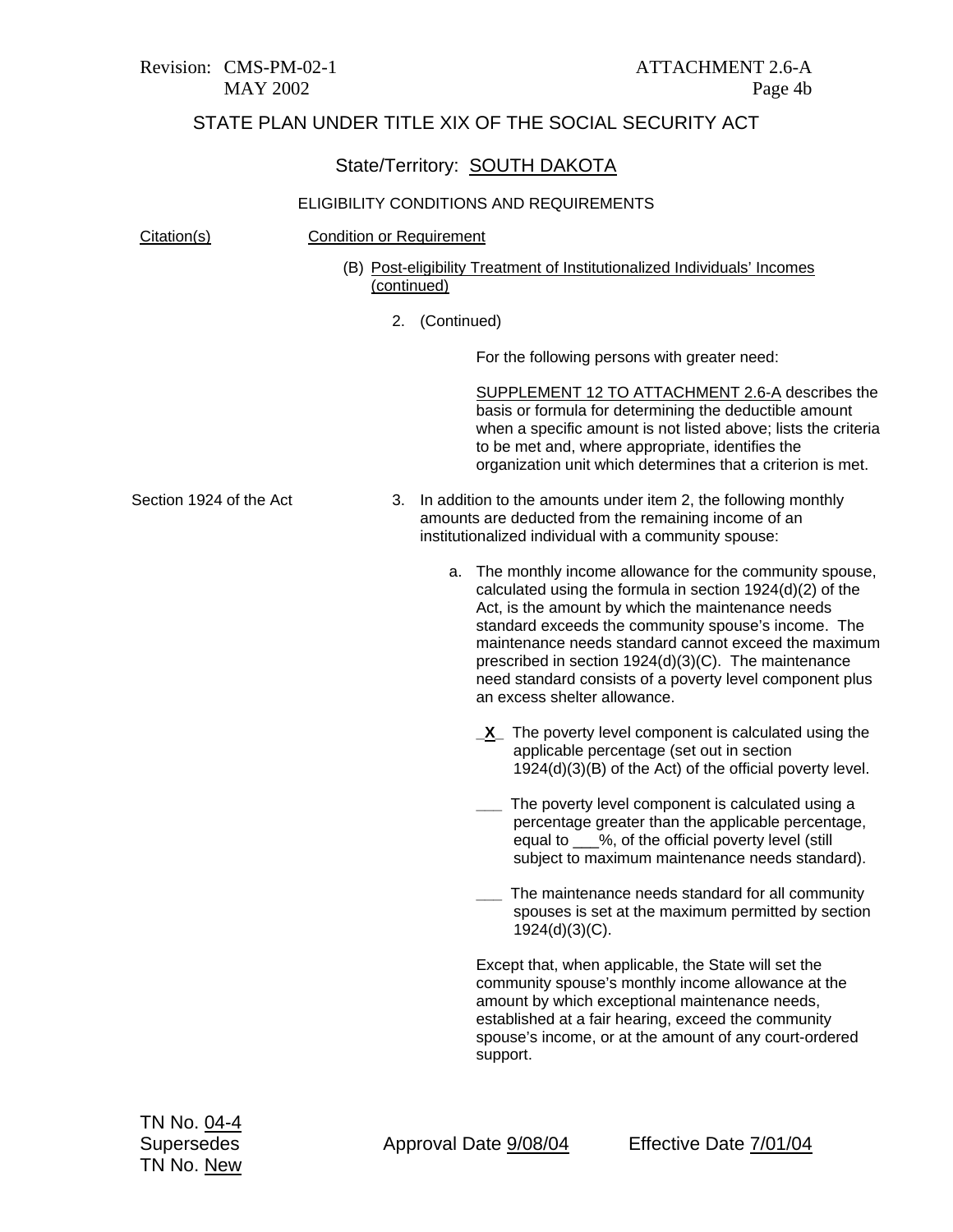## State/Territory: SOUTH DAKOTA

#### ELIGIBILITY CONDITIONS AND REQUIREMENTS

#### Citation(s) Condition or Requirement

(B) Post-eligibility Treatment of Institutionalized Individuals' Incomes (continued)

3.

a. (Continued)

In determining any excess shelter allowance, utility expanses are calculated using:

- **\_X\_** The standard utility allowance under section 5(e) of the Food Stamp Act of 1997 or
- **\_\_\_** The actual unreimbursable amount of the community spouse's utility expenses less any portion of such amount included in condominium or cooperative charges.
- b. The monthly income allowance for other dependent family members living with the community spouse is:
	- **\_X\_** One-third of the amount by which the poverty level component (calculated under section 1924(d)(3)(A)(i) of the Act using the applicable percentage specified in section 1924(d)(3)(B)) exceeds the dependent family member's monthly income.

**\_\_\_** A greater amount calculated as follows:

The following definition is used in lieu of the definition provided by the Secretary to determine the dependency of family members under section 1924(d)(1) of the Act:

- c. Amounts for health care expenses described below that are incurred by and for the institutionalized individual and are not subject to payments by a third party:
	- i. Medicaid, Medicare, and other health insurance premiums, deductibles, or coinsurance charges, or co-payments.
	- ii. Necessary medical or remedial care recognized under State law but not covered under the State plan. (Reasonable limits on amounts are described in SUPPLEMENT 3 TO ATTACHMENT 2.6-A.)

Supersedes Approval Date 9/08/04 Effective Date 7/01/04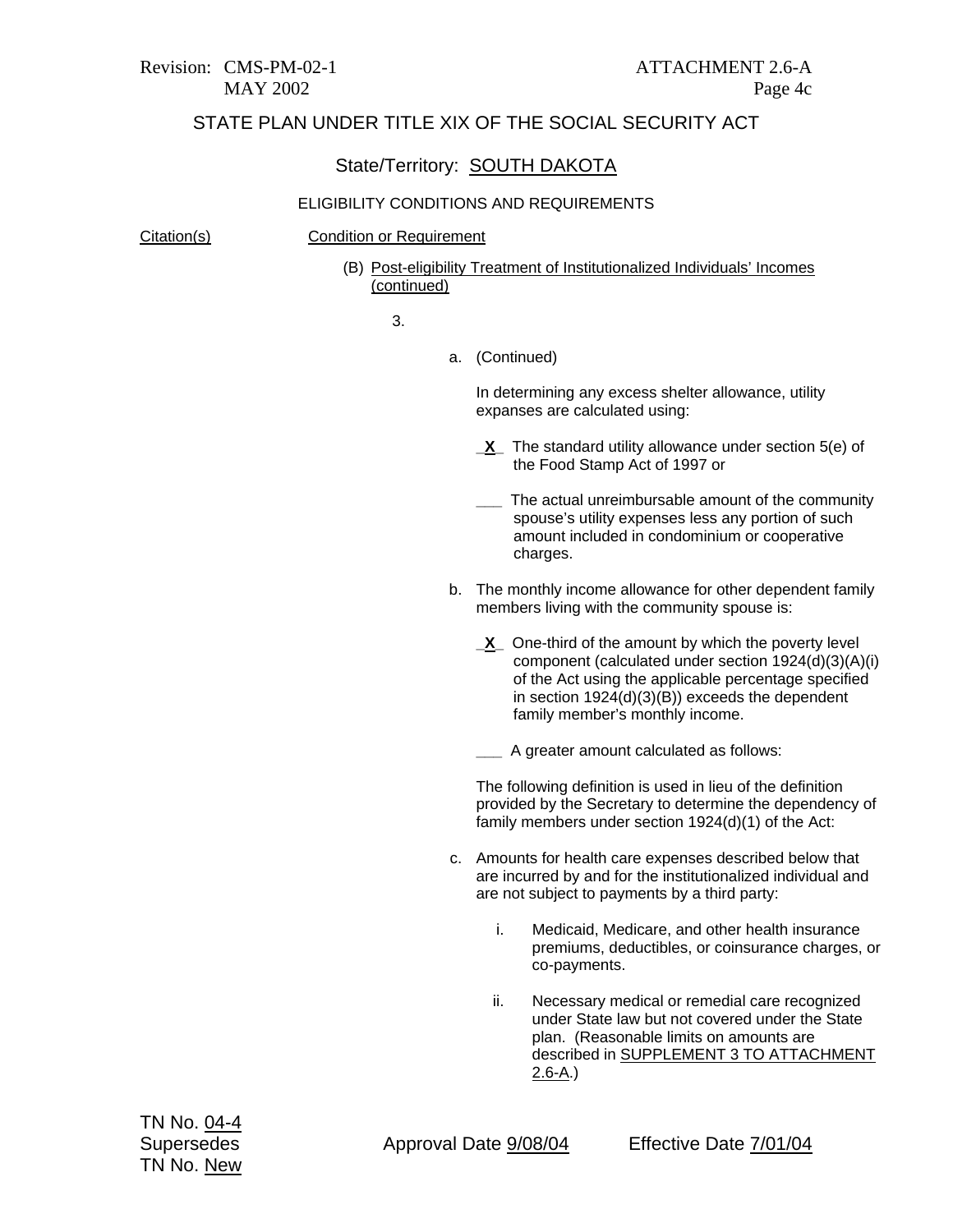## State/Territory: **SOUTH DAKOTA**

| Citation(s)                                        | <b>Condition or Requirement</b>                                                                                                                                                                                                                                                                                             |  |  |
|----------------------------------------------------|-----------------------------------------------------------------------------------------------------------------------------------------------------------------------------------------------------------------------------------------------------------------------------------------------------------------------------|--|--|
|                                                    | (B) Post-eligibility Treatment of Institutionalized Individuals' Incomes<br>(continued)                                                                                                                                                                                                                                     |  |  |
| 42 CFR 435.725<br>42 CFR 435.733<br>42 CFR 435.832 | 4. In addition to any amounts deductible under the items above, the<br>following monthly amounts are deducted from the remaining monthly<br>income of an institutionalized individual or an institutionalized couple:                                                                                                       |  |  |
|                                                    | a. An amount for the maintenance needs of each member of a<br>family living in the institutionalized individual's home with no<br>community spouse living in the home. The amount mustbe<br>based on a reasonable assessment of need but must not exceed<br>the higher of the:                                              |  |  |
|                                                    | i.<br>AFDC level or                                                                                                                                                                                                                                                                                                         |  |  |
|                                                    | ii.<br>Medically needy level:                                                                                                                                                                                                                                                                                               |  |  |
|                                                    | X __ AFDC levels in SUPPLEMENT 1<br>Medically needy level in SUPPLEMENT1<br>Other: \$                                                                                                                                                                                                                                       |  |  |
|                                                    | b. Amounts for health care expenses described below that have not<br>been deducted under 3.c above (i.e., for an institutionalized<br>individual with a community spouse), are incurred by and for the<br>institutionalized individual or institutionalized couple, and are not<br>subject to the payment by a third party: |  |  |
|                                                    | i.<br>Medicaid, Medicare, and other health insurance<br>premiums, deductibles, or coinsurance charges, or co-<br>payments.                                                                                                                                                                                                  |  |  |
|                                                    | ii.<br>Necessary medical or remedial care recognized under<br>State law but not covered under the State plan.<br>(Reasonable limits on amounts are described in<br>SUPPLEMENT 3 TO ATTACHMENT 2.6-A.)                                                                                                                       |  |  |
| 42 CFR 435.725<br>42 CFR 435.733<br>42 CFR 435.832 | 5. At the option of the State, as specified below, the following is<br>deducted from any remaining monthly income of an institutionalized<br>individual or institutionalized couple:                                                                                                                                        |  |  |
|                                                    | A monthly amount for the maintenance of the home of the individual<br>or couple for not longer than 6 months if a physician has certified that<br>the individual, or one member of the institutionalized couple, is likely<br>to return to the home within that period:                                                     |  |  |
|                                                    | $\frac{1}{\sqrt{1-\frac{1}{2}}}$ No.                                                                                                                                                                                                                                                                                        |  |  |
|                                                    | $X$ Yes (the applicable amount is shown on page 5a).                                                                                                                                                                                                                                                                        |  |  |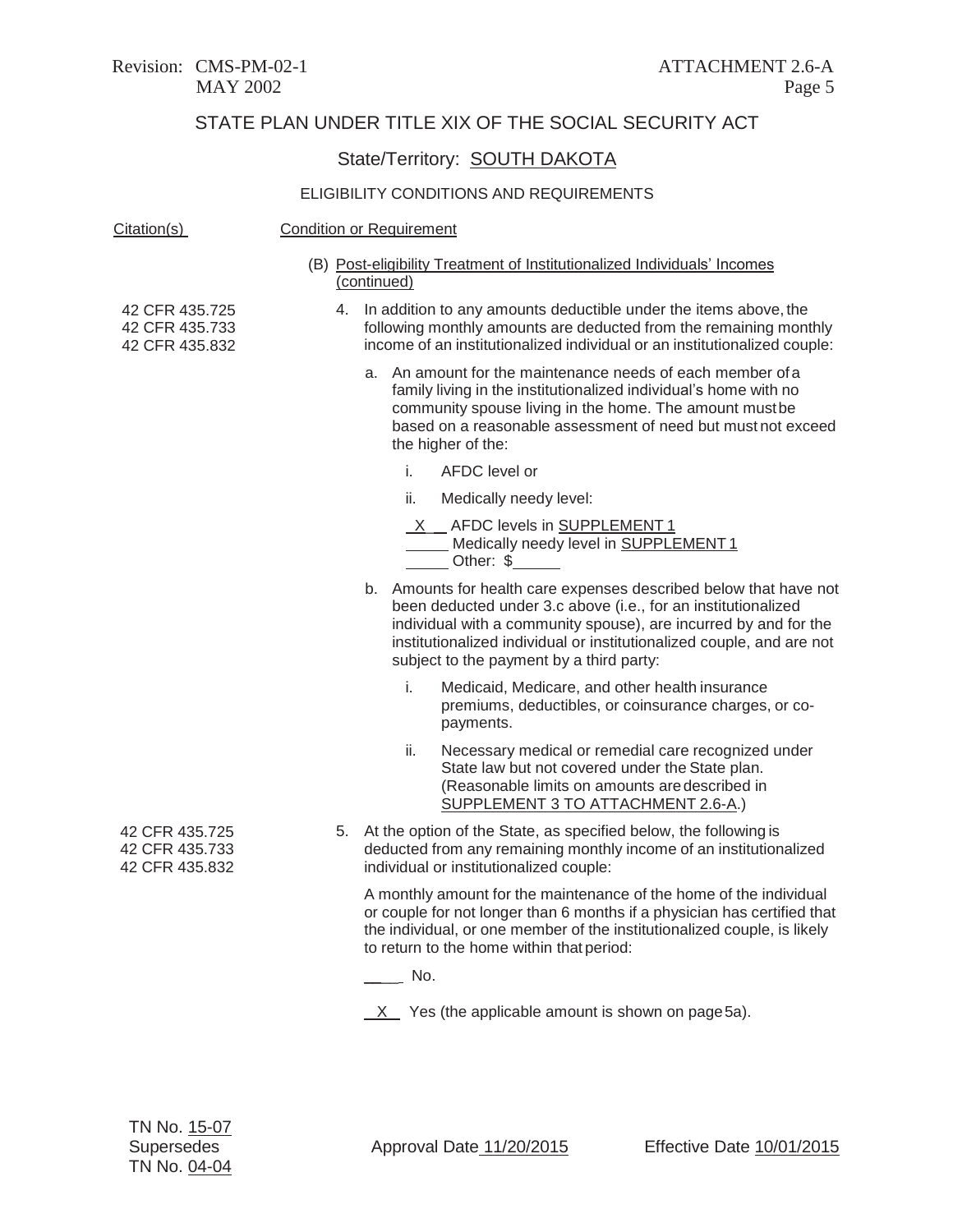## State/Territory: SOUTH DAKOTA

#### ELIGIBILITY CONDITIONS AND REQUIREMENTS

#### Citation(s) Condition or Requirement

#### (B) Post-eligibility Treatment of Institutionalized Individuals' Incomes (continued)

5. (Continued)

X Amount for maintenance of home is: SSI Benefit Standard minus \$60.

Amount for maintenance of home is the actual maintenance cost not to exceed \$.

Amount for maintenance of home is deductible when countable income is determined under section 1924(d)(1) of the Act only if the individual's home and the community spouse's home are different.

Amount for maintenance of home is not deductible when countable income is determined under section 1924(d)(1) of the Act.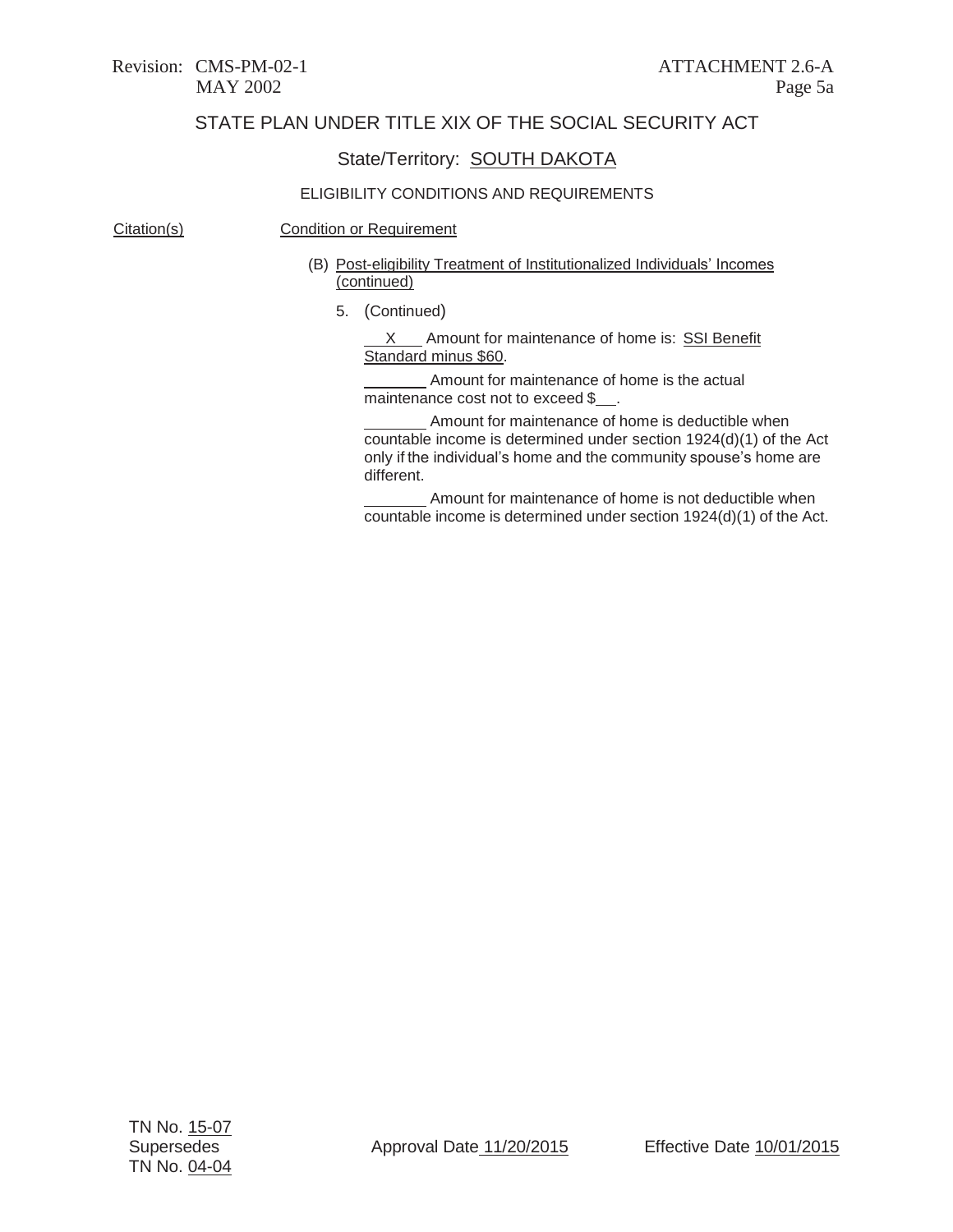## State/Territory: **SOUTH DAKOTA**

| Citation(s)                      | <b>Condition or Requirement</b>                                                                                                                                                                                                                                                                                                                                                                                |  |  |
|----------------------------------|----------------------------------------------------------------------------------------------------------------------------------------------------------------------------------------------------------------------------------------------------------------------------------------------------------------------------------------------------------------------------------------------------------------|--|--|
| 42 CFR 435.711<br>42 CFR 435.721 | (C) Financial Eligibility                                                                                                                                                                                                                                                                                                                                                                                      |  |  |
| 42 CFR 435.831                   | For individuals who are AFDC or SSI recipients, the income and<br>resource levels and methods for determining countable income and<br>resources of the AFDC and SSI programs apply, unless the plan<br>provides for more restrictive levels and methods than SSI for SSI<br>recipients under section 1902(f) of the Act, or more liberal methods<br>under section $1902(r)(2)$ of the Act, as specified below. |  |  |
|                                  | For individuals who are not AFDC or SSI recipients in a non-section<br>1902(f) state and those who are deemed to be cash assistance<br>recipient, the financial eligibility requirements specified in this section<br>C apply.                                                                                                                                                                                 |  |  |
|                                  | SUPPLEMENT 1 TO ATTACHMENT 2.6-A specifies the income<br>levels for mandatory and optional categorically needy groups of<br>individuals, including individuals with incomes related to the Federal<br>income poverty level and for mandatory groups of qualified Medicare<br>beneficiaries covered under section $1902(a)(10)(E)(i)$ of the Act.                                                               |  |  |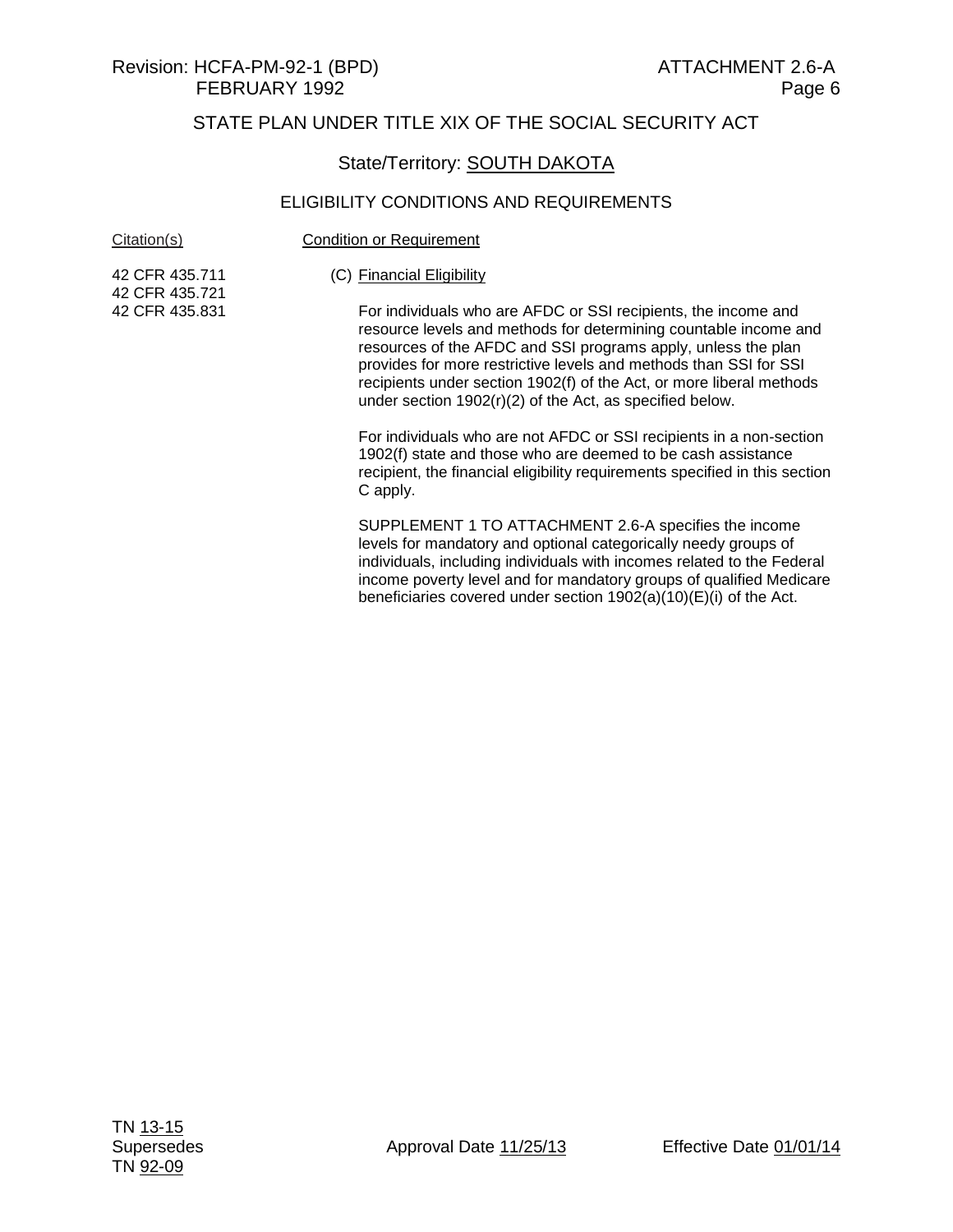#### State/Territory: SOUTH DAKOTA

#### ELIGIBILITY CONDITIONS AND REQUIREMENTS

Citation(s) Condition or Requirement

- (C) Financial Eligibility (continued)
	- **\_X\_** SUPPLEMENT 2 TO ATTACHMENT 2.6-A specifies the resource levels for mandatory and optional categorically needy poverty level related groups, and for medically needy groups.
	- **\_\_\_** SUPPLEMENT 7 TO ATTACHMENT 2.6-A specifies the income levels for categorically needy aged, blind and disabled persons who are covered under requirements more restrictive than SSI.
	- **\_\_\_** SUPPLEMENT 4 TO ATTACHMENT 2.6-A specifies the methods for determining income eligibility used by states that have more restrictive methods than SSI, permitted under section 1902(f) of the Act.
	- **\_\_\_** SUPPLEMENT 5 TO ATTACHMENT 2.6-A specifies the methods for determining resource eligibility used by states that have more restrictive methods than SSI, permitted under section 1902(f) of the Act.
	- **\_X\_** SUPPLEMENT 8a TO ATTACHMENT 2.6-A specifies the methods for determining income eligibility used by states that are more liberal than the methods of the cash assistance programs, permitted under section 1902(r)(2) of the Act.
	- **\_X\_** SUPPLEMENT 8b TO ATTACHMENT 2.6-A specifies the methods for determining resource eligibility used by states that are more liberal than the methods of the cash assistance programs, permitted under section 1902(r)(2) of the Act.
	- **\_X\_** SUPPLEMENT 9b TO ATTACHMENT 2.6-A specifies the method for determining the penalty period for a transfer of an asset at less than fair market value. Also provides procedures for undue hardship waivers.
	- **\_\_\_** SUPPLEMENT 14 TO ATTACHMENT 2.6-A specifies income levels used by states for determining eligibility of tuberculosis-infected individuals whose eligibility is determined under section 1902(x)(1) of the Act.
	- **\_X\_** SUPPLEMENT 17 TO ATTACHMENT 2.6-A specifies the method for determining when there is a disqualification for long-term care assistance for individuals with substantial home equity.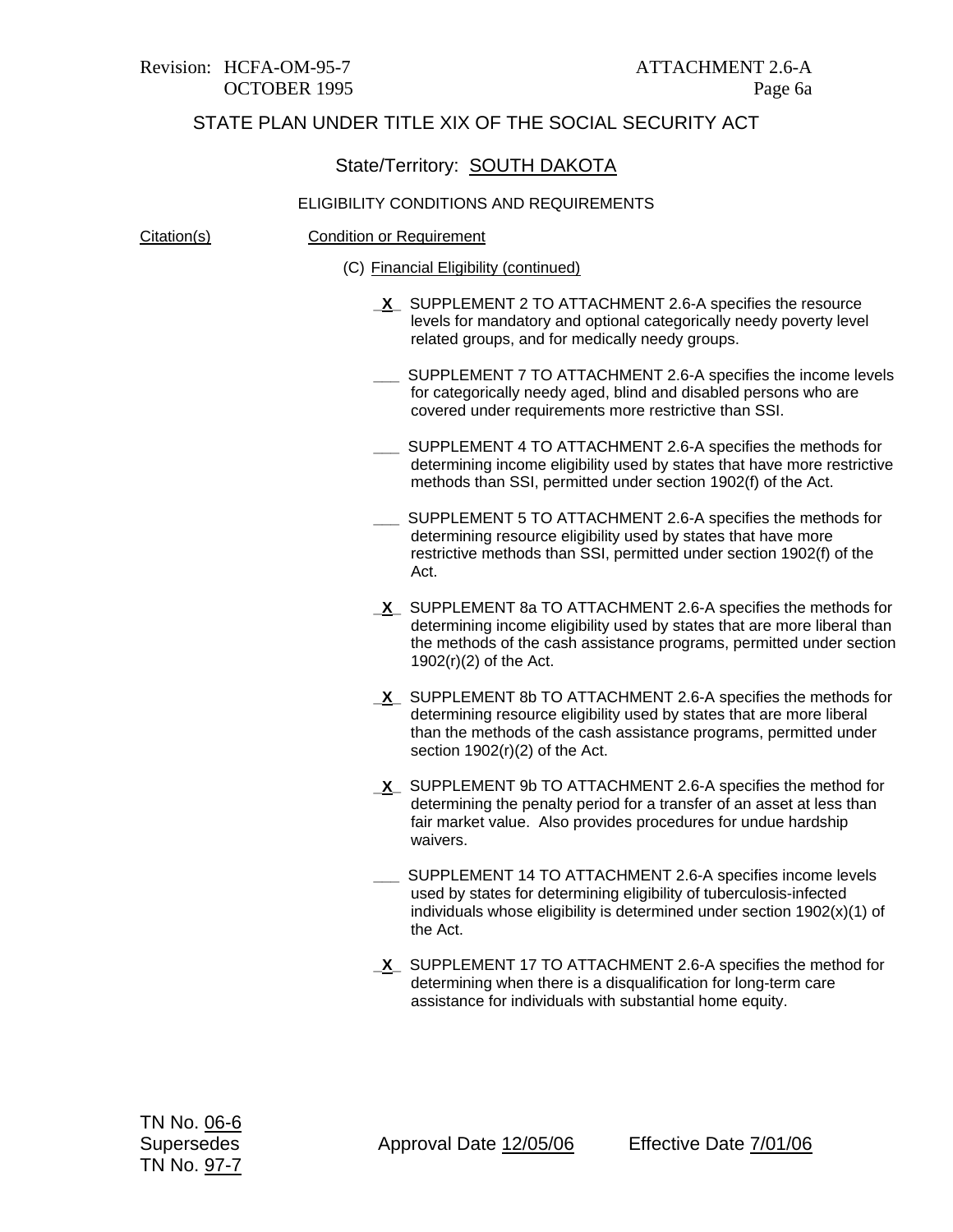#### State/Territory: **SOUTH DAKOTA**

#### ELIGIBILITY CONDITIONS AND REQUIREMENTS

#### Citation(s) Condition or Requirement

#### (C) Financial Eligibility (continued)

1. Methods of Determining Income

Section 1902(r)(2) of the Act

- a. AFDC-related individuals (except for poverty level related pregnant women, infants, and children.
	- i. This section is superseded by SD 13-15.
	- ii. This section is superseded by SD 13-15.
- Section 1902(e)(6) of the Act iii. Agency continues to treat women eligible under the provisions of sections 1902(a)(10) of the Act as eligible, without regard to any changes in income of the family of which she is a member, for the 60-day period after her pregnancy ends and any remaining days in the month in which the 60th day falls.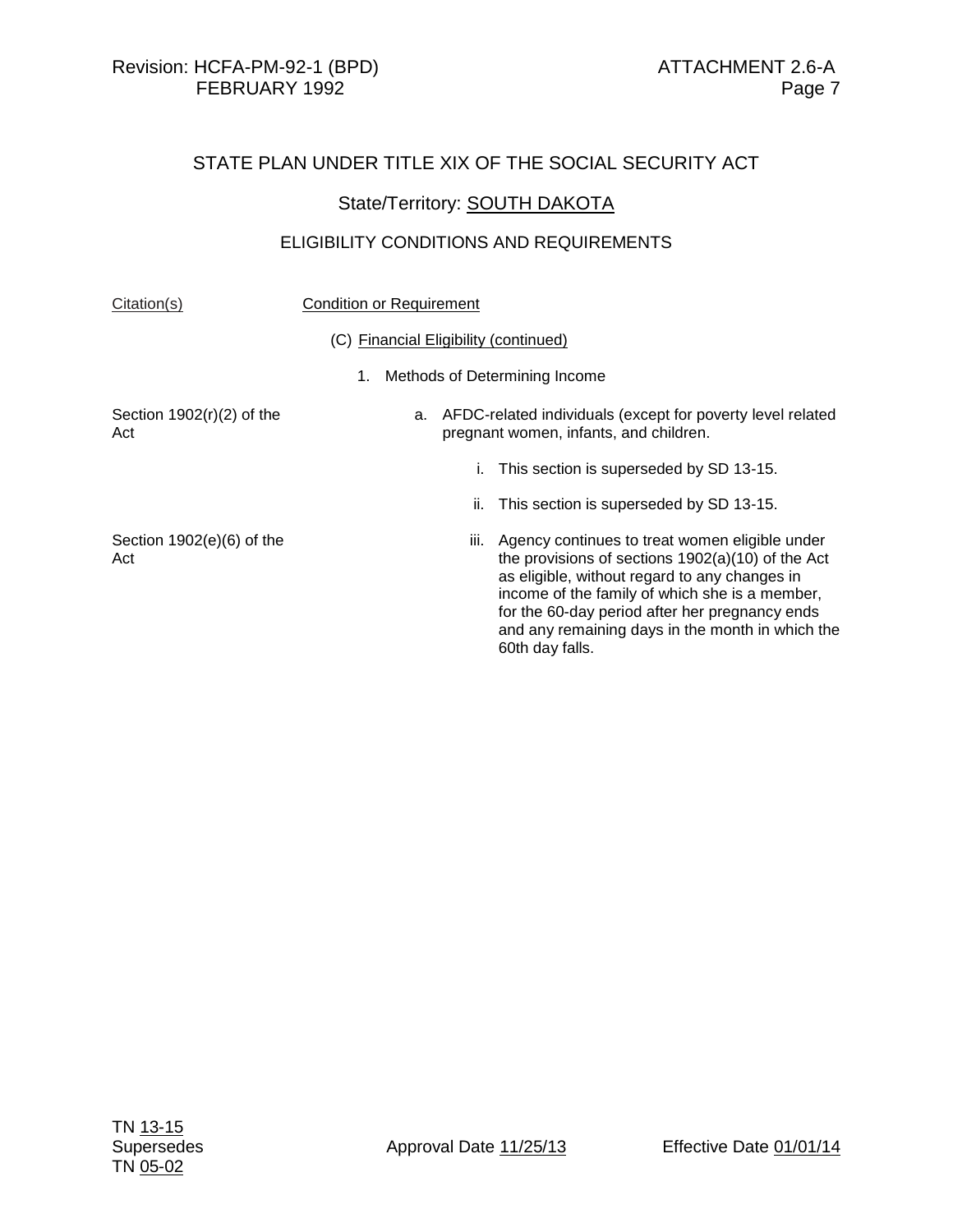# Revision: HCFA-PM-92-1 (MB) ATTACHMENT 2.6-A

## STATE PLAN UNDER TITLE XIX OF THE SOCIAL SECURITY ACT

## State/Territory: SOUTH DAKOTA

#### ELIGIBILITY CONDITIONS AND REQUIREMENTS

Citation(s) Condition or Requirement

(C) Financial Eligibility (continued)

1. Methods of Determining Income (continued)

42 CFR 435.721, 42 CFR 435.831, and Sections 1902(m)(1)(B)  $(m)(4)$  and  $1902(r)(2)$  of the Act

- b. Aged individuals. In determining countable income for aged individuals, including aged individuals with incomes up to the Federal poverty level described in section 1902(m)(1) of the Act, the following methods are used:
	- **\_X\_** The methods of the SSI program only.
	- The methods of the SSI program and/or any more liberal methods described in SUPPLEMENT 8a TO ATTACHMENT 2.6-A.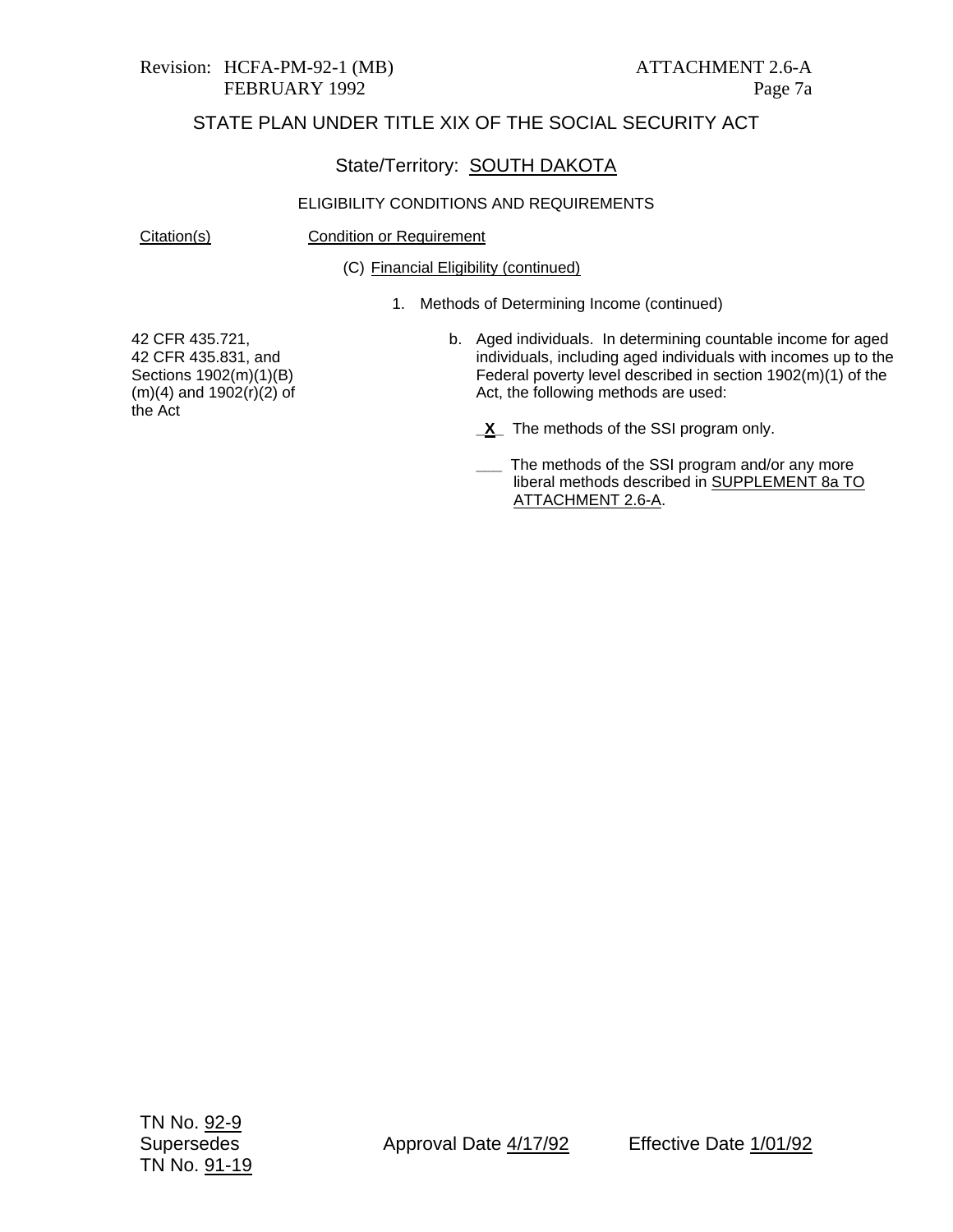#### State/Territory: SOUTH DAKOTA

#### ELIGIBILITY CONDITIONS AND REQUIREMENTS

Citation(s) Condition or Requirement

(C) Financial Eligibility (continued)

- 1. Methods of Determining Income (continued)
	- b. (continued)
		- **\_\_\_** For individuals other than optional State supplement recipients, more restrictive methods than SSI, applied under the provisions of section 1902(f) of the Act, as specified in SUPPLEMENT 4 TO ATTACHMENT 2.6-A; and any more liberal methods described in SUPPLEMENT 8a TO ATTACHMENT 2.6-A.
		- **\_\_\_** For institutionalized couples, the methods specified under section 1611(e)(5) of the Act.
		- **\_\_\_** For optional State supplement recipients under 42 CFR 435.230, income methods more liberal than SSI, as specified in SUPPLEMENT 4 TO ATTACHMENT 2.6- A.
		- **\_\_\_** For optional State supplement recipients in section 1902(f) states and SSI criteria states without section 1616 or 1634 agreements—
			- **\_\_\_** SSI methods only;
			- **\_\_\_** SSI methods and/or any more liberal methods than SSI described in SUPPLEMENT 8a TO ATTACHMENT 2.6-A; or
			- Methods more restrictive and/or more liberal than SSI. More restrictive methods are described in SUPPLEMENT 4 TO ATTACHMENT 2.6-A and more liberal methods are described in SUPPLEMENT 8a TO ATTACHMENT 2.6-A.

In determining relative financial responsibility, the agency considers only the income of spouses living in the same household as available to spouses.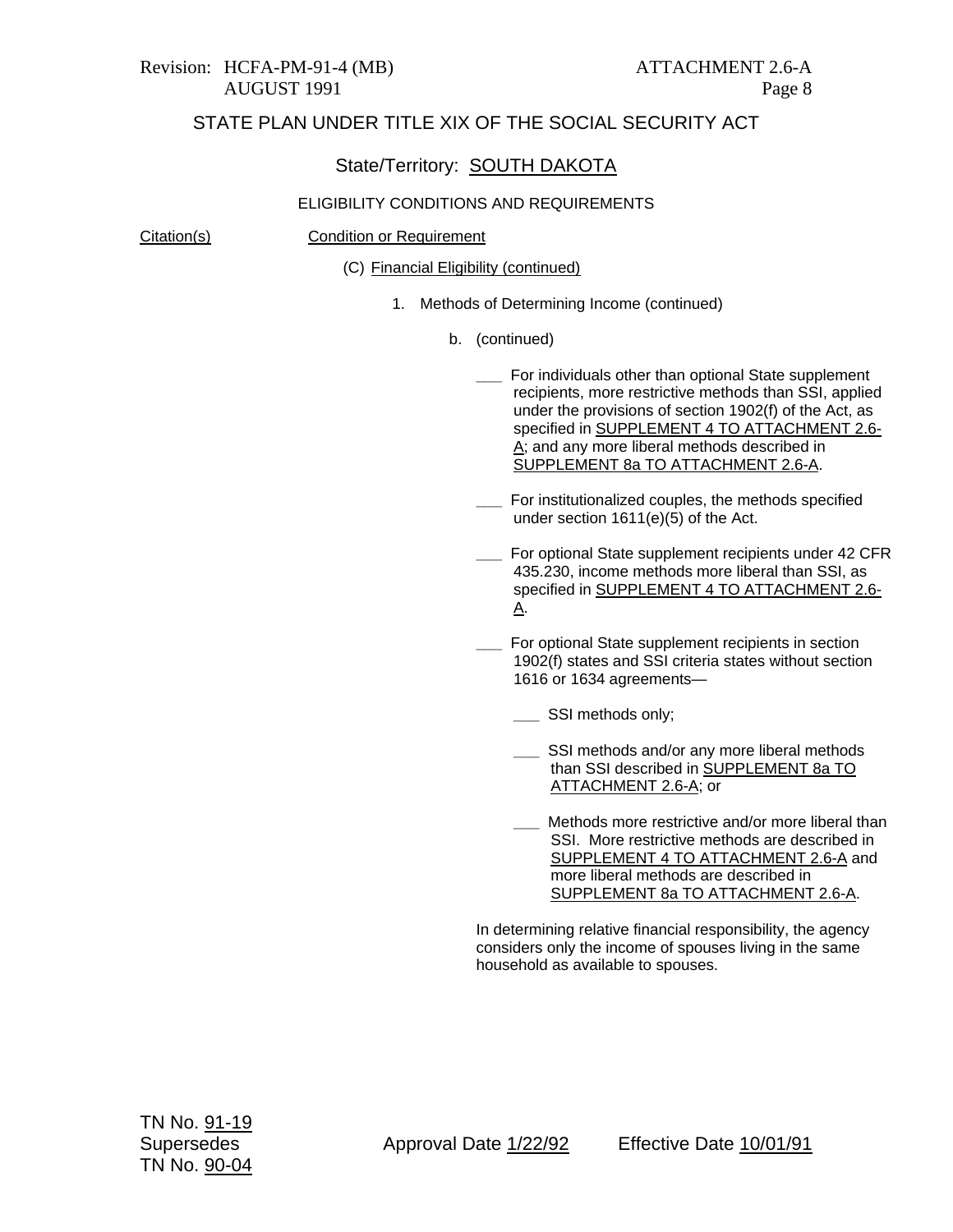#### State/Territory: SOUTH DAKOTA

#### ELIGIBILITY CONDITIONS AND REQUIREMENTS

Citation(s) Condition or Requirement

(C) Financial Eligibility (continued)

1. Methods of Determining Income (continued)

42 CFR 435.721 and 435.831, and Sections 1902(m)(1)(B), (m)(4), and 1902(r)(2) of the Act

- c. Blind individuals. In determining countable income for blind individuals, the following methods are used:
	- **\_X\_** The methods of the SSI program only.
	- **\_\_\_** SSI methods and/or any more liberal methods described in SUPPLEMENT 8a TO ATTACHMENT 2.6-A.
	- **\_\_\_** For individuals other than optional State supplement recipients, more restrictive methods than SSI, applied under the provisions of section 1902(f) of the Act, as specified in SUPPLEMENT 4 TO ATTACHMENT 2.6- A; and any more liberal methods described in SUPPLEMENT 8a TO ATTACHMENT 2.6-A.
	- **\_\_\_** For optional State supplement recipients under 42 CFR 435.230, income methods more liberal than SSI, as specified in SUPPLEMENT 4 TO ATTACHMENT 2.6- A.
	- **\_\_\_** For institutionalized couples, the methods specified under section 1611(e)(5) of the Act.
	- **\_\_\_** For optional State supplement recipients under 42 CFR 435.230, income methods more liberal than SSI, as specified in SUPPLEMENT 4 TO ATTACHMENT 2.6- A.
	- **\_\_\_** For optional State supplement recipients in section 1902(f) states and SSI criteria states without section 1616 or 1634 agreements—
		- **\_\_\_** SSI methods only;
		- **\_\_\_** SSI methods and/or any more liberal methods than SSI described in SUPPLEMENT 8a TO ATTACHMENT 2.6-A; or
		- **\_\_\_** Methods more restrictive and/or more liberal than SSI. More restrictive methods are described in SUPPLEMENT 4 TO ATTACHMENT 2.6-A and more liberal methods are described in SUPPLEMENT 8a TO ATTACHMENT 2.6-A.

Supersedes Approval Date 1/22/92 Effective Date 10/01/91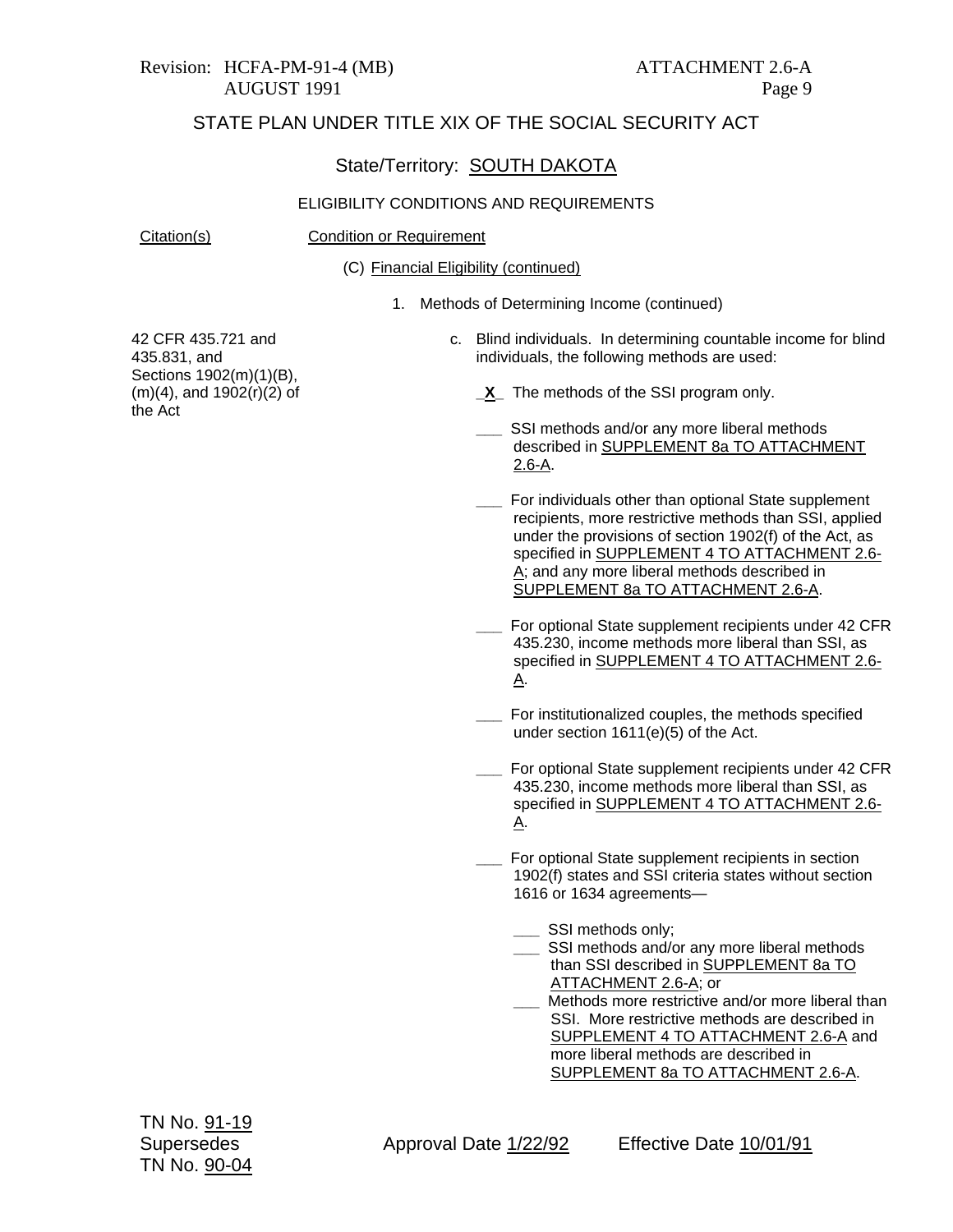#### State/Territory: SOUTH DAKOTA

#### ELIGIBILITY CONDITIONS AND REQUIREMENTS

the Act

Citation(s) Condition or Requirement

(C) Financial Eligibility (continued)

- 1. Methods of Determining Income (continued)
	- c. (continued)

In determining relative responsibility, the agency considers only the income of spouses living in the same household as available to spouses and the income of parents as available to children living with parents until the children become 21.

d. Disabled individuals. In determining countable income of disabled individuals, including individuals with incomes up to the Federal poverty level described in Section 1902(m) of the Act the following methods are used:

**\_X\_** The methods of the SSI program.

- **\_\_\_** SSI methods and/or any more liberal methods described in SUPPLEMENT 8a TO ATTACHMENT 2.6-A.
- **\_\_\_** For institutionalized couples, the methods specified under Section 1611(e)(5) of the Act.
- **\_\_\_** For optional State supplement recipients under 42 CFR 435.230, income methods more liberal than SSI, as specified in SUPPLEMENT 4 TO ATTACHMENT 2.6- A.
- **\_\_\_** For individuals other than optional State supplement recipients, more restrictive methods than SSI, applied under the provisions of section 1902(f) of the Act, as specified in SUPPLEMENT 4 TO ATTACHMENT 2.6- A; and any more liberal methods described in SUPPLEMENT 8a TO ATTACHMENT 2.6-A.

42 CFR 435.721 and 435.831, and Sections 1902(m)(1)(B), (m)(4), and 1902(r)(2) of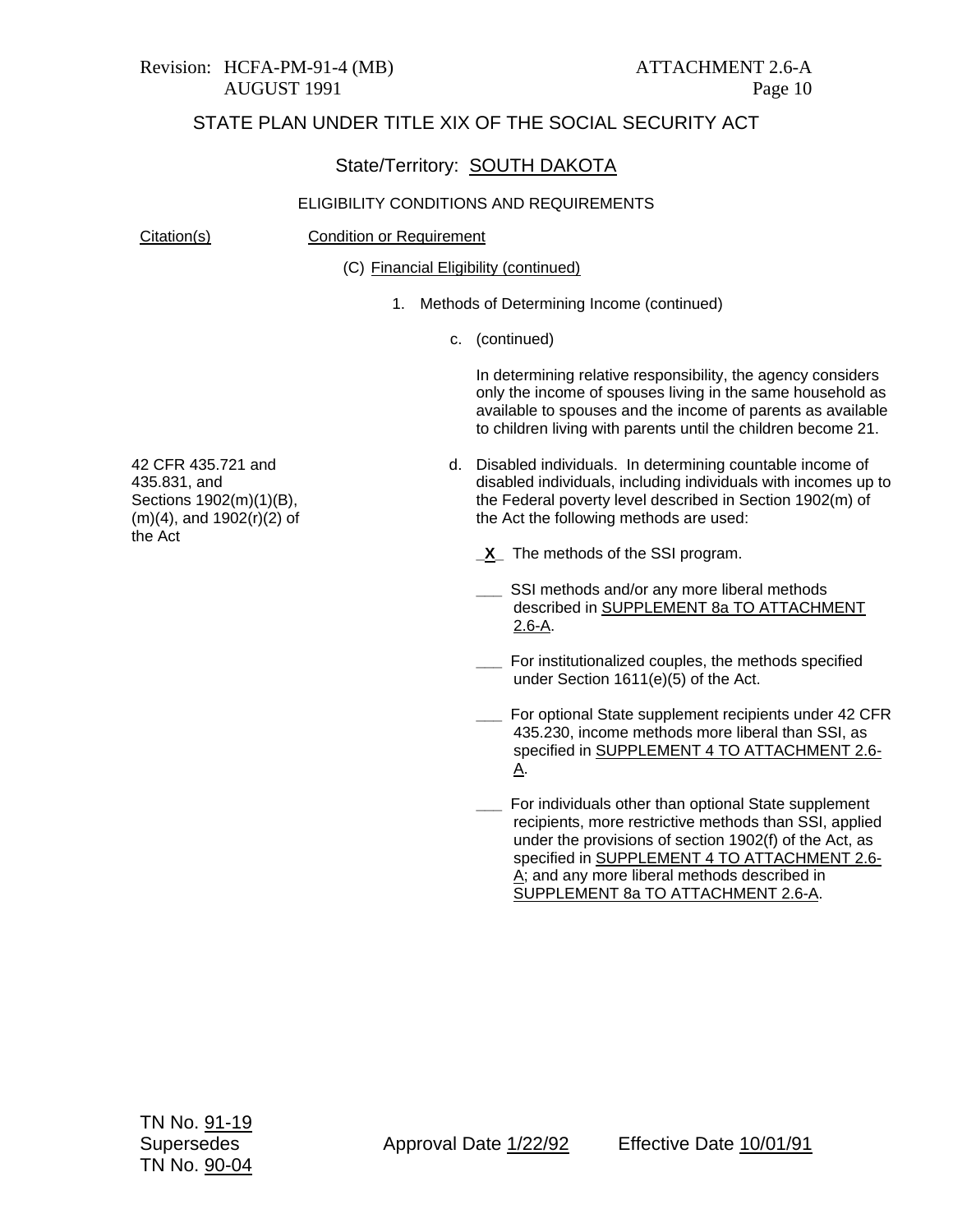#### State/Territory: SOUTH DAKOTA

#### ELIGIBILITY CONDITIONS AND REQUIREMENTS

#### Citation(s) Condition or Requirement

(C) Financial Eligibility (continued)

- 1. Methods of Determining Income (continued)
	- d. (continued)
		- **\_\_\_** For optional State supplement recipients in Section 1902(f) states and SSI criteria states without Section 1616 or 1634 agreements--
		- **\_\_\_** SSI methods only.
		- SSI methods and/or any more liberal methods described in SUPPLEMENT 8a TO ATTACHMENT 2.6-A.
		- **\_\_\_** Methods more restrictive and/or more liberal than SSI, except for aged and disabled individuals described in Section 1902(m)(1) of the Act. More restrictive methods are described in SUPPLEMENT 4 TO ATTACHMENT 2.6-A and more liberal methods are specified in SUPPLEMENT 8a TO ATTACHMENT 2.6- A.

In determining relative financial responsibility, the agency considers only the income of spouses living in the same household as available to spouses and the income of parents as available to children living with parents until the children become 21.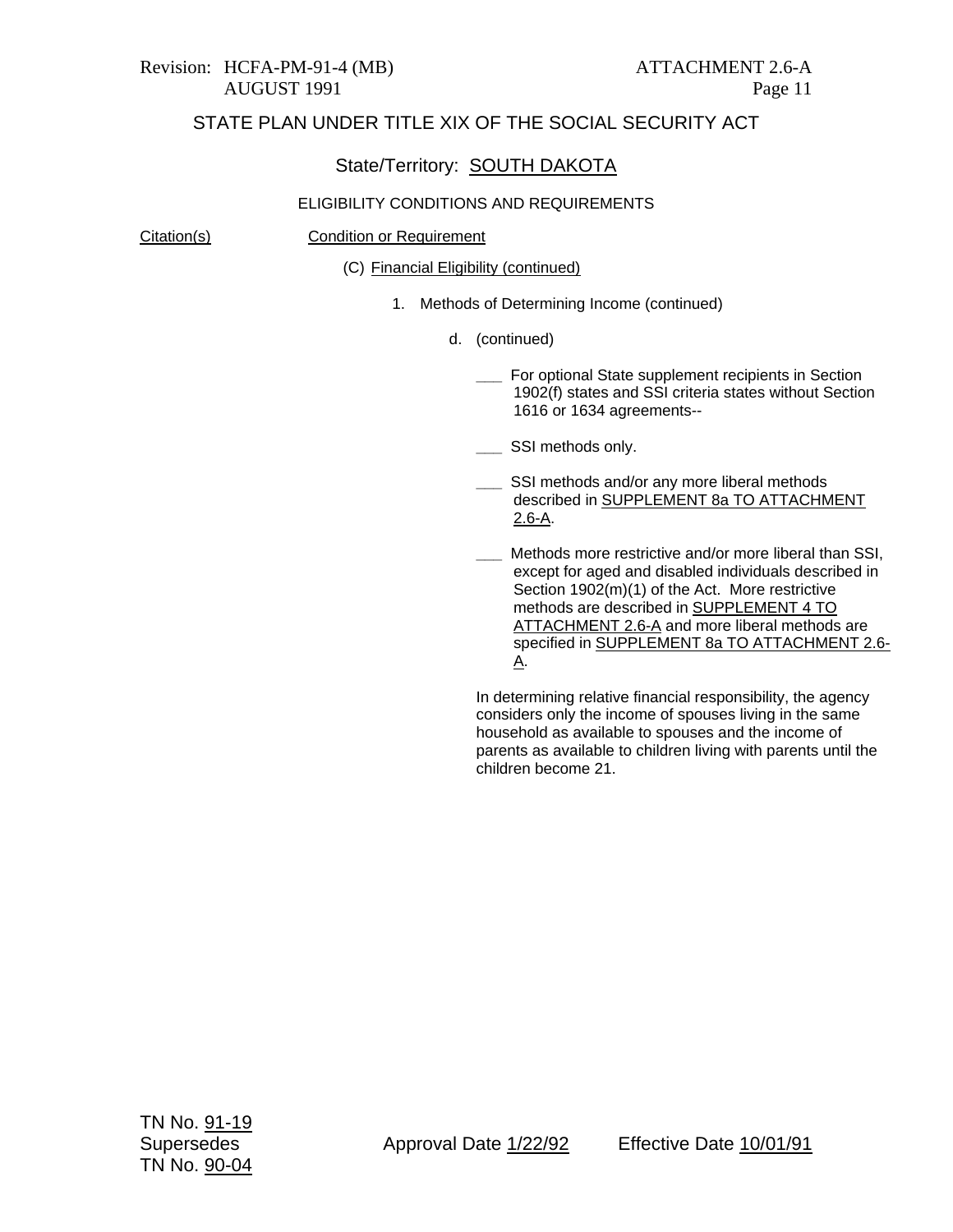## State/Territory: **SOUTH DAKOTA**

## ELIGIBILITY CONDITIONS AND REQUIREMENTS

Page 11a is superseded by SD 13-15.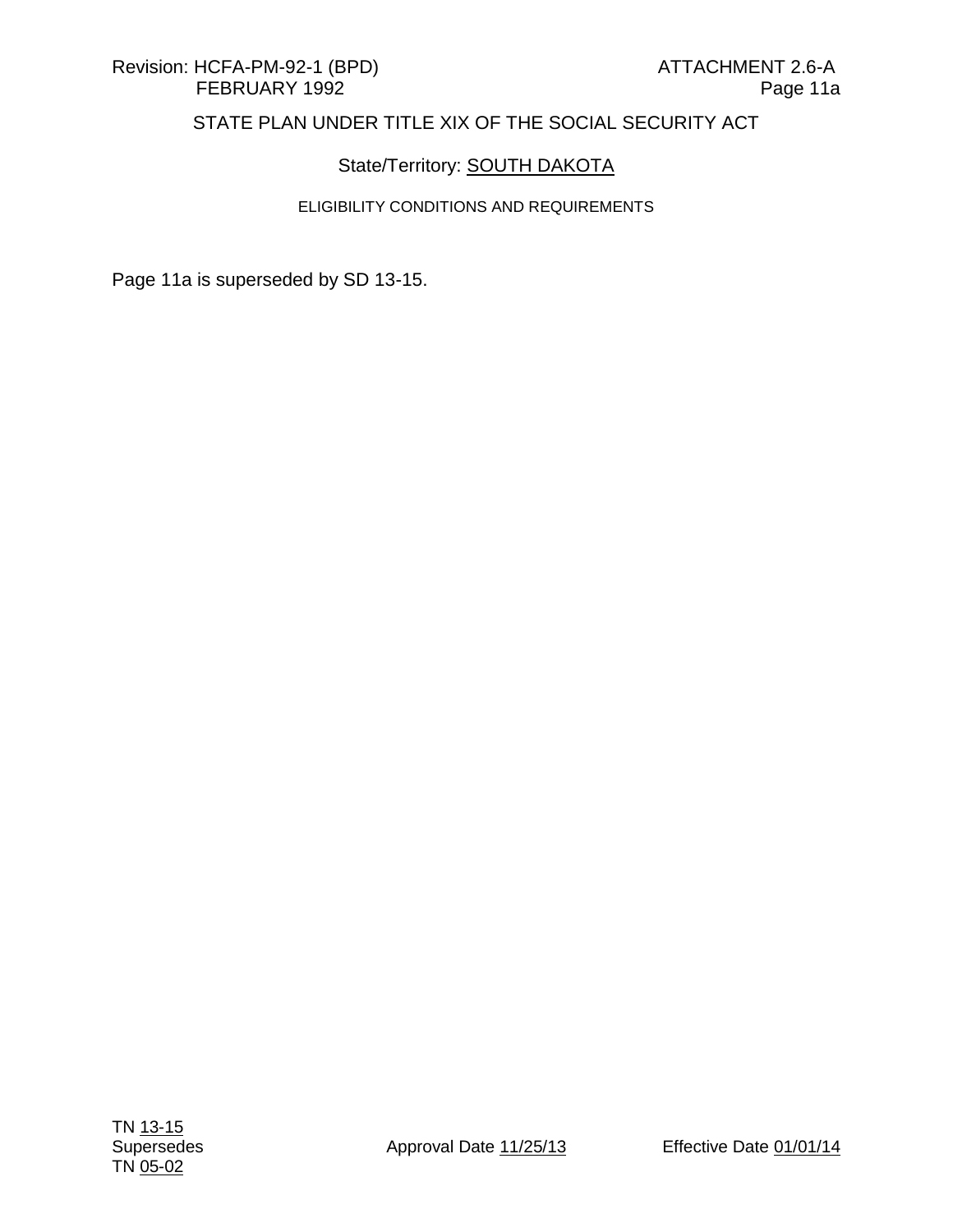## State/Territory: SOUTH DAKOTA

#### ELIGIBILITY CONDITIONS AND REQUIREMENTS

#### Citation(s) Citation(s) Condition or Requirement

#### (C) Financial Eligibility (continued)

- 1. Methods of Determining Income
	- e. This section is superseded by SD 13-15.

Sections 1905(p)(1), 1902(m)(4), and  $1902(r)(2)$  of the Act

f. Qualified Medicare beneficiaries. In determining countable income for qualified Medicare beneficiaries covered under Section 1902(a)(10)(E)(i) of the Act, the following methods are used:

**\_\_\_** The methods of the SSI program only.

- **\_X\_** SSI methods and/or any more liberal methods than SSI described in SUPPLEMENT 8a TO ATTACHMENT 2.6-A.
- **\_\_\_** For institutional couples, the methods specified under Section 1611(e)(5) of the Act.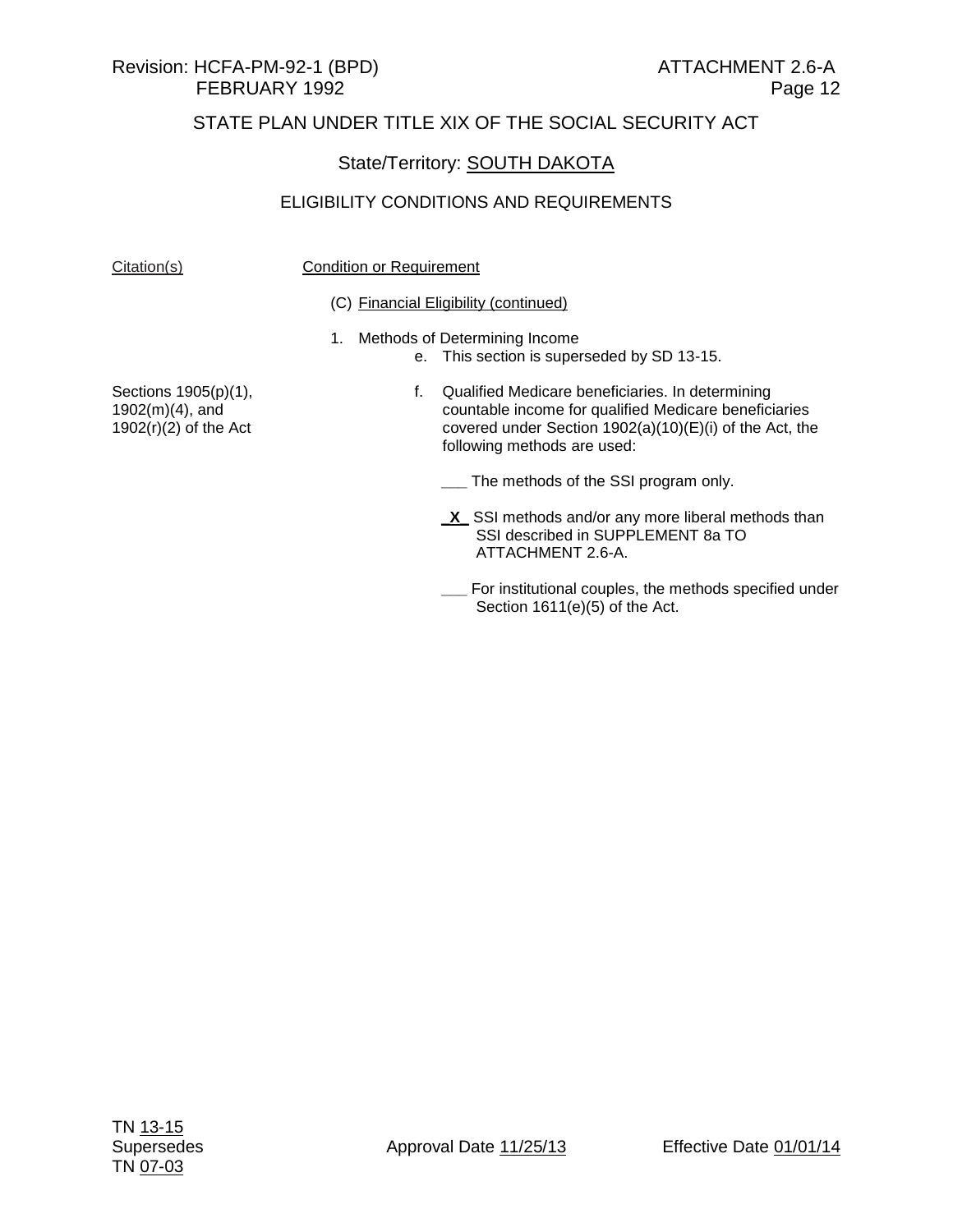#### State/Territory: SOUTH DAKOTA

#### ELIGIBILITY CONDITIONS AND REQUIREMENTS

Citation(s) Condition or Requirement Section 1905(s) of the Act Section 1905(p) of the Act (C) Financial Eligibility (continued) 1. Methods of Determining Income (continued) f. (continued) If an individual receives a Title II benefit, any amounts attributable to the most recent increase in the monthly insurance benefit as a result of a Title II COLA is not counted as income during a "transition period" beginning with January, when the Title II benefit for December is received, and ending with the last day of the month following the month of publication of the revised annual Federal poverty level. For individuals with Title II income, the revised poverty levels are not effective until the first day of the month following the end of the transition period. For individuals not receiving Title II income, the revised poverty levels are effective no later than the date of publication. g. i. Qualified disabled and working individuals. In determining countable income for qualified disabled and working individuals covered under Section 1902(a)  $(10)(E)(ii)$  of the Act, the methods of the SSI program are used. ii. Specified low-income Medicare beneficiaries.

In determining countable income for specified lowincome Medicare beneficiaries covered under Section 1902(a)(10)(E)(iii) of the Act, the same method as in f is used.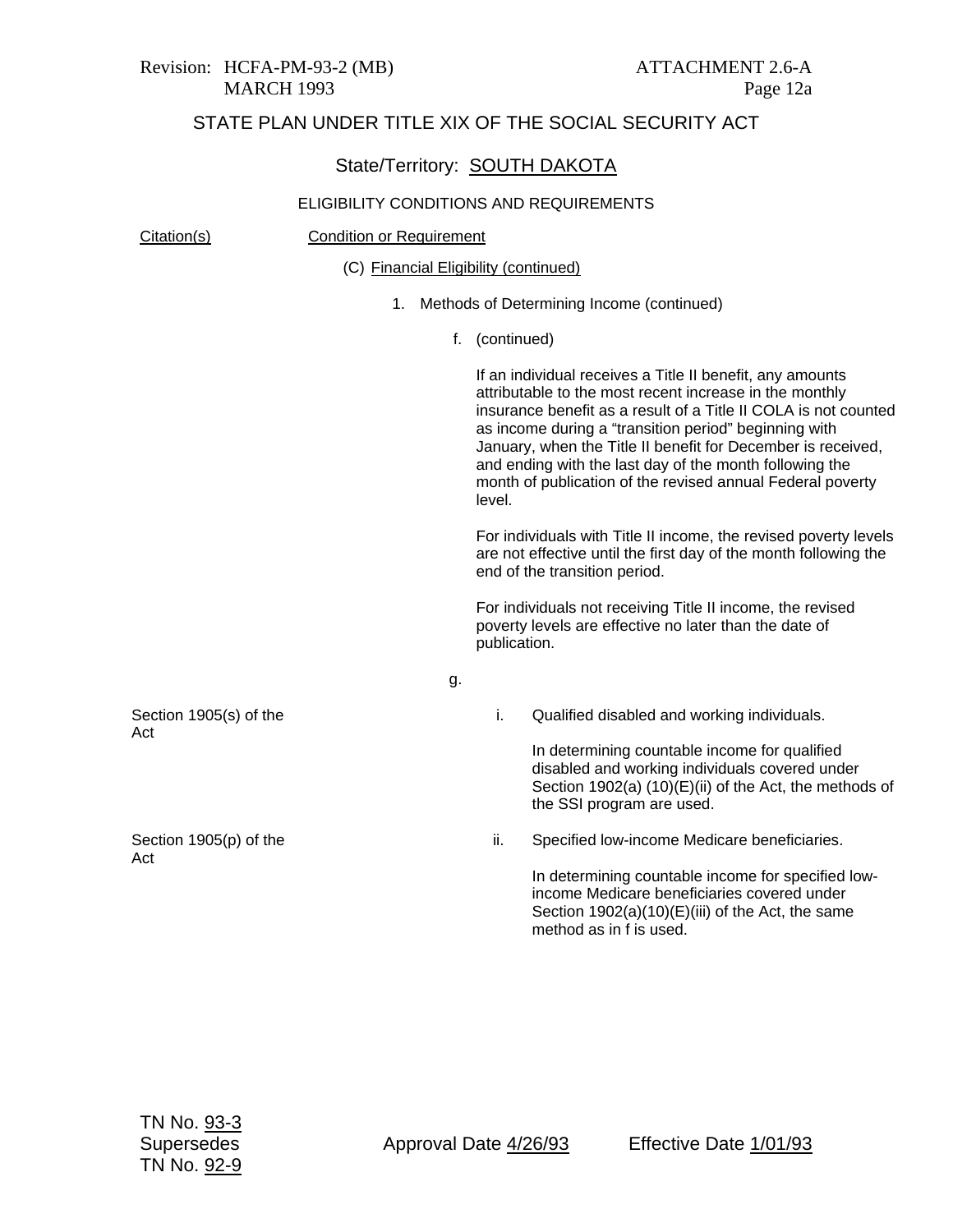# Revision: HCFA-PM-91-8 (MB) ATTACHMENT 2.6-A

## STATE PLAN UNDER TITLE XIX OF THE SOCIAL SECURITY ACT

#### State/Territory: SOUTH DAKOTA

#### ELIGIBILITY CONDITIONS AND REQUIREMENTS

Citation(s) Condition or Requirement

(C) Financial Eligibility (continued)

1. Methods of Determining Income (continued)

Section 1902(u) of the Act

h. COBRA Continuation Beneficiaries.

In determining countable income for COBRA continuation beneficiaries, the following disregards are applied:

- **\_\_\_** The disregards of the SSI program;
- **\_\_\_** The agency uses methodologies for treatment of income more restrictive than the SSI program. These more restrictive methodologies are described in SUPPLEMENT 4 TO ATTACHMENT 2.6-A.
- NOTE: For COBRA continuation beneficiaries specified at Section 1902(u)(4), costs incurred from medical care or for any other type of remedial care shall not be taken into account in determining income, except as provided in Section 1612(b)(4)(B)(ii).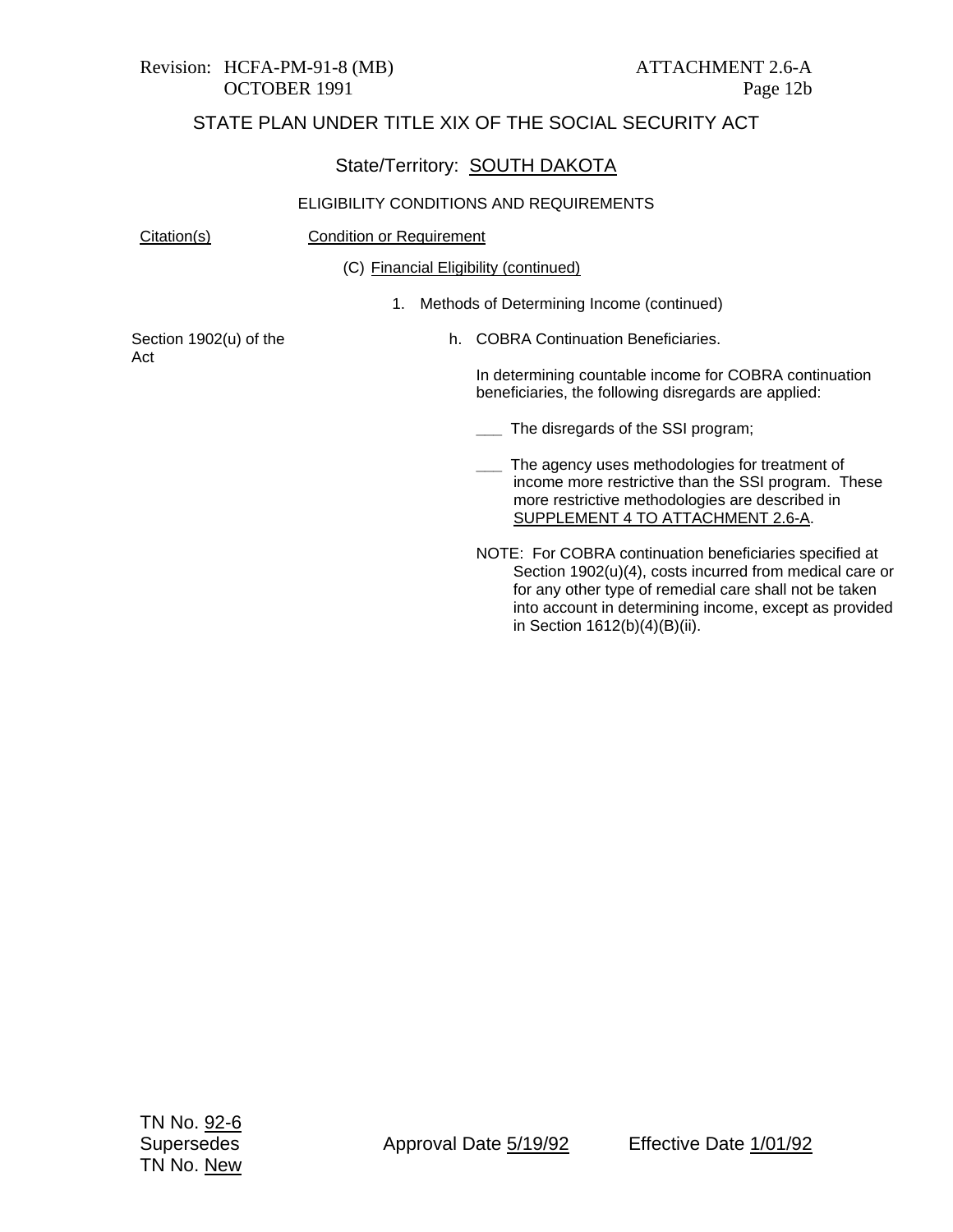## State/Territory: **SOUTH DAKOTA**

#### ELIGIBILITY CONDITIONS AND REQUIREMENTS

#### Citation(s) Condition or Requirement

(C) Financial Eligibility (continued)

1. Methods of Determining Income (continued)

Section 1902(a)(10)(A) (ii)(XIII) of the Act

i. Working Individuals with Disabilities—BBA.

In determining countable income and resources for working individuals with disabilities under the BBA, the following methodologies are applied:

- **\_\_\_** The disregards of the SSI program;
- The agency uses methodologies for treatment of income and resources more restrictive than the SSI program. These more restrictive methodologies are described in SUPPLEMENT 4 (income) and/or SUPPLEMENT 5 (resources) TO ATTACHMENT 2.6- A.
- **X** The agency uses more liberal income and/or resource methodologies than the SSI program. More liberal income methodologies are described in SUPPLEMENT 8a TO ATTACHMENT 2.6-A. More liberal resource methodologies are described in SUPPLEMENT 8b TO ATTACHMENT 2.6-A.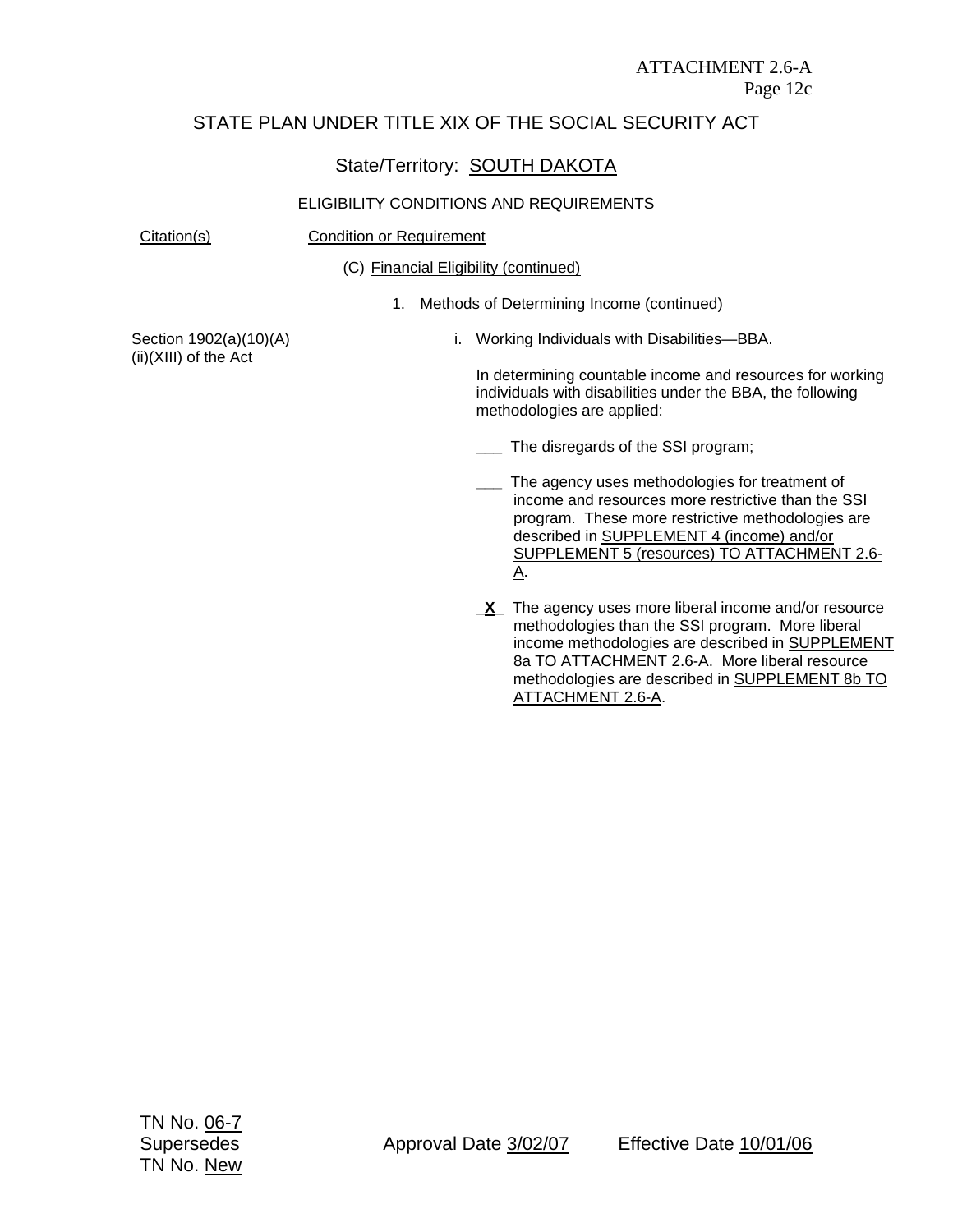## State/Territory: SOUTH DAKOTA

#### ELIGIBILITY CONDITIONS AND REQUIREMENTS

#### Citation(s) Condition or Requirement

(C) Financial Eligibility (continued)

1. Methods of Determining Income (continued)

Section 1902(a)(10)(A) (ii)(XV) of the Act

j. Working Individuals with Disabilities—Basic Coverage Group—TWWIIA.

In determining financial eligibility for working individuals with disabilities under this provision, the following standards and methodologies are applied:

**\_\_\_** The agency does not apply any income or resource standard;

NOTE: If the above option is chosen, no further eligibilityrelated options should be elected.

**\_\_\_** The agency applies the following income and/or resource standard(s):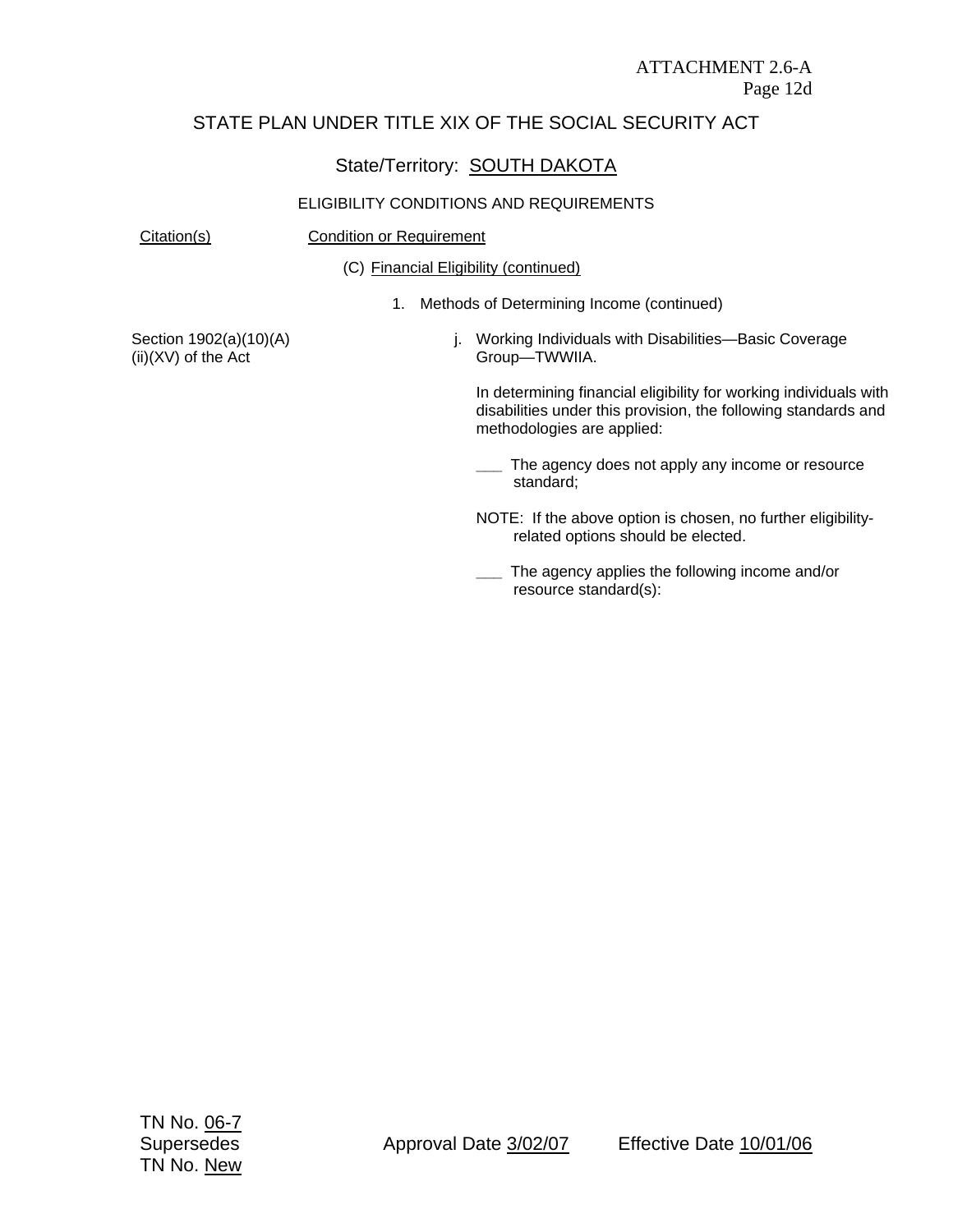## State/Territory: SOUTH DAKOTA

#### ELIGIBILITY CONDITIONS AND REQUIREMENTS

#### Citation(s) Condition or Requirement

(C) Financial Eligibility (continued)

1. Methods of Determining Income (continued)

Section 1902(a)(10)(A) (ii)(XV) of the Act

k. Income Methodologies.

In determining whether an individual meets the income standard described above, the agency uses the following methodologies:

**\_\_\_** The income methodologies of the SSI program;

- The agency uses methodologies for treatment of income that are more restrictive than the SSI program. These more restrictive methodologies are described in SUPPLEMENT 4 TO ATTACHMENT 2.6-A.
- **\_\_\_** The agency uses more liberal income methodologies than the SSI program. More liberal income methodologies are described in SUPPLEMENT 8a TO ATTACHMENT 2.6-A.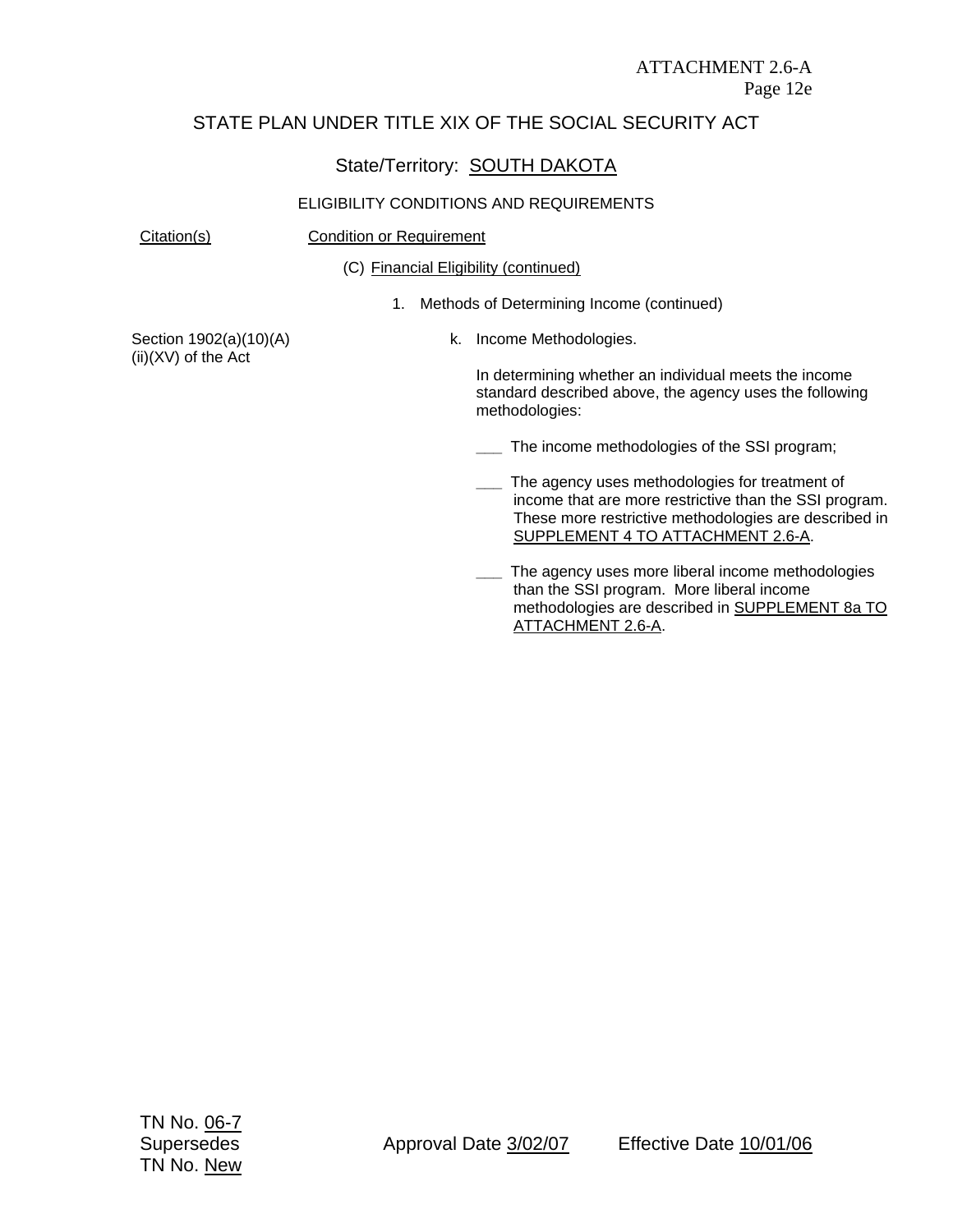## State/Territory: **SOUTH DAKOTA**

#### ELIGIBILITY CONDITIONS AND REQUIREMENTS

Citation(s) Condition or Requirement

(C) Financial Eligibility (continued)

1. Methods of Determining Income (continued)

Section 1902(a)(10)(A) (ii)(XV) of the Act

l. Resource Methodologies.

In determining whether an individual meets the resource standard described above, the agency uses the following methodologies:

Unless one of the following items is checked the agency, under the authority of Section 1902(r)(2) of the Act, disregards all funds held in retirement accounts such as IRAs and other individual accounts, and employersponsored retirement plans such as 401(k) plans, Keogh plans, and employer pension plans. Any disregard involving retirement accounts is separately described in SUPPLEMENT 8b TO ATTACHMENT 2.6-A.

- **\_\_\_** The agency disregards funds held in employersponsored plans, but not private retirement plans.
- **\_\_\_** The agency disregards funds in retirement accounts in a manner other than those described above. The agency's disregards are specified in SUPPLEMENT 8b TO ATTACHMENT 2.6-A.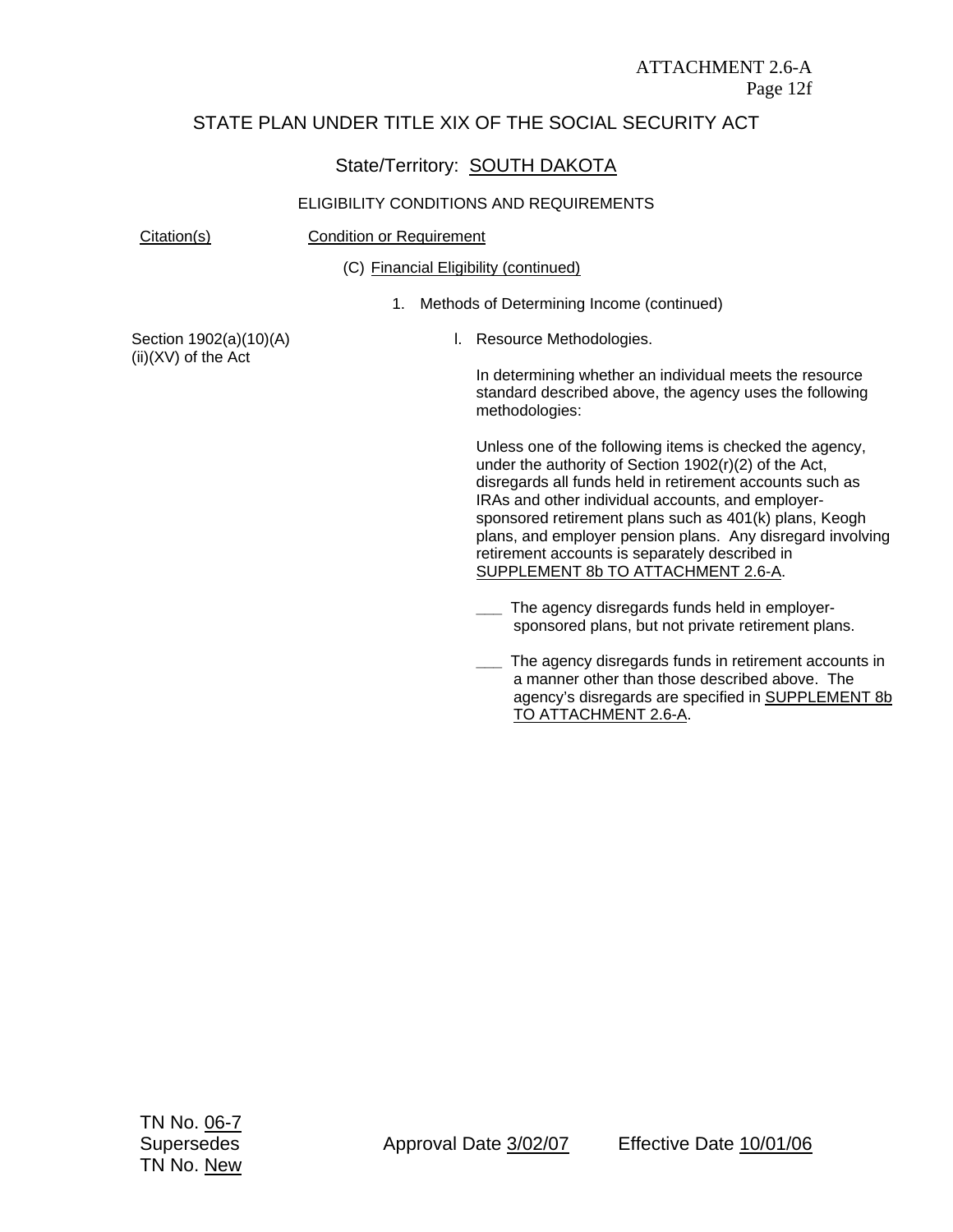## State/Territory: SOUTH DAKOTA

#### ELIGIBILITY CONDITIONS AND REQUIREMENTS

#### Citation(s) Condition or Requirement

(C) Financial Eligibility (continued)

- 1. Methods of Determining Income (continued)
	- l. (continued)
		- **\_\_\_** The agency does not disregard funds in retirement accounts.
		- **\_\_\_** The agency uses resource methodologies in addition to any indicated above that are more liberal than those used by the SSI program. More liberal resource methodologies are described in SUPPLEMENT 8b TO ATTACHMENT 2.6-A.
		- **\_\_\_** The agency uses the resource methodologies of the SSI program.
		- **\_\_\_** The agency uses methodologies for treatment of resources that are more restrictive than the SSI program. These more restrictive methodologies are described in SUPPLEMENT 5 TO ATTACHMENT 2.6- A.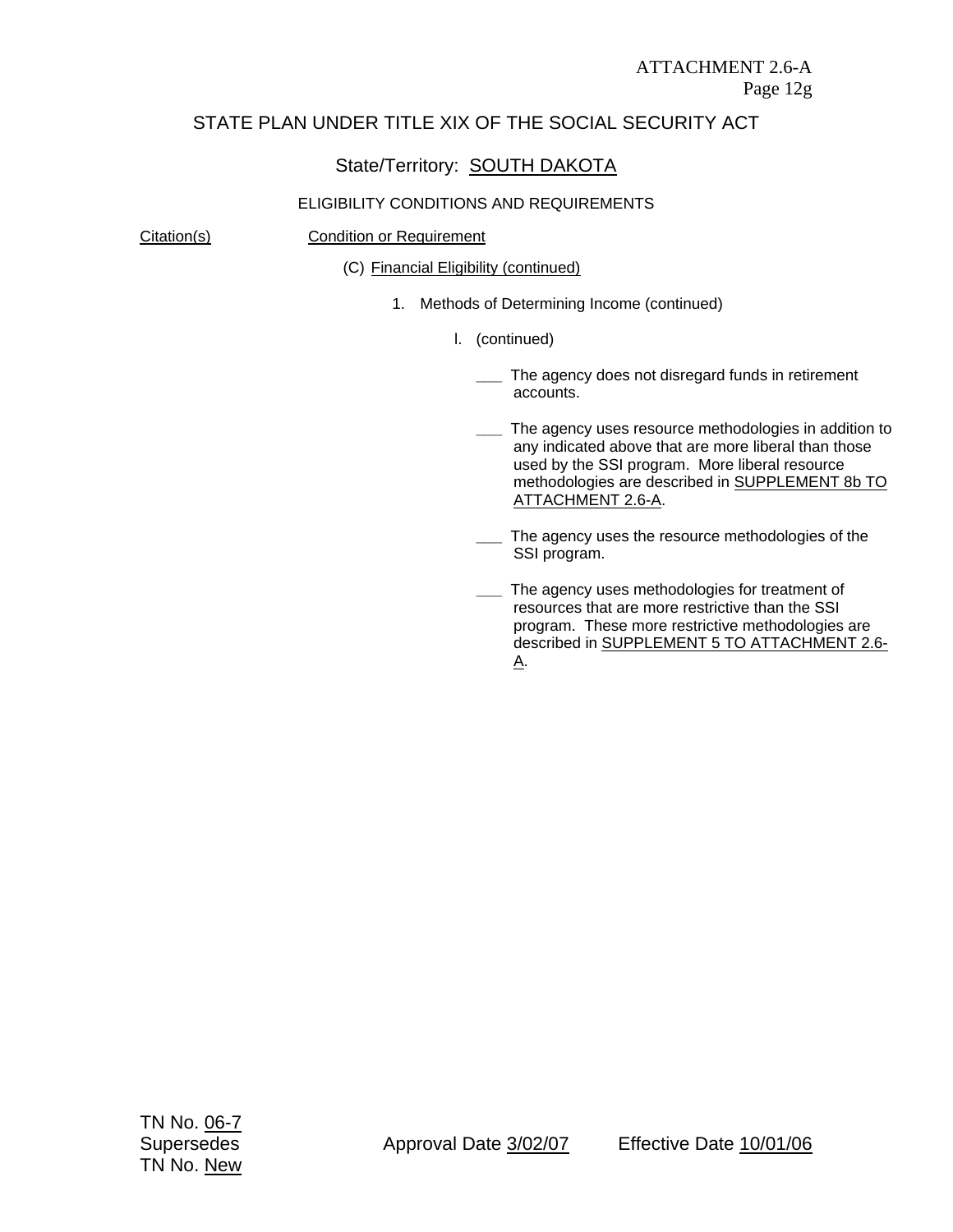## State/Territory: SOUTH DAKOTA

#### ELIGIBILITY CONDITIONS AND REQUIREMENTS

Citation(s) Condition or Requirement

(C) Financial Eligibility (continued)

1. Methods of Determining Income (continued)

Section 1902(a)(10)(A) (ii)(XVI) of the Act

m. Working Individuals with Disabilities—Employed Medically Improved Individuals—TIWWIIAA.

In determining financial eligibility for employed medically improved individuals under this provision, the following standards and methodologies are applied:

**\_\_\_** The agency does not apply any income or resource standard.

NOTE: If the above option is chosen, no further eligibilityrelated options should be elected.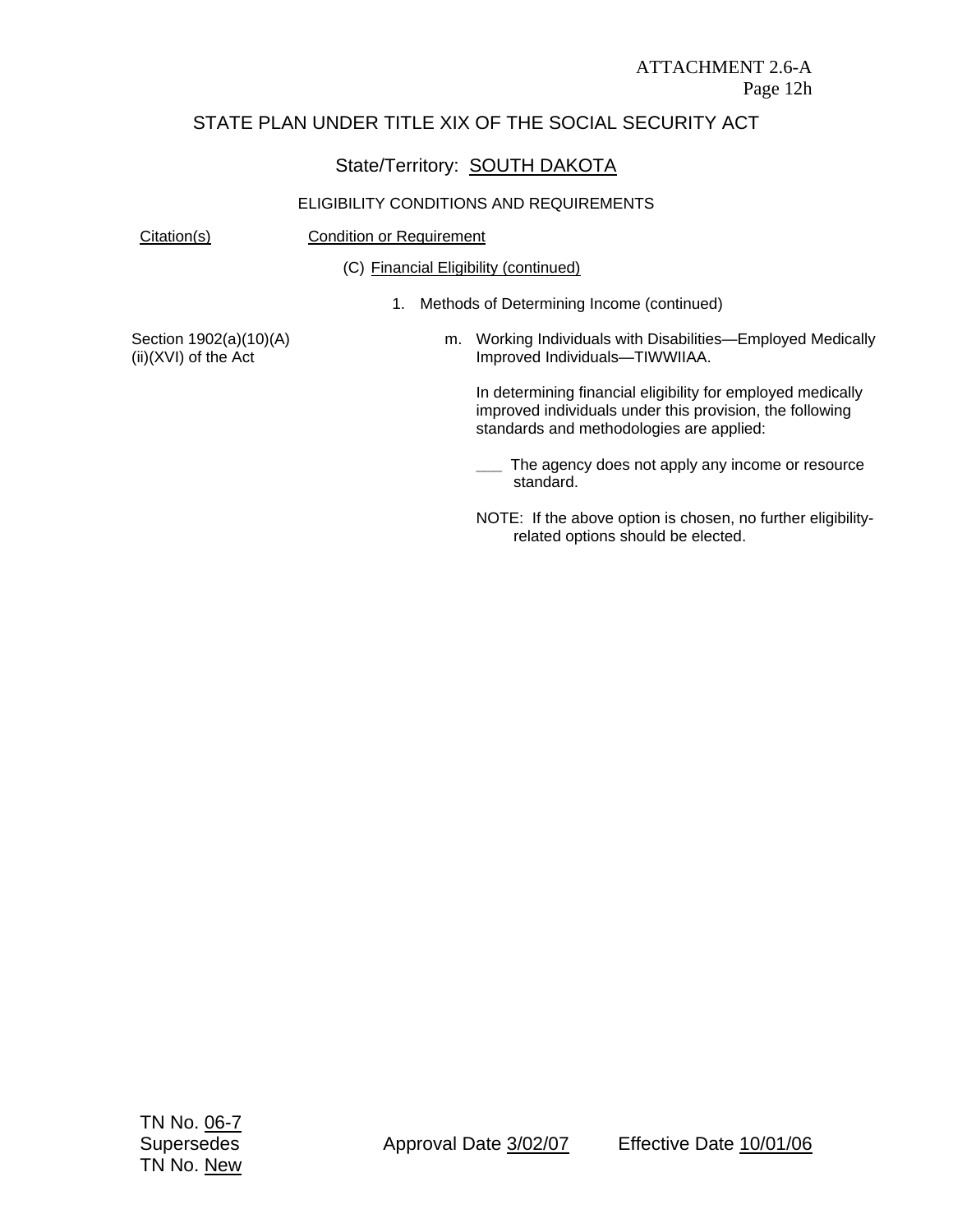#### State/Territory: SOUTH DAKOTA

#### ELIGIBILITY CONDITIONS AND REQUIREMENTS

#### Citation(s) Condition or Requirement

(C) Financial Eligibility (continued)

1. Methods of Determining Income (continued)

Section 1902(a)(10)(A) (ii)(XVI) of the Act

n. Income Methodologies.

In determining whether an individual meets the income standard described above, the agency uses the following methodologies:

**\_\_\_** The income methodologies of the SSI program;

- The agency uses methodologies for treatment of income that are more restrictive than the SSI program. These more restrictive methodologies are described in SUPPLEMENT 4 TO ATTACHMENT 2.6-A.
- **\_\_\_** The agency uses more liberal income methodologies than the SSI program. More liberal income methodologies are described in SUPPLEMENT 8a TO ATTACHMENT 2.6-A.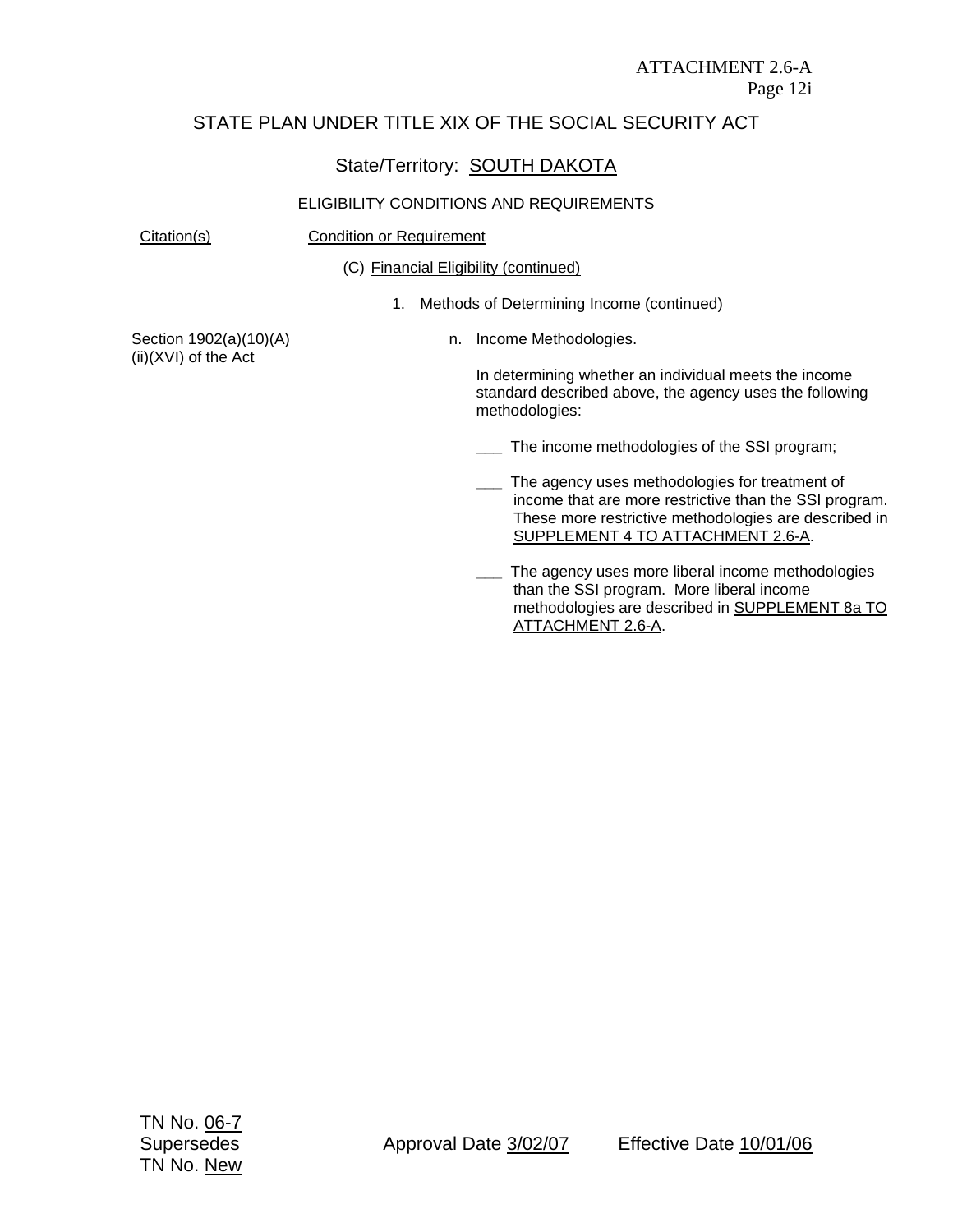## State/Territory: **SOUTH DAKOTA**

#### ELIGIBILITY CONDITIONS AND REQUIREMENTS

Citation(s) Condition or Requirement

(C) Financial Eligibility (continued)

1. Methods of Determining Income (continued)

Section 1902(a)(10)(A) (ii)(XVI) of the Act

o. Resource Methodologies.

In determining whether an individual meets the resource standard described above, the agency uses the following methodologies:

Unless one of the following items is checked the agency, under the authority of Section 1902(r)(2) of the Act, disregards all funds held in retirement funds and accounts such as IRAs and other individual accounts, including private retirement accounts such as IRAs and other individual accounts, and employer-sponsored retirement plans such as 401(k) plans, Keogh plans, and employer pension plans. Any disregard involving retirement accounts is separately described in SUPPLEMENT 8b TO ATTACHMENT 2.6-A.

- The agency disregards funds held in employersponsored retirement plans, but not private retirement plans.
- **\_\_\_** The agency disregards funds in retirement accounts in a manner other than those described above. The agency's disregards are specified in SUPPLEMENT 8b TO ATTACHMENT 2.6-A.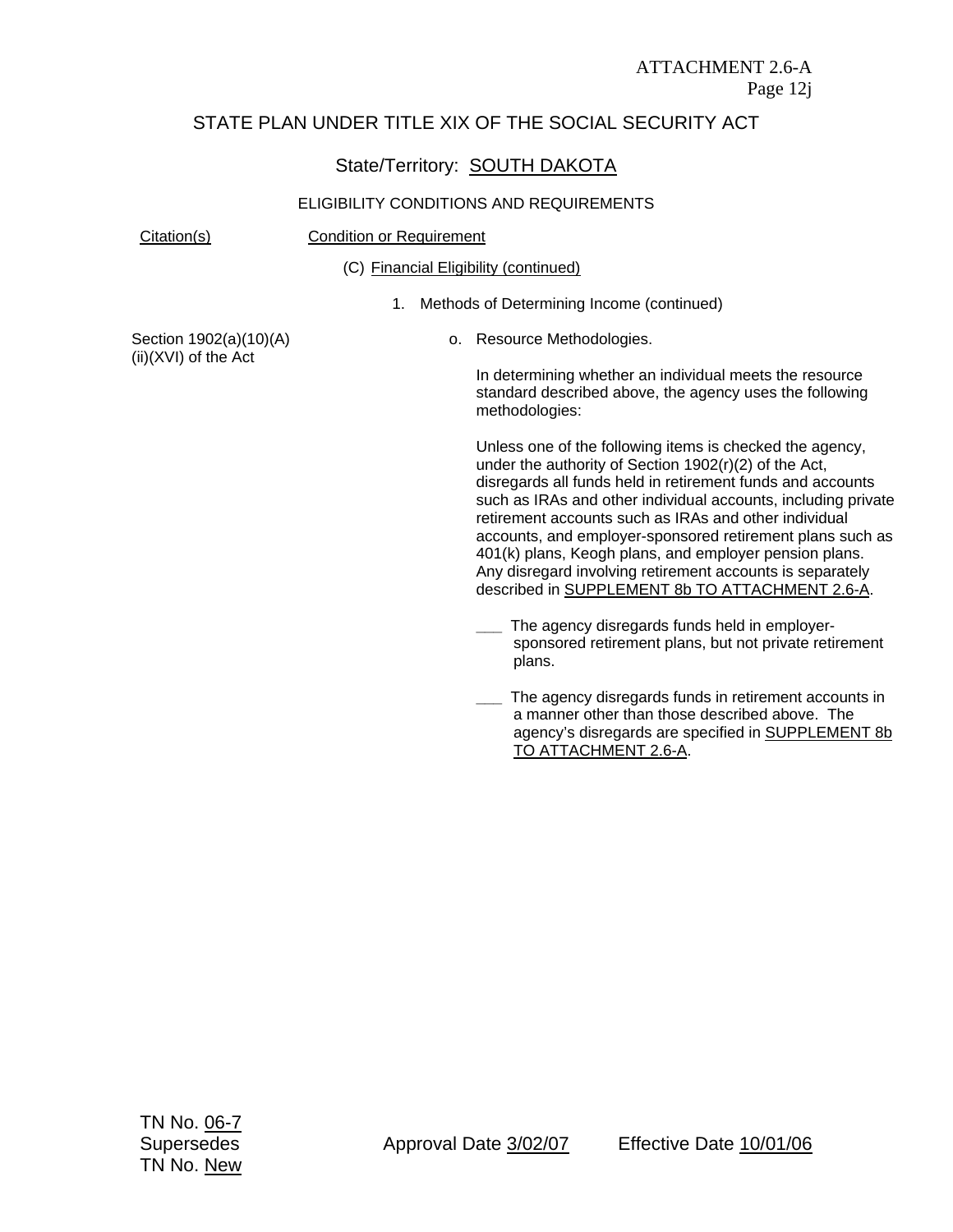## State/Territory: SOUTH DAKOTA

#### ELIGIBILITY CONDITIONS AND REQUIREMENTS

Citation(s) Condition or Requirement

(C) Financial Eligibility (continued)

- 1. Methods of Determining Income (continued)
	- o. (continued)

Section 1902(a)(10)(A) (ii)(XVI) of the Act

- **\_\_\_** The agency does not disregard funds in retirement accounts.
- **\_\_\_** The agency uses resource methodologies in addition to any indicated above that are more liberal than those used by the SSI program. More liberal resource methodologies are described in SUPPLEMENT 8b TO ATTACHMENT 2.6-A.
- **\_\_\_** The agency uses the resource methodologies of the SSI program.
- **\_\_\_** The agency uses methodologies for treatment of resources that are more restrictive than the SSI program. These more restrictive methodologies are described in SUPPLEMENT 5 TO ATTACHMENT 2.6- A.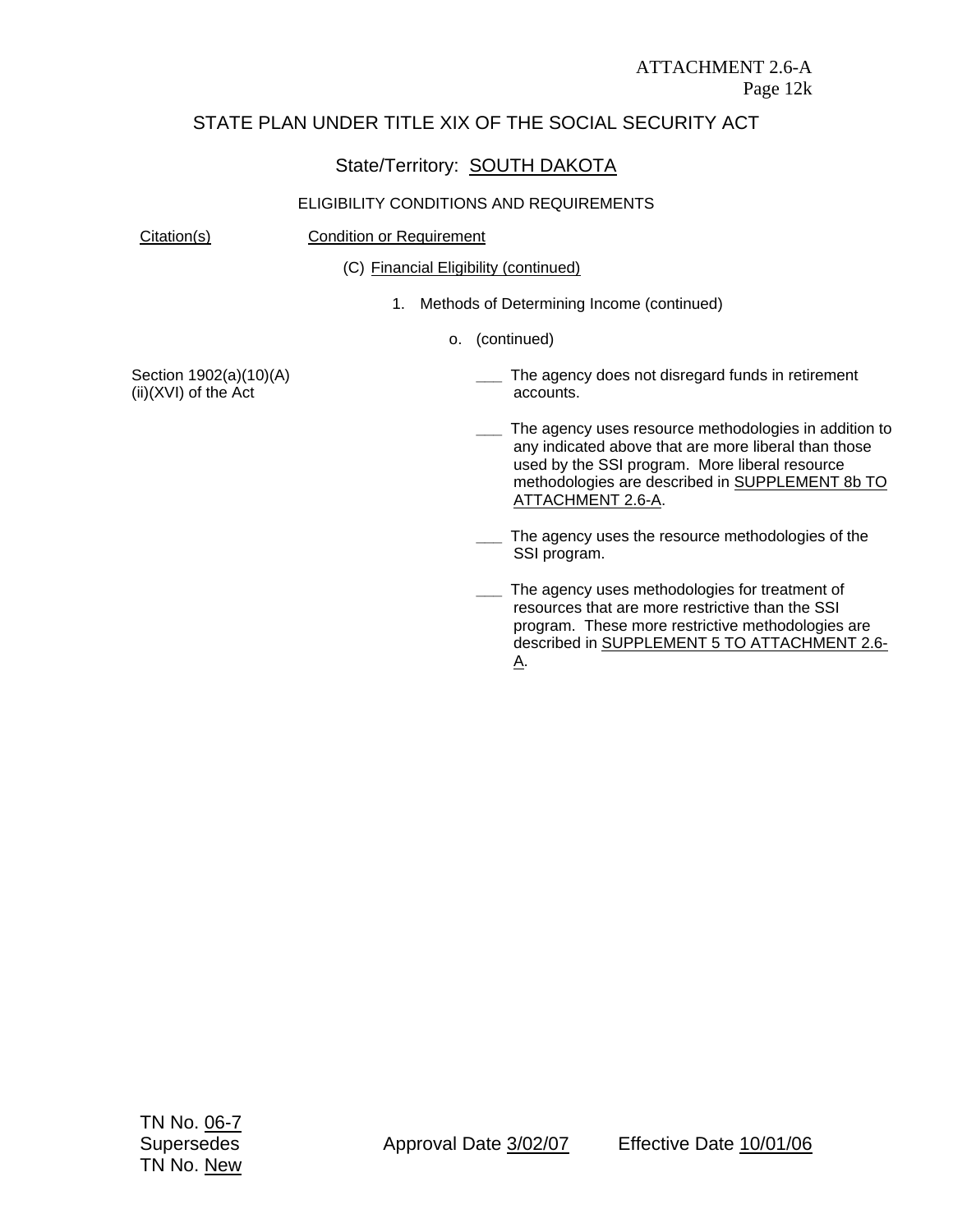## State/Territory: SOUTH DAKOTA

#### ELIGIBILITY CONDITIONS AND REQUIREMENTS

Citation(s) Condition or Requirement

(C) Financial Eligibility (continued)

1. Methods of Determining Income (continued)

Sections 1902(a)(10)(A)  $(ii)(XVI)$  and 1905  $(v)(2)$ of the Act

- p. Definition of Employed—Employed Medically Improved Individuals—TIWWIIAA.
	- **\_\_\_** The agency uses the statutory definition of "employed," i.e., earning at least the minimum wage, and working at least 40 hours per month.
	- **\_\_\_** The agency uses an alternative definition of "employed" that provides for a substantial and reasonable threshold criteria for hours of work, wages, or other measures. The agency's threshold criteria are described below: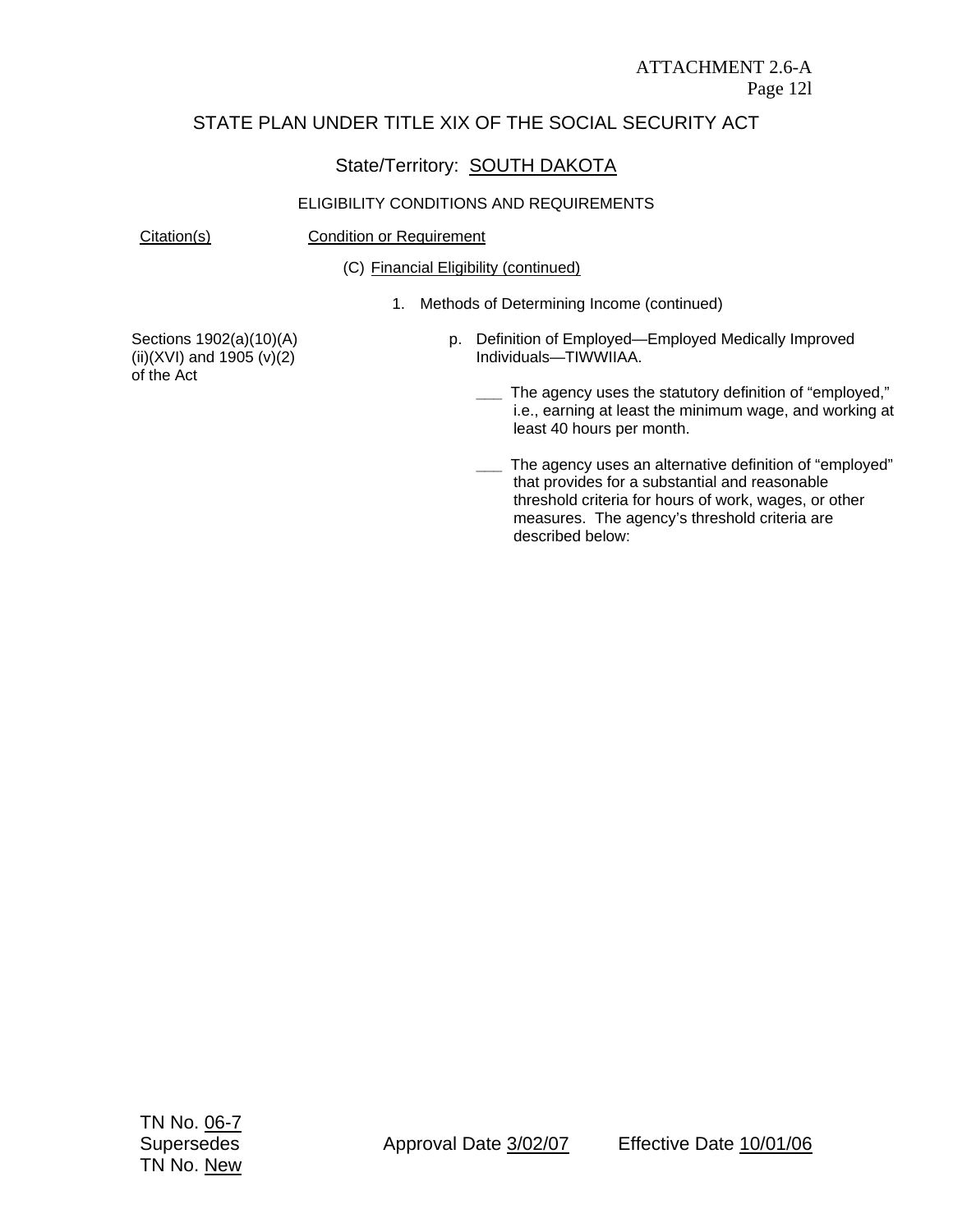#### State/Territory: SOUTH DAKOTA

#### ELIGIBILITY CONDITIONS AND REQUIREMENTS

Citation(s) Condition or Requirement

(C) Financial Eligibility (continued)

1. Methods of Determining Income (continued)

Sections 1902(a)(10)(A) (ii)(XIII), (XV), (XVI), and 1916(g) of the Act

q. Payment of Premiums or Other Cost Sharing Charges.

For individuals eligible under the BBA eligibility group described in No. 23 on page 23d of ATTACHMENT 2.2-A:

**\_\_\_** The agency requires payment of premiums or other cost-sharing charges on a sliding scale based on income. The premiums or other cost-sharing charges, and how they are applied, are described below: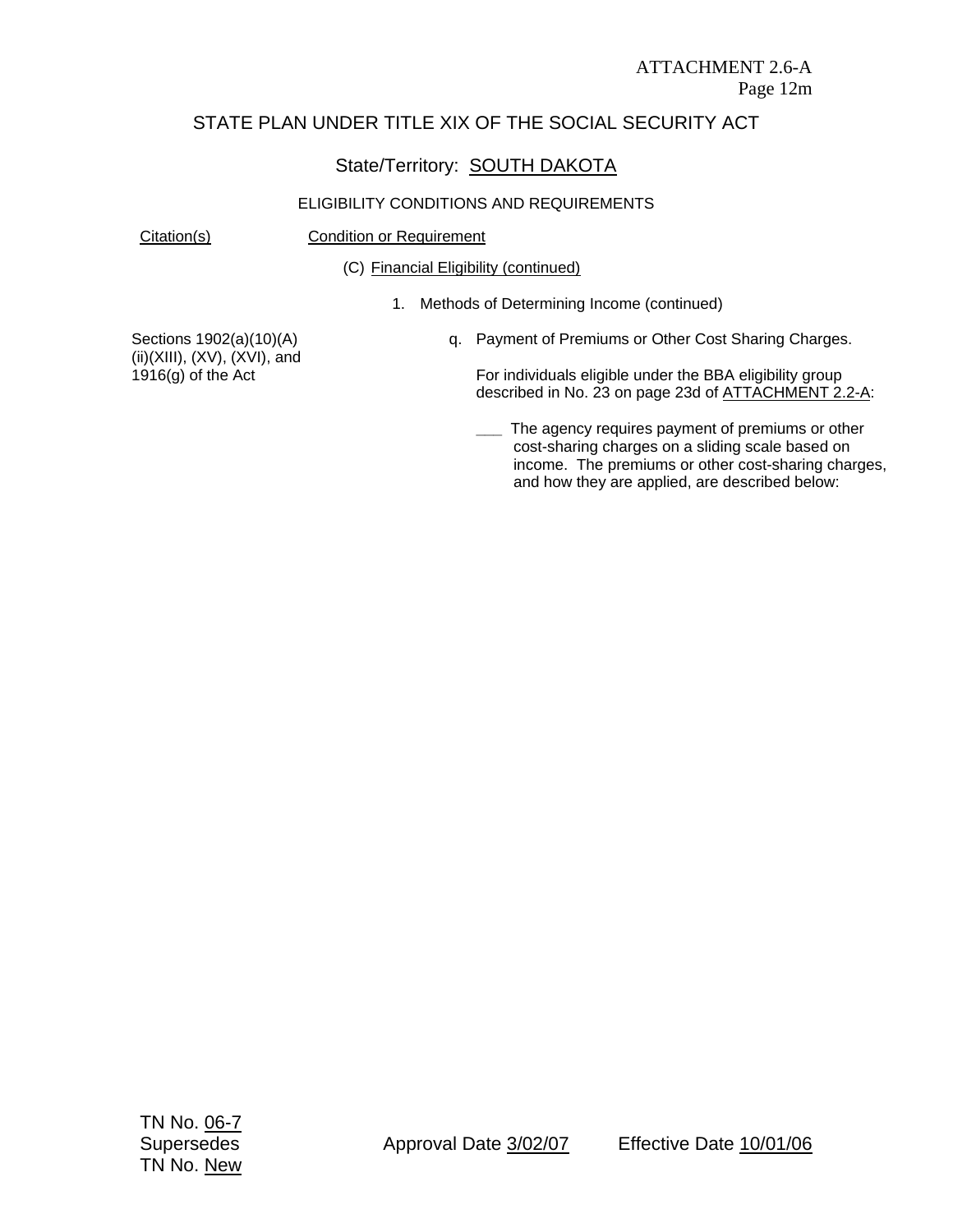## State/Territory: **SOUTH DAKOTA**

#### ELIGIBILITY CONDITIONS AND REQUIREMENTS

Citation(s) Condition or Requirement

(C) Financial Eligibility (continued)

1. Methods of Determining Income (continued)

Sections 1902(a)(10)(A) (ii)(XIII), (XV), (XVI), and 1916(g) of the Act

q. (continued)

For individuals eligible under the Basic Coverage Group described in No. 24 on page 23d of ATTACHMENT 2.2-A, and the Medical Improvement Group described in No. 25 on page 23 d of ATTACHMENT 2.2-A:

NOTE: Regardless of the option selected below, the agency MUST require that individuals whose annual adjusted gross income, as defined under IRS statute exceeds \$75,000 pa 100 percent of premiums.

**\_\_\_** The agency requires individuals to pay premiums or other cost-sharing charges on a sliding scale based on income. For individuals with net annual income below 450% of the Federal poverty level for a family of the size involved, the amount of premiums cannot exceed 7.5 percent of the individual's income.

The premiums or other cost-sharing charges, and how they are applied, are described on page 12o.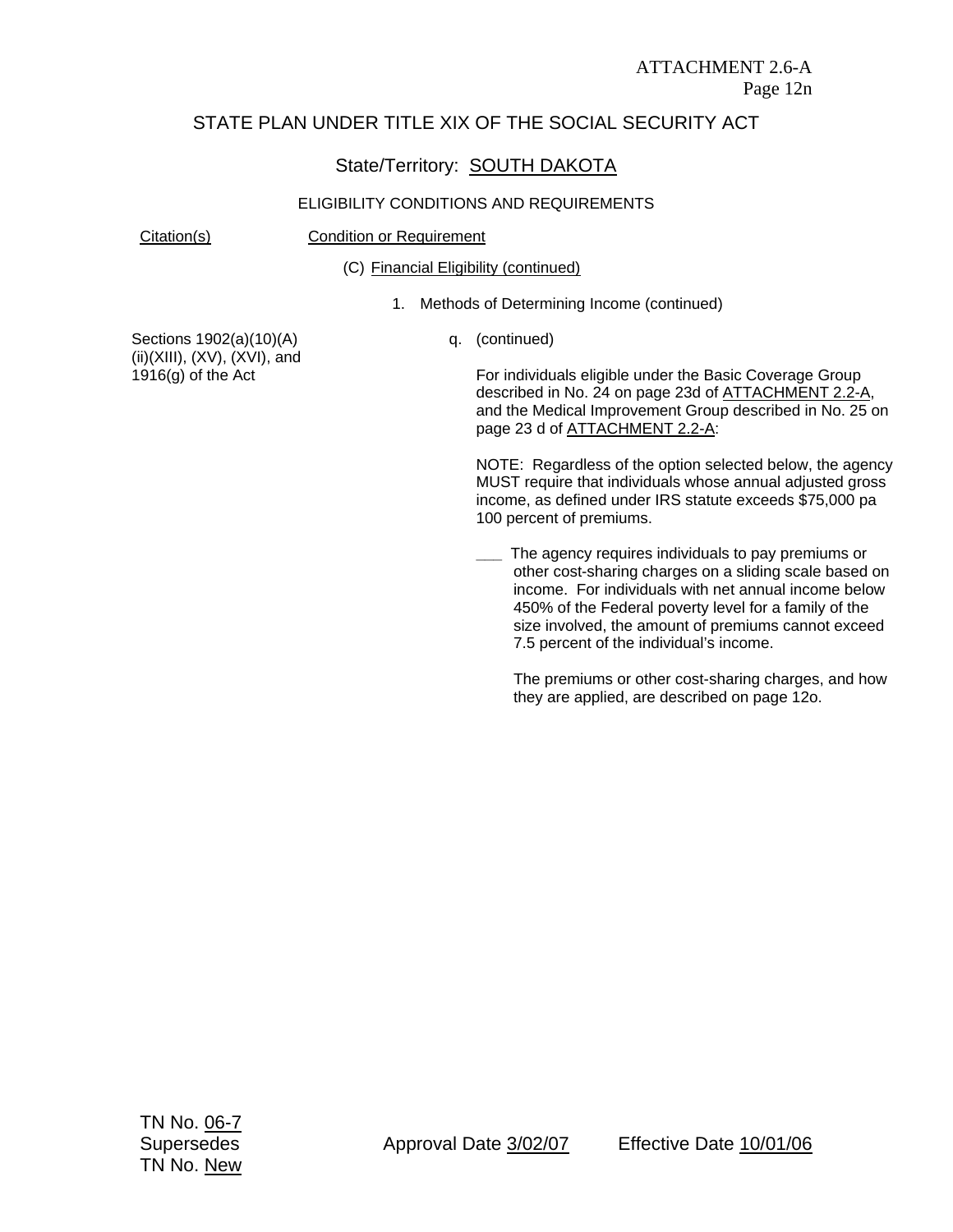## State/Territory: SOUTH DAKOTA

#### ELIGIBILITY CONDITIONS AND REQUIREMENTS

Citation(s) Condition or Requirement

(C) Financial Eligibility (continued)

1. Methods of Determining Income (continued)

Sections 1902(a)(10)(A) (ii)(XIII), (XV), (XVI), and 1916(g) of the Act

q. (continued)

For the Basic Coverage Group and the Medical Improvement Group, the agency's premium or other costsharing charges, and how they are applied, are described below: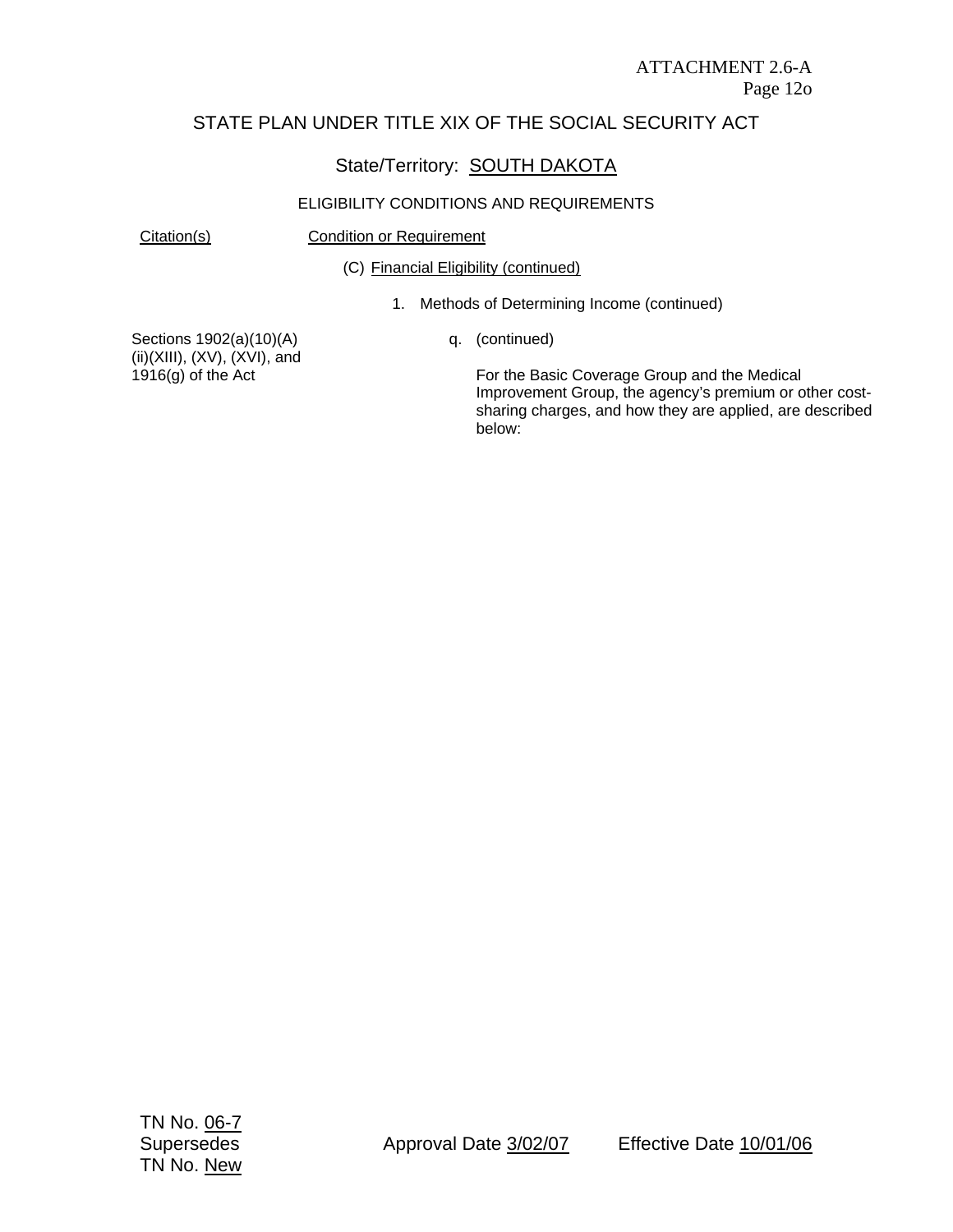#### Revision: HCFA-PM-91-4 (BPD) ATTACHMENT 2.6-A AUGUST 1991 Page 13

# STATE PLAN UNDER TITLE XIX OF THE SOCIAL SECURITY ACT

# State/Territory: **SOUTH DAKOTA**

#### ELIGIBILITY CONDITIONS AND REQUIREMENTS

| Citation(s)                       | <b>Condition or Requirement</b> |                                                                                                                                                                                                                                                                                                                                                                                                                                                                                                                                                                                                                                                                                                               |  |
|-----------------------------------|---------------------------------|---------------------------------------------------------------------------------------------------------------------------------------------------------------------------------------------------------------------------------------------------------------------------------------------------------------------------------------------------------------------------------------------------------------------------------------------------------------------------------------------------------------------------------------------------------------------------------------------------------------------------------------------------------------------------------------------------------------|--|
|                                   |                                 | (C) Financial Eligibility (continued)                                                                                                                                                                                                                                                                                                                                                                                                                                                                                                                                                                                                                                                                         |  |
| Section 1902(k) of the<br>Act     |                                 | 2. Medicaid Qualifying Trusts.                                                                                                                                                                                                                                                                                                                                                                                                                                                                                                                                                                                                                                                                                |  |
|                                   |                                 | In the case of a Medicaid qualifying trust described in Section<br>$1902(k)(2)$ of the Act, the amount from the trust that is deemed<br>available to the individual who established the trust (or whose<br>spouse established the trust) is the maximum amount that the<br>trustee(s) is permitted under the trust to distribute to the individual.<br>This amount is deemed available to the individual, whether or not the<br>distribution is actually made. This provision does not apply to any<br>trust or initial trust decree established before April 7, 1986, solely for<br>the benefit of a mentally retarded individual who resides in an<br>intermediate care facility for the mentally retarded. |  |
|                                   |                                 | $X$ The agency does not count the funds in a trust as described<br>above in any instance where the State determines that it would<br>work an undue hardship. SUPPLEMENT 10 TO<br>ATTACHMENT 2.6-A specifies what constitutes an undue<br>hardship.                                                                                                                                                                                                                                                                                                                                                                                                                                                            |  |
| Section 1902(a)(10) of<br>the Act | 3.                              | Medically Needy Income Levels (MNILs) Are Based on Family Size.                                                                                                                                                                                                                                                                                                                                                                                                                                                                                                                                                                                                                                               |  |
|                                   |                                 | SUPPLEMENT 1 TO ATTACHMENT 2.6-A specifies the MNILs for<br>all covered medically needy groups. If the agency chooses more                                                                                                                                                                                                                                                                                                                                                                                                                                                                                                                                                                                    |  |

so indicates.

restrictive levels under Section 1902(f) of the Act, SUPPLEMENT 1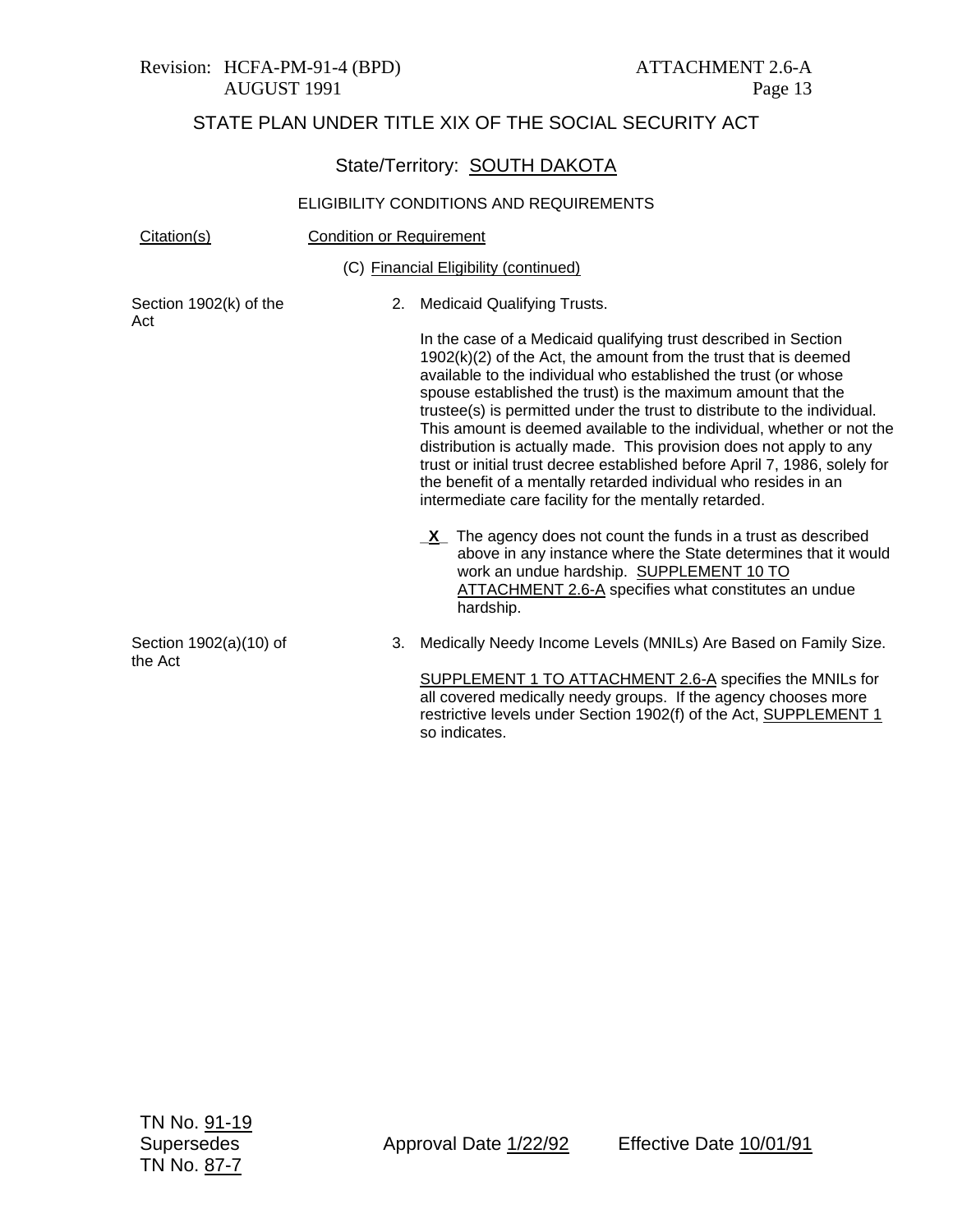#### Revision: HCFA-PM-91-4 (BPD) ATTACHMENT 2.6-A AUGUST 1991 Page 14

# STATE PLAN UNDER TITLE XIX OF THE SOCIAL SECURITY ACT

## State/Territory: SOUTH DAKOTA

| Citation(s)                       | <b>Condition or Requirement</b> |                                       |                                                                                                                                                                                                                                                                                                                                              |  |
|-----------------------------------|---------------------------------|---------------------------------------|----------------------------------------------------------------------------------------------------------------------------------------------------------------------------------------------------------------------------------------------------------------------------------------------------------------------------------------------|--|
|                                   |                                 | (C) Financial Eligibility (continued) |                                                                                                                                                                                                                                                                                                                                              |  |
| 42 CFR 435.732 and<br>435.831     |                                 |                                       | 4. Handling of Excess Income-Spend-down for the Medically Needy in<br>All States and the Categorically Needy in 1902(f) States Only.                                                                                                                                                                                                         |  |
|                                   |                                 | а.                                    | Medically Needy.                                                                                                                                                                                                                                                                                                                             |  |
|                                   |                                 | i.                                    | Income in excess of the MNIL is considered as<br>available for payment of medical care and services.<br>The Medicaid agency measures available income for<br>periods of either ___ or ___ month(s) (not to exceed<br>6 months) to determine the amount of excess<br>countable income applicable to the cost of medical<br>care and services. |  |
|                                   |                                 | ii.                                   | If countable income exceeds the MNIL standard, the<br>agency deducts the following incurred expenses in<br>the following order:                                                                                                                                                                                                              |  |
|                                   |                                 |                                       | a. Health insurance premiums, deductibles,<br>and coinsurance charges.                                                                                                                                                                                                                                                                       |  |
|                                   |                                 |                                       | Expenses for necessary medical and<br>b.<br>remedial care not included in the plan.                                                                                                                                                                                                                                                          |  |
|                                   |                                 |                                       | Expenses for necessary medical and<br>C.<br>remedial care included in the plan.                                                                                                                                                                                                                                                              |  |
|                                   |                                 |                                       | Reasonable limits on amounts of<br>expenses deducted from income under<br>a(ii)(a) and (b) above are listed below.                                                                                                                                                                                                                           |  |
| Section 1902(a)(17) of<br>the Act |                                 |                                       | Incurred expenses that are subject to payment by a<br>third party are not deducted unless the expenses are<br>subject to payment by a third party that is a publicly<br>funded program (other than Medicaid) of a state or<br>local government.                                                                                              |  |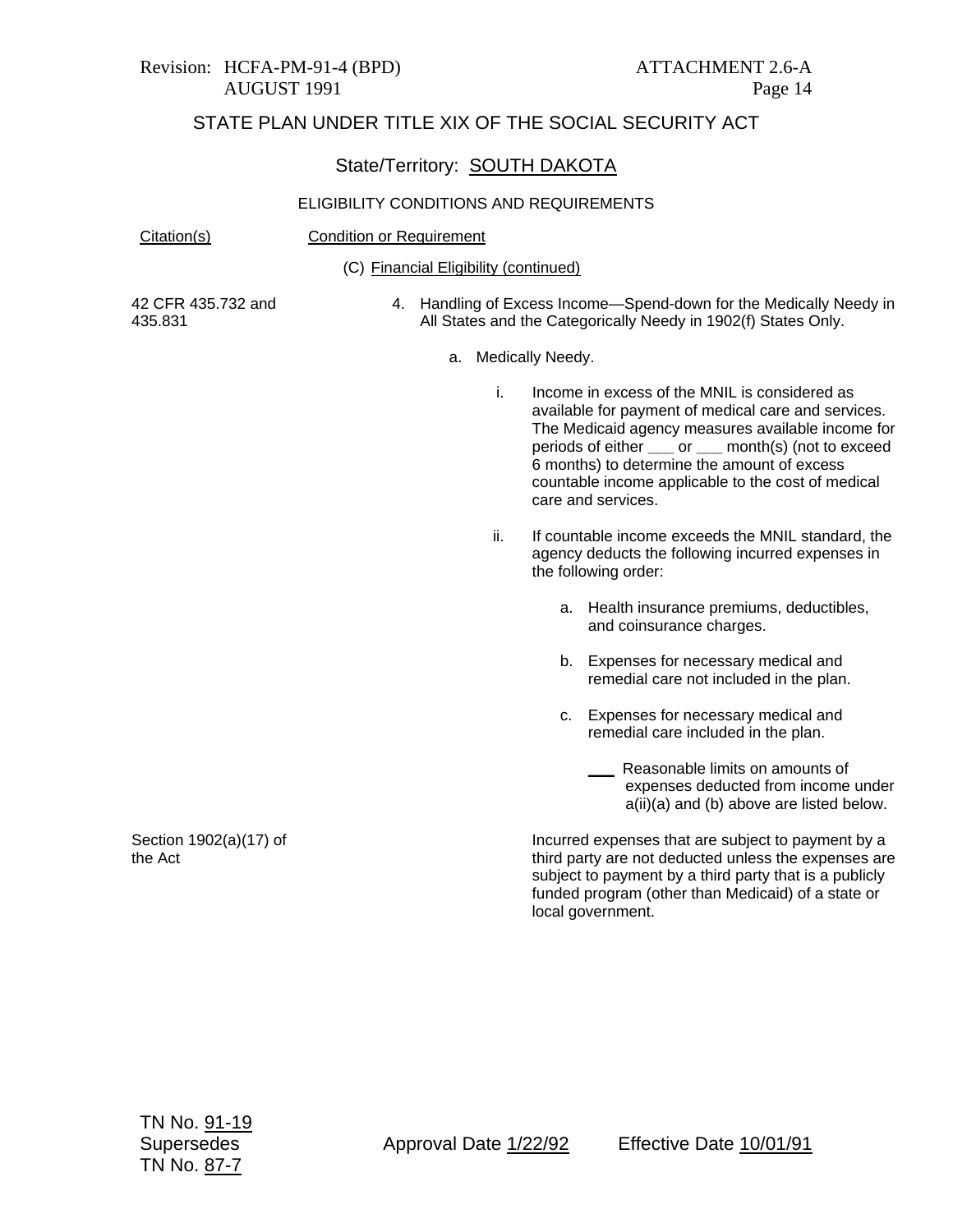# Revision: HCFA-PM-91-8 (MB) ATTACHMENT 2.6-A

## STATE PLAN UNDER TITLE XIX OF THE SOCIAL SECURITY ACT

#### State/Territory: SOUTH DAKOTA

#### ELIGIBILITY CONDITIONS AND REQUIREMENTS

Citation(s) Condition or Requirement

(C) Financial Eligibility (continued)

Section 1902(f)(2) of the Act

- 4. Handling of Excess Income—Spend-down for the Medically Needy in All States and the Categorically Needy in 1902(f) States Only.
	- a. Medically Needy (continued).
		- **\_\_\_** iii. If countable income exceeds the MNIL standard, the agency deducts spend-down payments made to the State by the individual.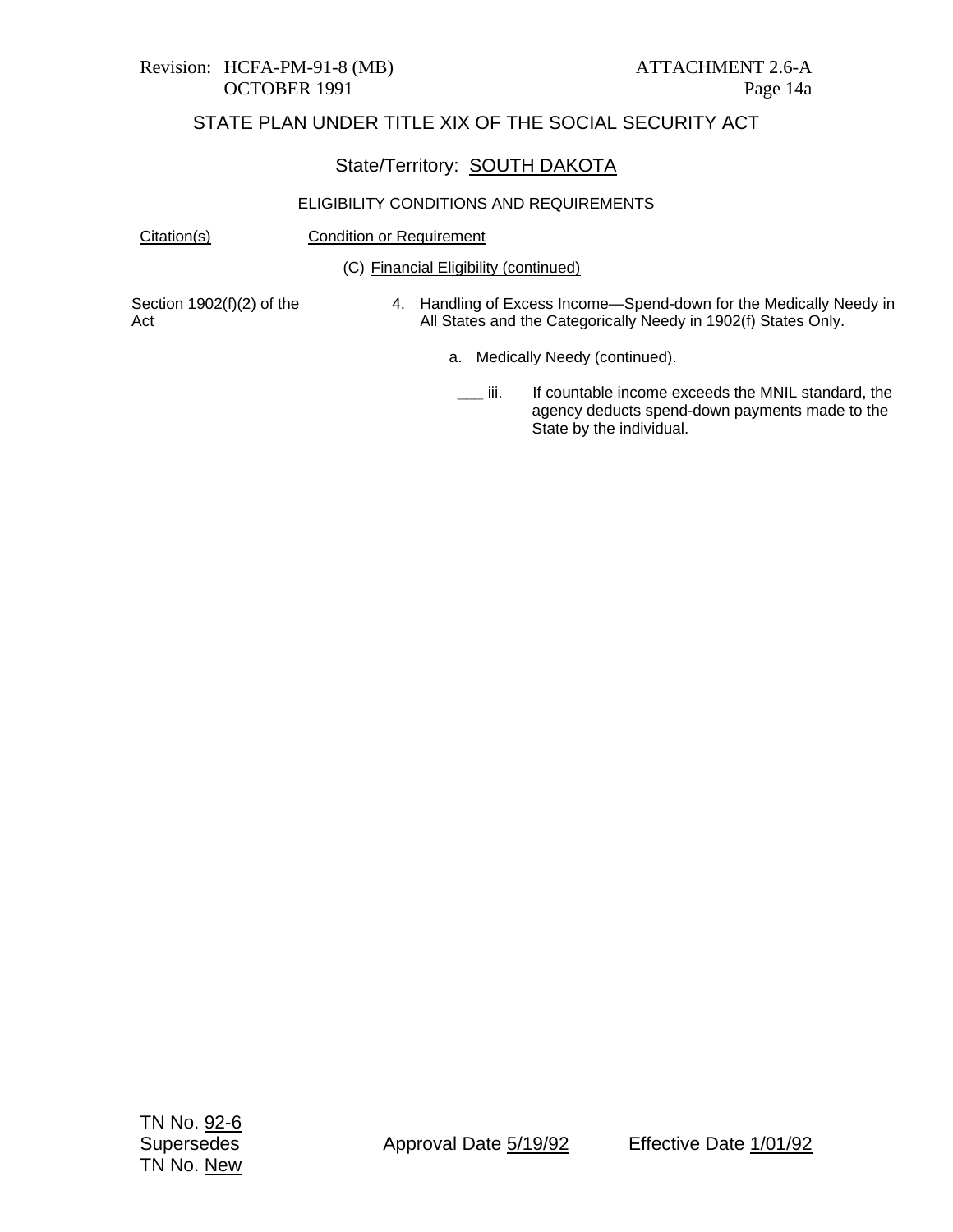|                                                 | State/Territory: SOUTH DAKOTA           |      |                                                                                                                                                                                                                                                 |
|-------------------------------------------------|-----------------------------------------|------|-------------------------------------------------------------------------------------------------------------------------------------------------------------------------------------------------------------------------------------------------|
|                                                 | ELIGIBILITY CONDITIONS AND REQUIREMENTS |      |                                                                                                                                                                                                                                                 |
| Citation(s)                                     | <b>Condition or Requirement</b>         |      |                                                                                                                                                                                                                                                 |
|                                                 | (C) Financial Eligibility (continued)   |      |                                                                                                                                                                                                                                                 |
|                                                 |                                         |      | 4. Handling of Excess Income-Spend-down for the Medically Needy in<br>All States and the Categorically Needy in 1902(f) States Only.                                                                                                            |
|                                                 | b.                                      |      | Categorically Needy-Section 1902(f) States.                                                                                                                                                                                                     |
| 42 CFR 435.732                                  |                                         |      | The agency applies the following policy under the provisions<br>of Section 1902(f) of the Act. The following amounts are<br>deducted from income to determine the individual's<br>countable income:                                             |
|                                                 |                                         | i.   | Any SSI benefit received.                                                                                                                                                                                                                       |
|                                                 |                                         | ii.  | Any State supplement received that is within the<br>scope of an agreement described in Sections 1616<br>or 1634 of the Act, or a State supplement within the<br>scope of Section 1902(a)(10)(A)(ii)(XI) of the Act.                             |
|                                                 |                                         | iii. | Increases in OASDI that are deducted under 42<br>CFR 435.134 and 435.135 for individuals specified<br>in that section, in the manner elected by the State<br>under that section.                                                                |
| Section 1902(a)(17) of<br>the Act, P.L. 100-203 |                                         | iv.  | Other deductions from income described in this plan<br>at ATTACHMENT 2.6-A, SUPPLEMENT 4.                                                                                                                                                       |
|                                                 |                                         | v.   | Incurred expenses for necessary medical and<br>remedial services recognized under State law.                                                                                                                                                    |
|                                                 |                                         |      | Incurred expenses that are subject to payment by a<br>third party are not deducted unless the expenses are<br>subject to payment by a third party that is a publicly<br>funded program (other than Medicaid) of a state or<br>local government. |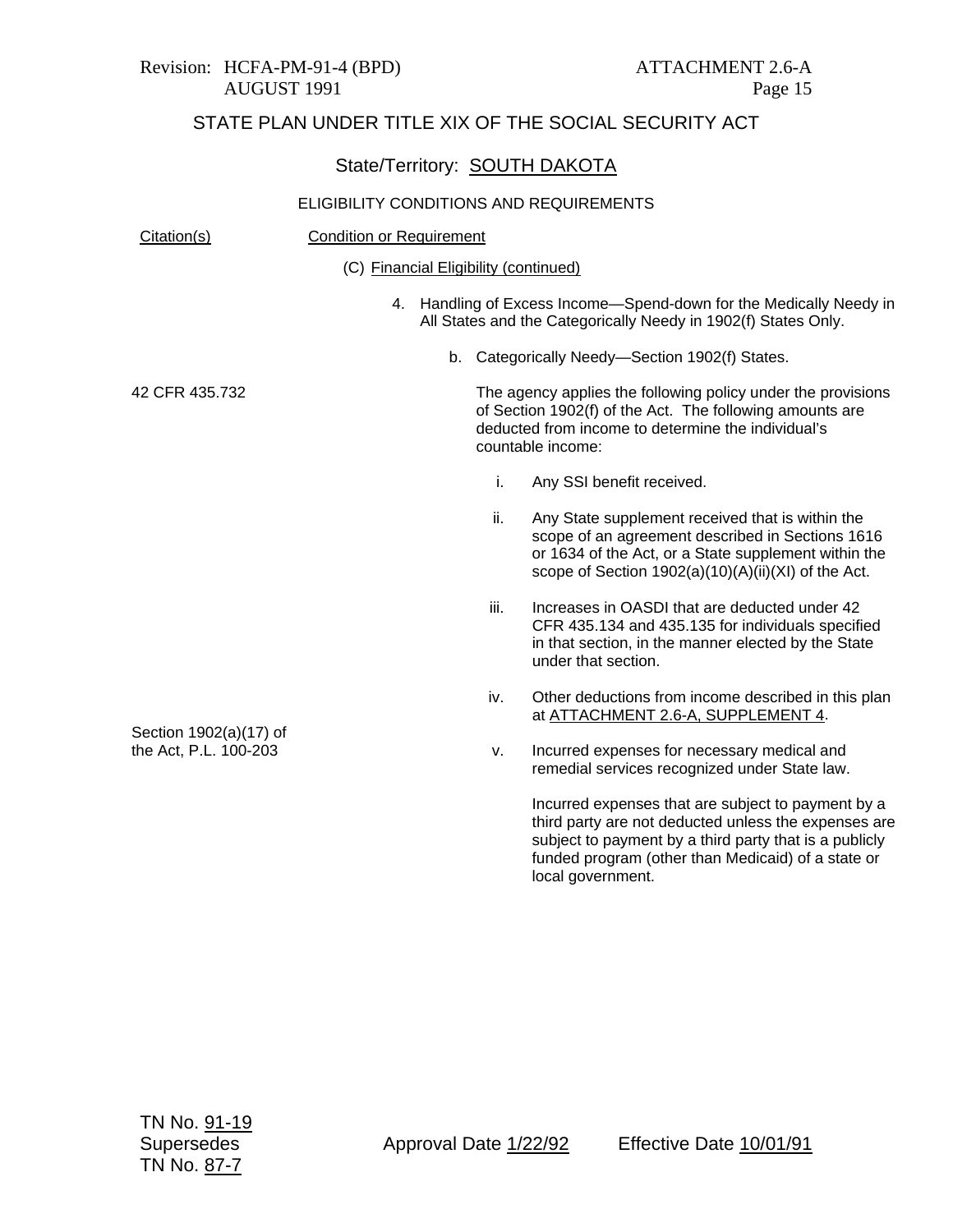# Revision: HCFA-PM-91-8 (MB) ATTACHMENT 2.6-A

## STATE PLAN UNDER TITLE XIX OF THE SOCIAL SECURITY ACT

## State/Territory: SOUTH DAKOTA

#### ELIGIBILITY CONDITIONS AND REQUIREMENTS

Citation(s) Condition or Requirement

(C) Financial Eligibility (continued)

- 4. Handling of Excess Income—Spend-down for the Medically Needy in All States and the Categorically Needy in 1902(f) States Only.
	- b. Categorically Needy—Section 1902(f) States (continued).

Section 1903(f)(2) of the Act

vi. Spend-down payments made to the State by the individual.

> NOTE: FFP will be reduced to the extent a state is paid a spend-down payment by the individual.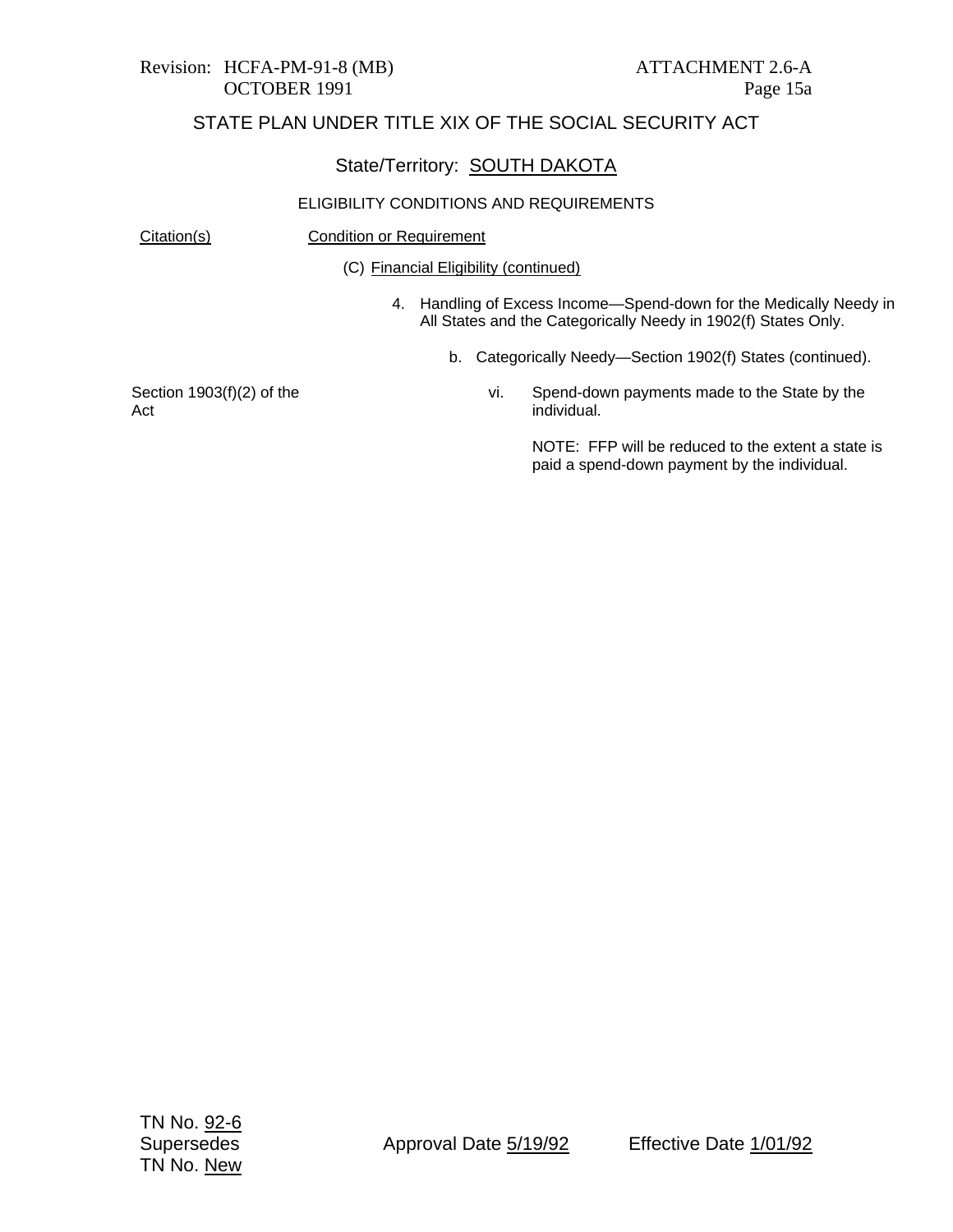#### State/Territory: SOUTH DAKOTA

#### ELIGIBILITY CONDITIONS AND REQUIREMENTS

Citation(s) Condition or Requirement

(C) Financial Eligibility (continued)

- 5. Methods for Determining Resources.
	- a. AFDC-related individuals (except for poverty level related pregnant women, infants, and children).
		- i. In determining countable resources for AFDCrelated individuals, the following methods are used:
			- a. The methods under the State's approved AFDC plan; and
			- **\_\_\_** b. The methods under the State's approved AFDC plan and/or any more liberal methods described in SUPPLEMENT 8b TO ATTACHMENT 2.6-A.
		- ii. In determining relative financial responsibility, the agency considers only the resources of spouses living in the same household as available to spouses and the resources of parents as available to children living with parents until the children become 21.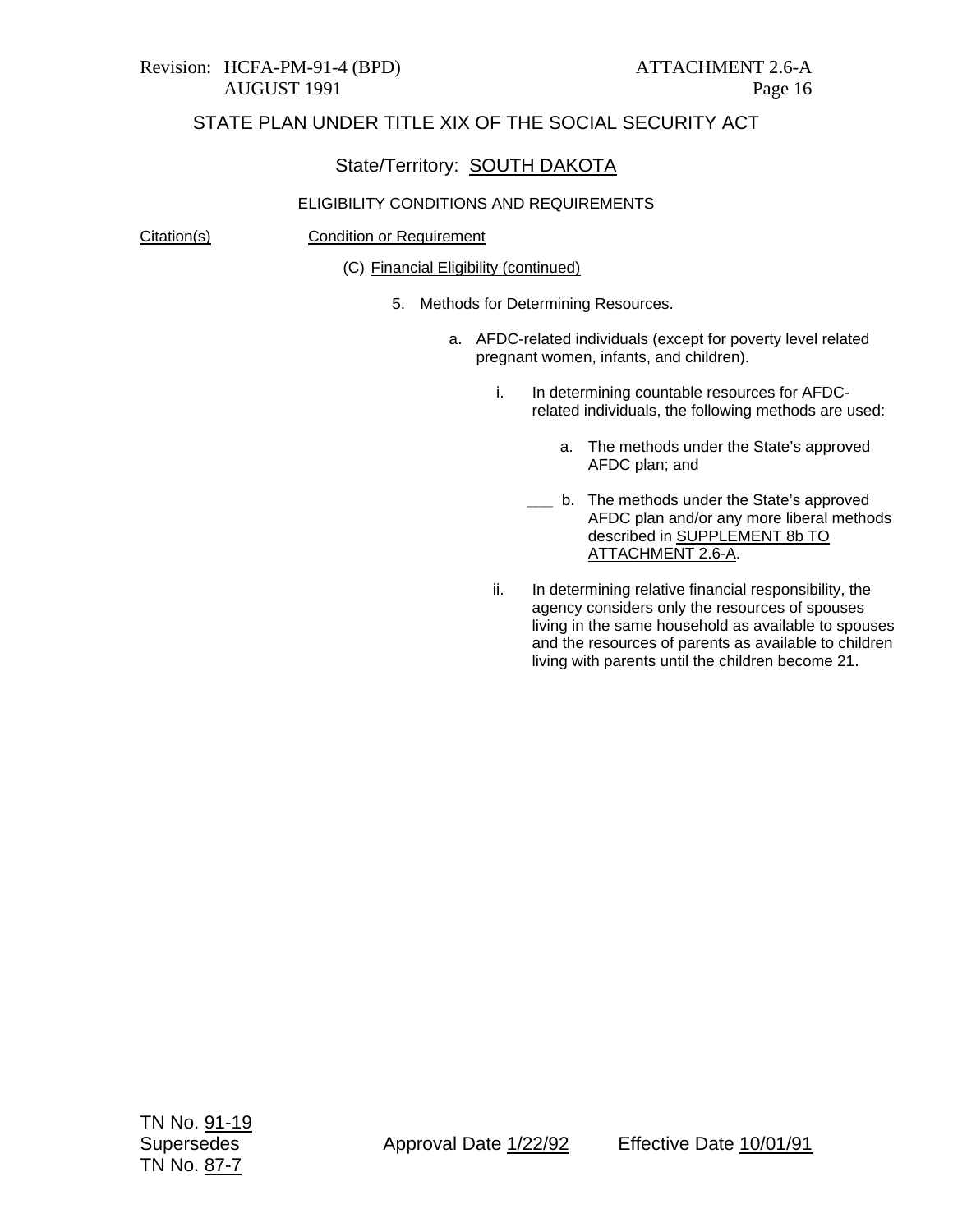## State/Territory: SOUTH DAKOTA

#### ELIGIBILITY CONDITIONS AND REQUIREMENTS

Citation(s) Condition or Requirement

(C) Financial Eligibility (continued)

5. Methods for Determining Resources (continued).

Sections 1902(a)(10)(A), 1902(a)(10)(C), 1902(m)(1)(B) and (C), and 1902(r) of the Act

- b. Aged individuals. For aged individuals covered under Section 1902(a)(10)(A)(ii)(X) of the Act, the agency uses the following methods for treatment of resources:
	- **X** The methods of the SSI program.
	- SSI methods and/or any more liberal methods described in SUPPLEMENT 8b TO ATTACHMENT 2.6-A.
	- **\_\_\_** Methods that are more restrictive (except for individuals described in Section 1902(m)(1) of the Act) and/or more liberal than those of the SSI program. SUPPLEMENT 5 TO ATTACHMENT 2.6-A describes the more restrictive methods and **SUPPLEMENT 8b** TO ATTACHMENT 2.6-A specifies the more liberal methods.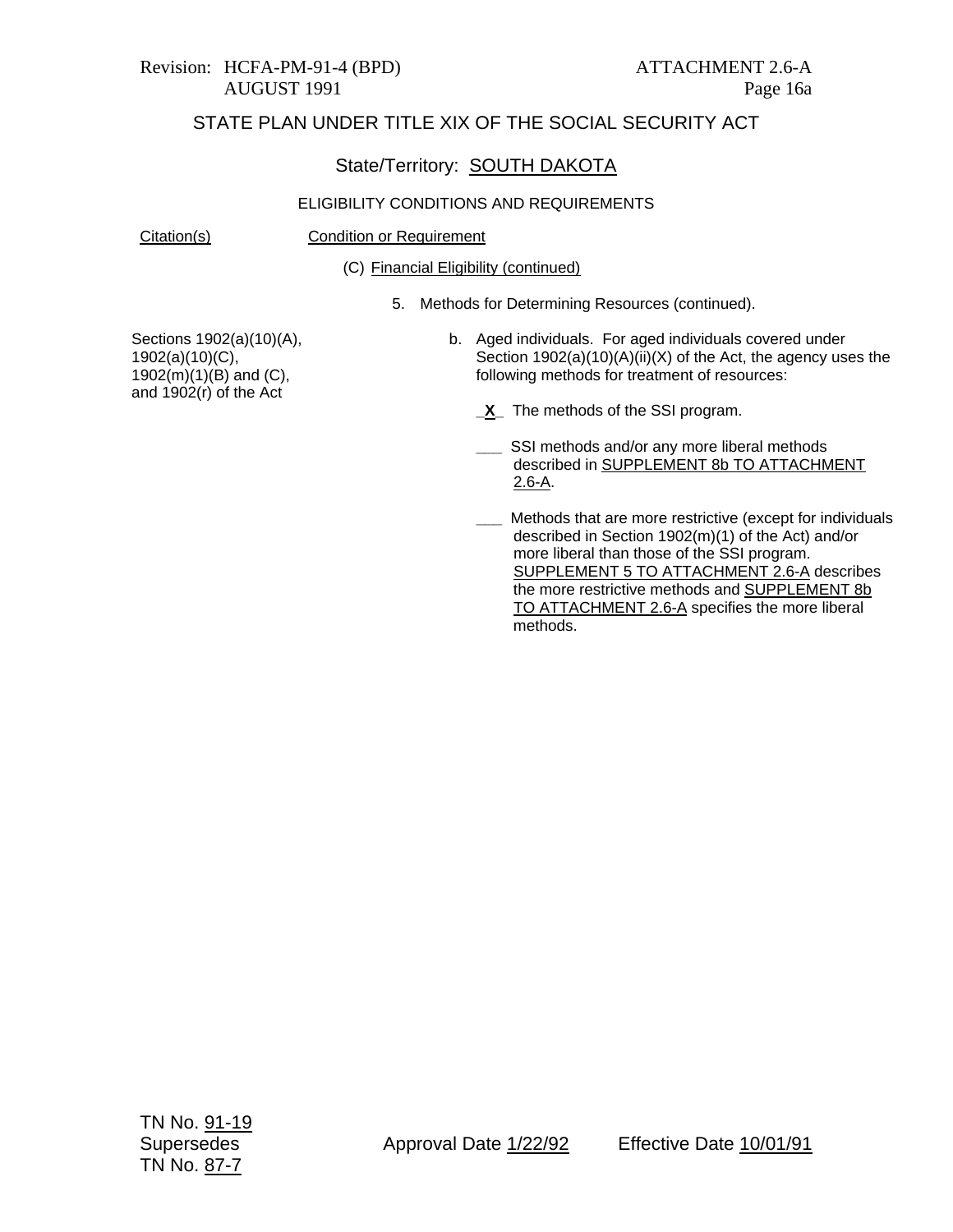#### State/Territory: SOUTH DAKOTA

#### ELIGIBILITY CONDITIONS AND REQUIREMENTS

Citation(s) Condition or Requirement

(C) Financial Eligibility (continued)

5. Methods for Determining Resources (continued).

In determining relative financial responsibility, the agency considers only the resources of spouses living in the same household as available to spouses.

c. Blind individuals. For blind individuals the agency uses the following methods for treatment of resources:

**\_X\_** The methods of the SSI program.

- SSI methods and/or any more liberal methods described in SUPPLEMENT 8b TO ATTACHMENT 2.6-A.
- **\_\_\_** Methods that are more restrictive and/or more liberal than those of the SSI program. SUPPLEMENT 5 TO ATTACHMENT 2.6-A describes the more restrictive methods and SUPPLEMENT 8b TO ATTACHMENT 2.6-A specifies the more liberal methods.

In determining relative financial responsibility, the agency considers only the resources of spouses living in the same household as available to spouses and the resources of parents as available to children living with parents until the children become 21.

Sections 1902(a)(10)(A), 1902(a)(10)(C), 1902(m)(1)(B), and 1902(r) of the Act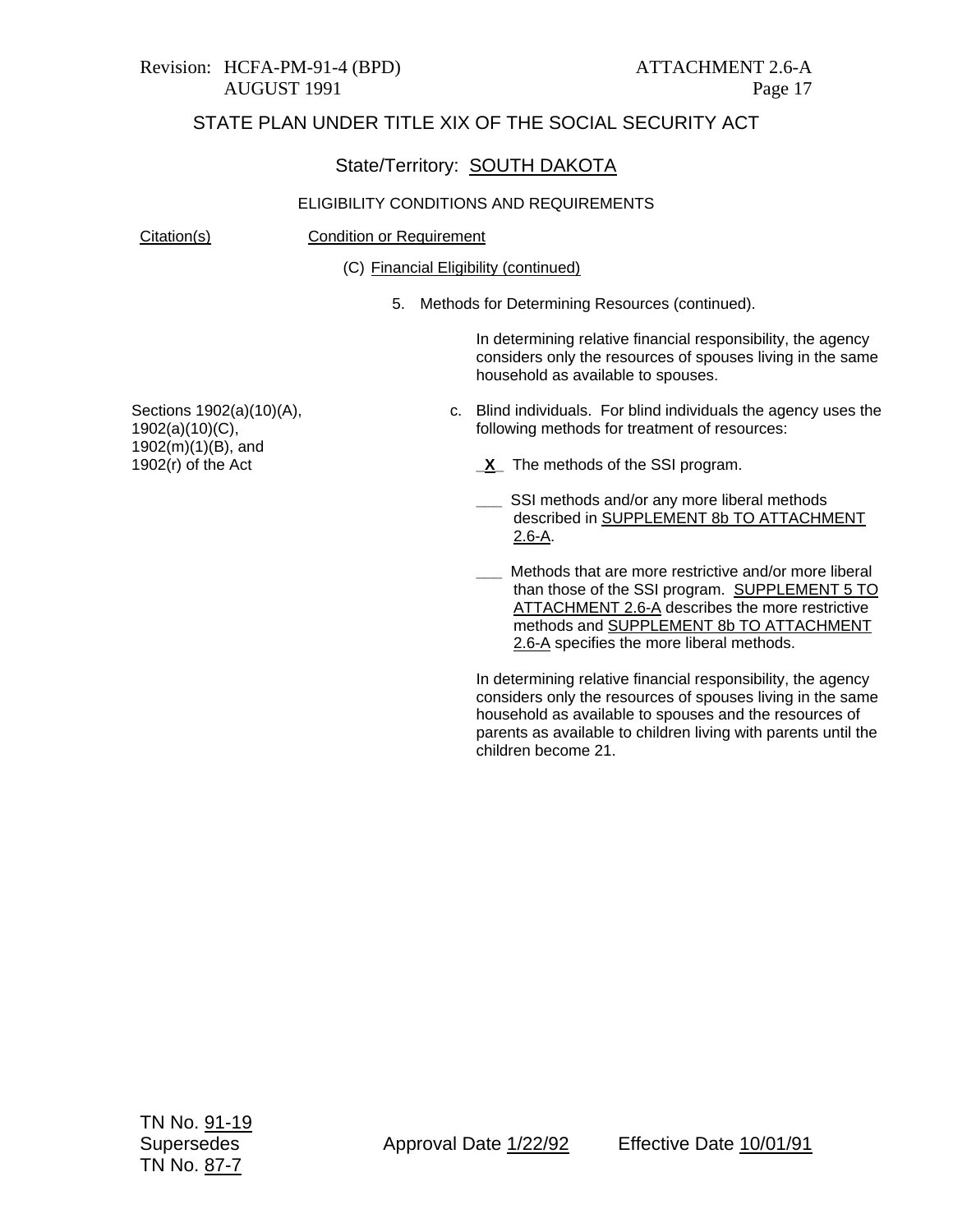#### Revision: HCFA-PM-91-4 (BPD) ATTACHMENT 2.6-A AUGUST 1991 Page 18

## STATE PLAN UNDER TITLE XIX OF THE SOCIAL SECURITY ACT

## State/Territory: SOUTH DAKOTA

#### ELIGIBILITY CONDITIONS AND REQUIREMENTS

#### Citation(s) Condition or Requirement

#### (C) Financial Eligibility (continued)

5. Methods of Determining Resources (continued).

d. Disabled individuals, including individuals covered under Section 1902(a)(10)(A)(ii)(X) of the Act. The agency uses the following methods for the treatment of resources:

- **\_X\_** The methods of the SSI program.
	- SSI methods and/or any more liberal methods than SSI described in SUPPLEMENT 8a TO ATTACHMENT 2.6-A.

**\_\_\_** Methods that are more restrictive (except for individuals described in Section 1902(m)(1) of the Act) and/or more liberal than those under the SSI program. More restrictive methods are described in SUPPLEMENT 5 TO ATTACHMENT 2.6-A and more liberal methods are specified in SUPPLEMENT 8b TO ATTACHMENT 2.6- A.

In determining relative financial responsibility, the agency considers only the resources of spouses living in the same household as available to spouses and the resources of parents as available to children living with parents until the children become 21.

Sections 1902(a)(10)(A), 1902(a)(10)(C),  $1902(m)(1)(B)$  and  $(C)$ , and  $1902(r)(2)$  of the Act

Section 1902(l)(3) of the Act

e. This section is superseded by SD 13-15.

TN 13-15 TN 97-08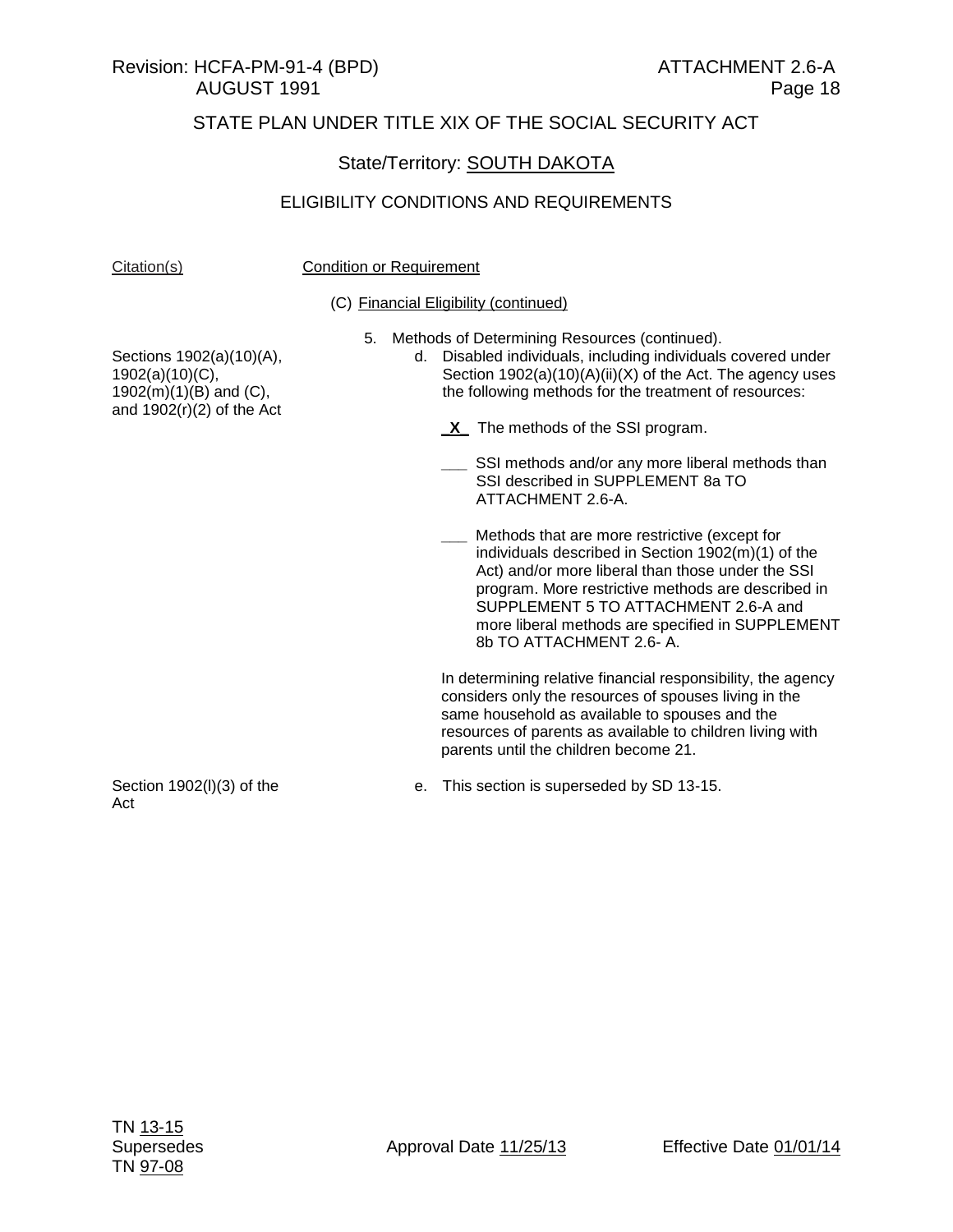## State/Territory: **SOUTH DAKOTA**

#### ELIGIBILITY CONDITIONS AND REQUIREMENTS

Page 19 is superseded by SD 13-15.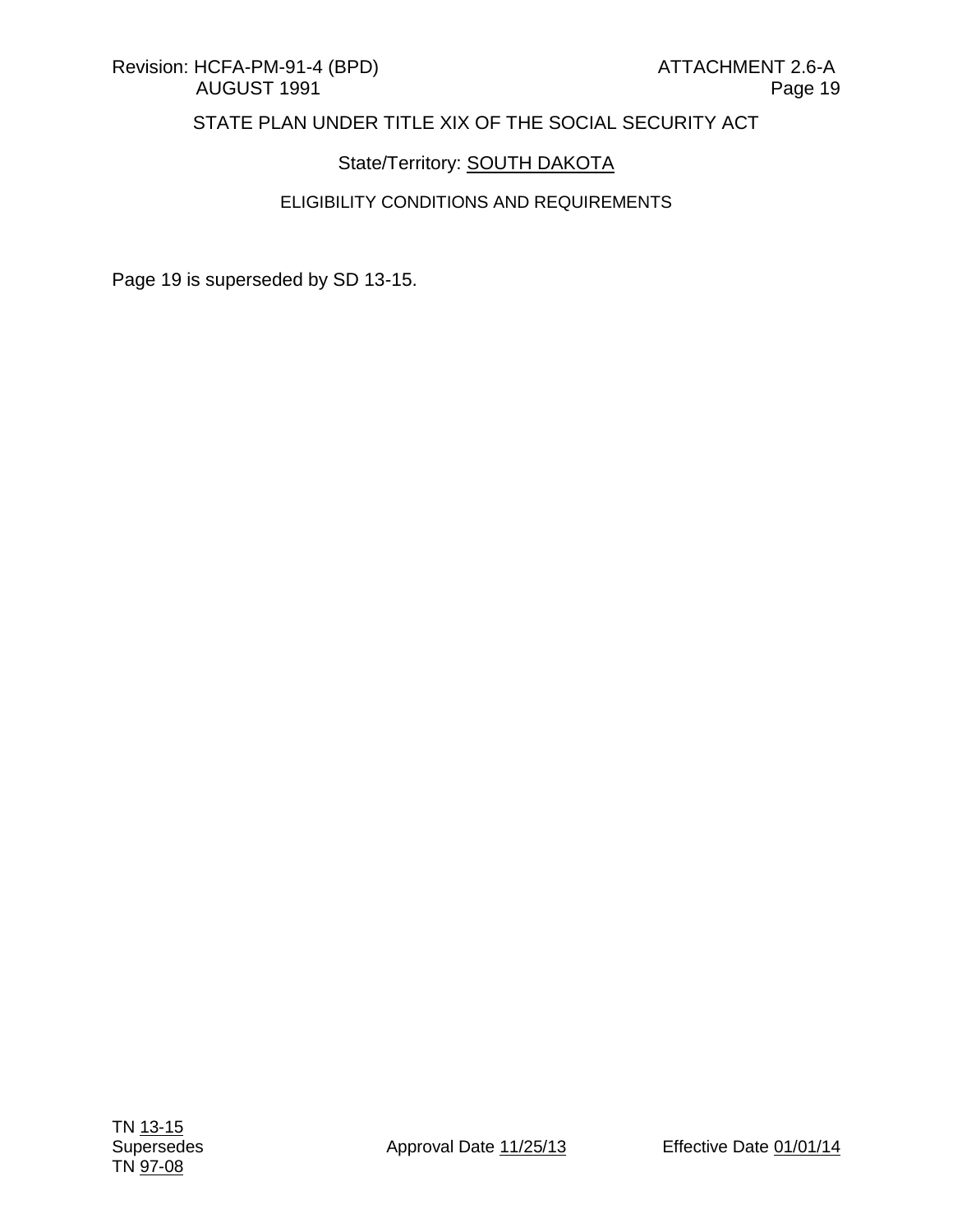## State/Territory: **SOUTH DAKOTA**

## ELIGIBILITY CONDITIONS AND REQUIREMENTS

Page 19a is superseded by SD 13-15.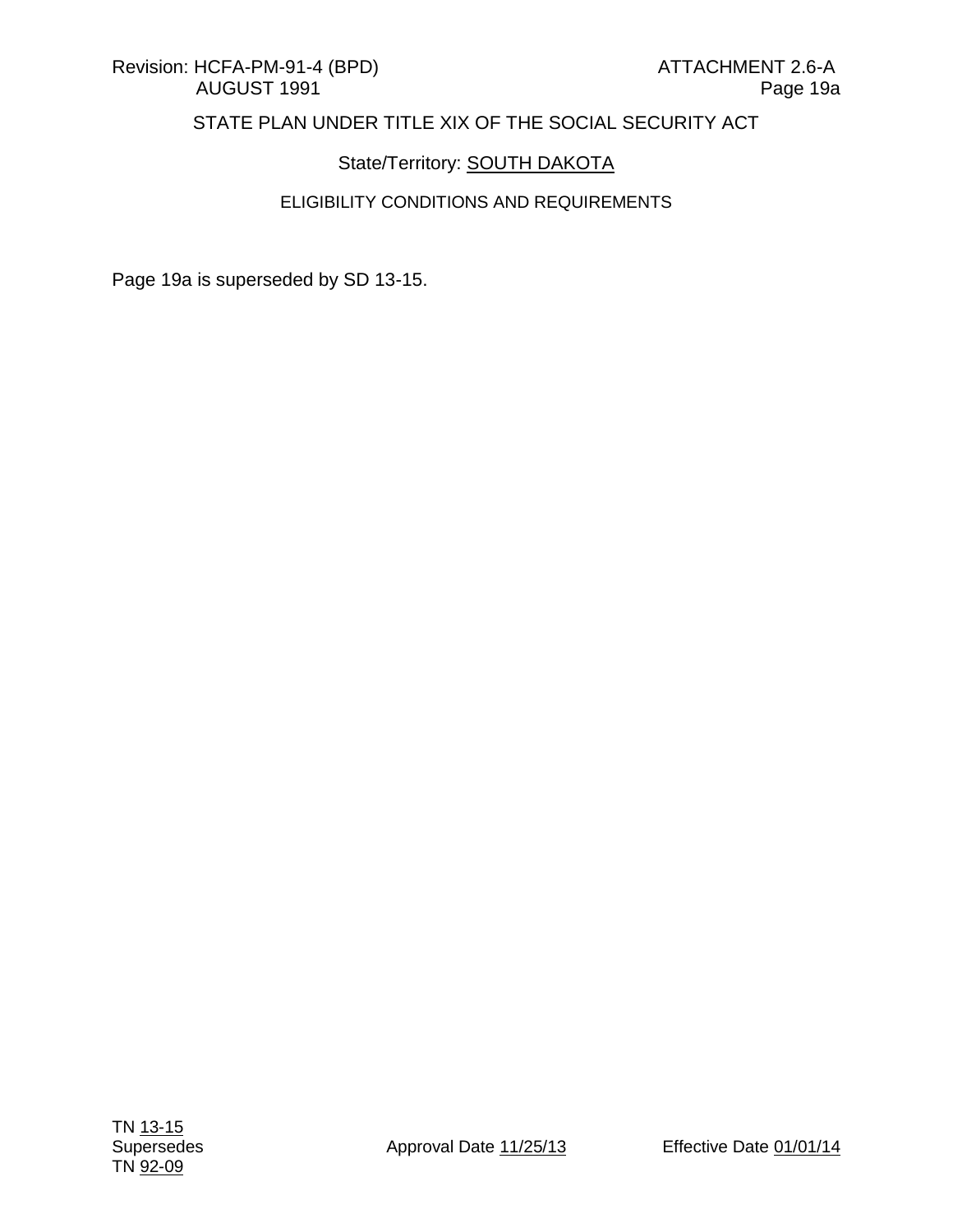## State/Territory: **SOUTH DAKOTA**

## ELIGIBILITY CONDITIONS AND REQUIREMENTS

Page 19b is superseded by SD 13-15.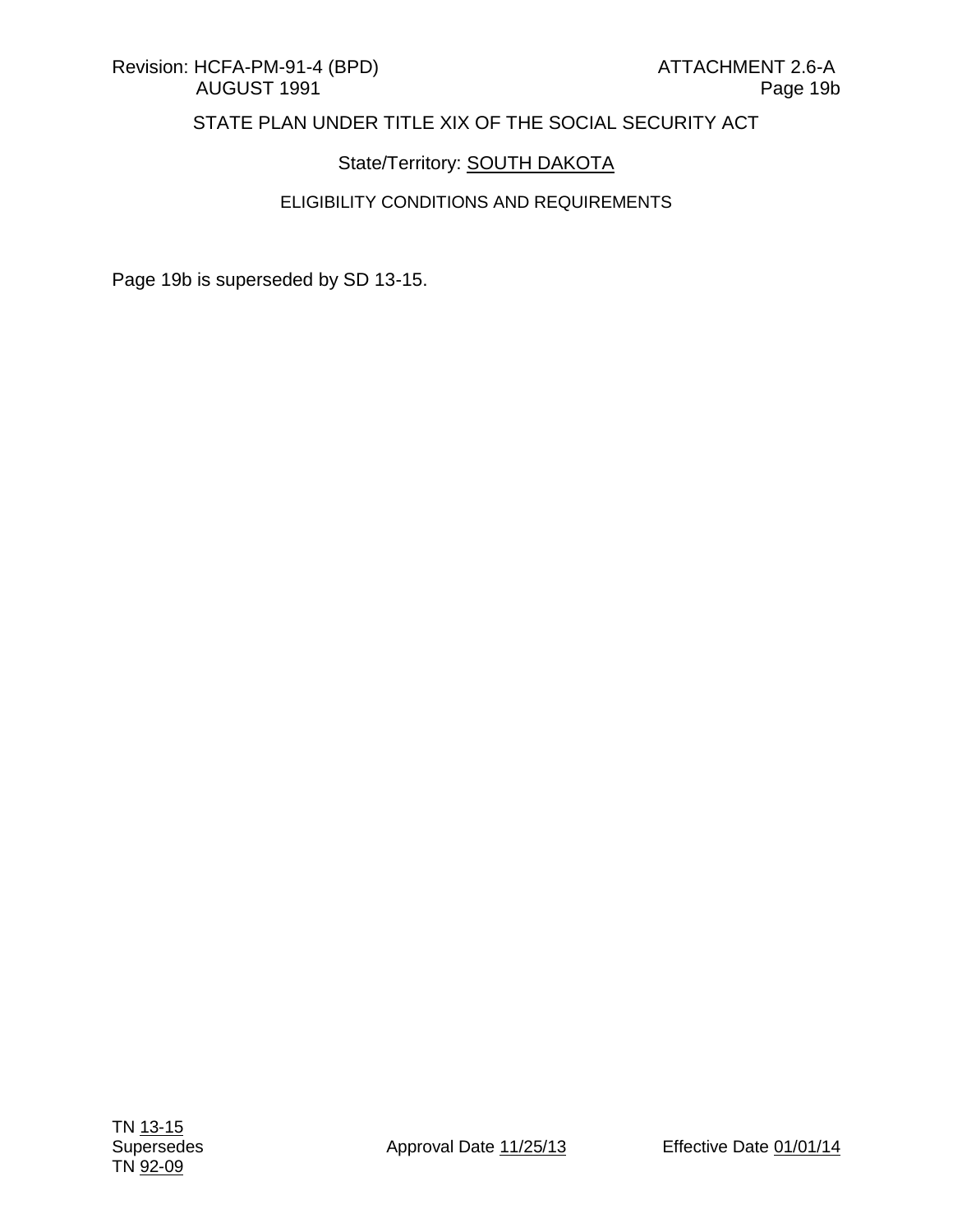# Revision: HCFA-PM-91-8 (MB) ATTACHMENT 2.6-A

# STATE PLAN UNDER TITLE XIX OF THE SOCIAL SECURITY ACT

|                                                                |                                 |    | State/Territory: SOUTH DAKOTA                                                                                                                                                   |
|----------------------------------------------------------------|---------------------------------|----|---------------------------------------------------------------------------------------------------------------------------------------------------------------------------------|
|                                                                |                                 |    | ELIGIBILITY CONDITIONS AND REQUIREMENTS                                                                                                                                         |
| Citation(s)                                                    | <b>Condition or Requirement</b> |    |                                                                                                                                                                                 |
|                                                                |                                 |    | (C) Financial Eligibility (continued)                                                                                                                                           |
|                                                                |                                 |    | 5. Methods for Determining Resources (continued).                                                                                                                               |
| Sections 1905(p)(1)(C)<br>and (D) and 1902(r)(2) of<br>the Act |                                 |    | h. For qualified Medicare beneficiaries covered under Section<br>$1902(a)(10)(E)(i)$ of the Act the agency uses the following<br>methods for treatment of resources:            |
|                                                                |                                 |    | X <sub>_</sub> The methods of the SSI program only.                                                                                                                             |
|                                                                |                                 |    | The methods of the SSI program and/or more liberal<br>methods as described in SUPPLEMENT 8b to<br>ATTACHMENT 2.6-A.                                                             |
| Section 1905(s) of the<br>Act                                  |                                 |    | i. For qualified disabled and working individuals covered under<br>Section 1902(a)(10)(E)(ii) of the Act the agency uses SSI<br>program methods for the treatment of resources. |
| Section 1902(u) of the<br>Act                                  |                                 | j. | For qualified Medicare beneficiaries covered under Section<br>$1902(a)(10)(E)(i)$ of the Act the agency uses the following<br>methods for treatment of resources:               |
|                                                                |                                 |    | The methods of the SSI program only.                                                                                                                                            |
|                                                                |                                 |    | More restrictive methods applied under Section 1902(f)<br>of the Act as described in SUPPLEMENT 5 to                                                                            |

ATTACHMENT 2.6-A.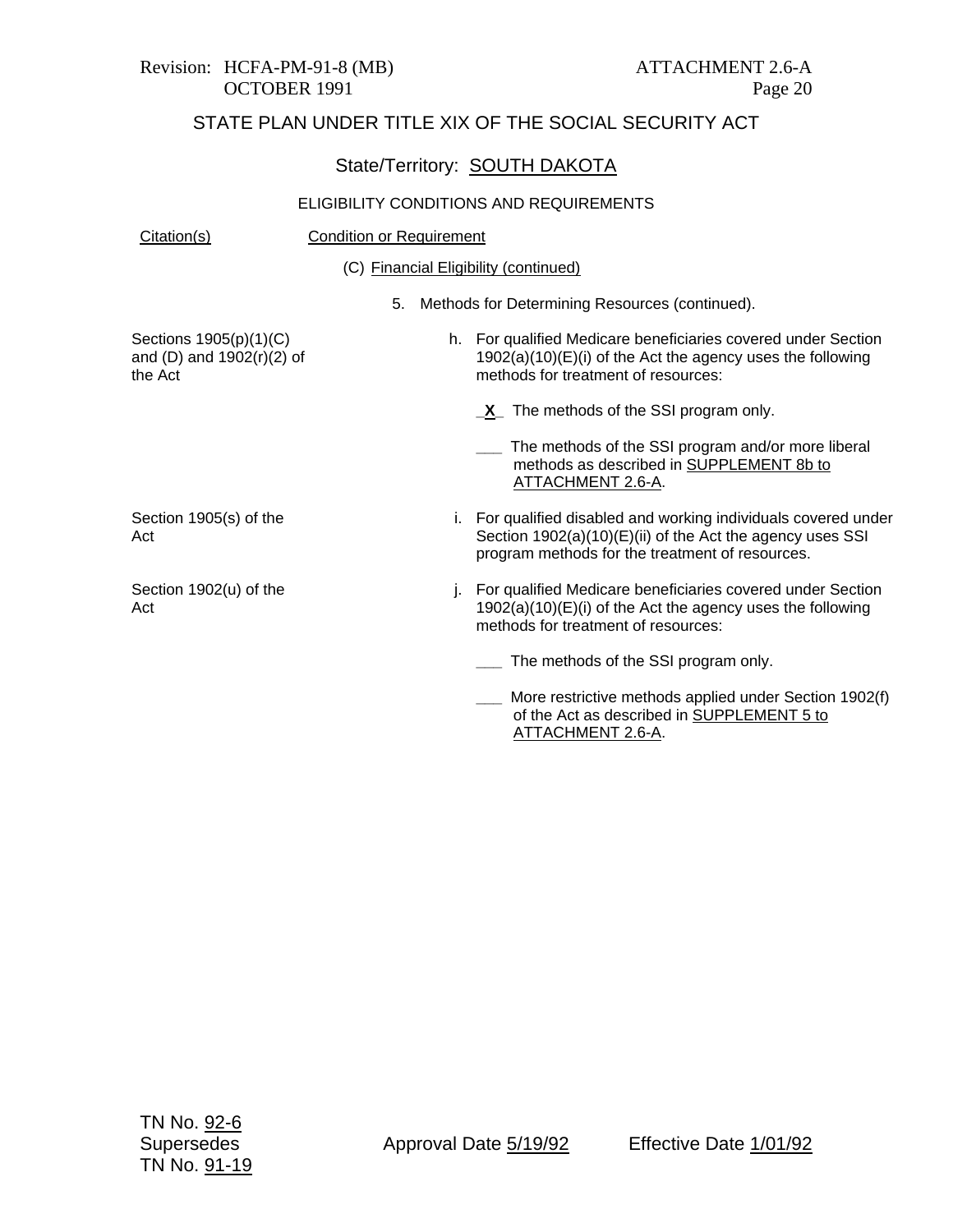#### State/Territory: SOUTH DAKOTA

#### ELIGIBILITY CONDITIONS AND REQUIREMENTS

#### Citation(s) Condition or Requirement

(C) Financial Eligibility (continued)

5. Methods for Determining Resources (continued).

Section 1902(a)(10)(E) (iii) of the Act

k. Specified low-income Medicare beneficiaries covered under Section 1902(a)(10)(E)(iii) of the Act the agency uses the following methods for treatment of resources—

The agency uses the same method as in 5.h of ATTACHMENT 2.6-A.

- 6. Resource Standard—Categorically Needy.
	- a. 1902(f) states (except as specified under items 6.c and d below) for aged, blind, and disabled individuals:
		- **\_\_\_** Same as SSI resource standards.
		- **\_\_\_** More restrictive.

The resource standards for other individuals are the same as those in the related cash assistance program.

b. Non-1902(f) states (except as specified under items 6.c and d below)

The resource standards are the same as those in the related cash assistance program.

SUPPLEMENT 8 TO ATTACHMENT 2.6-A specifies for 1902(f) states the categorically needy resource levels for all covered categorically needy groups.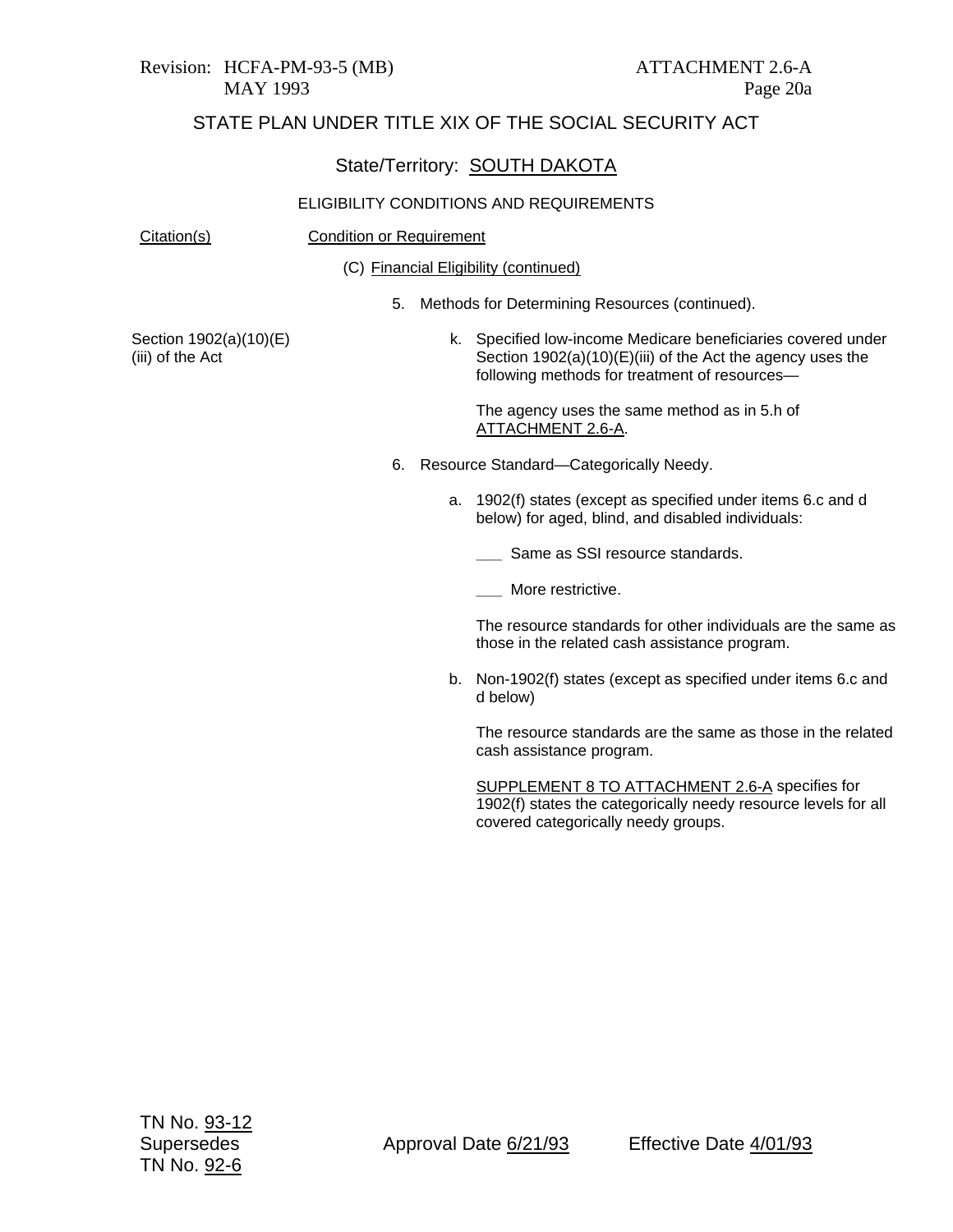## State/Territory: **SOUTH DAKOTA**

#### ELIGIBILITY CONDITIONS AND REQUIREMENTS

Page 21 is superseded by SD 13-15.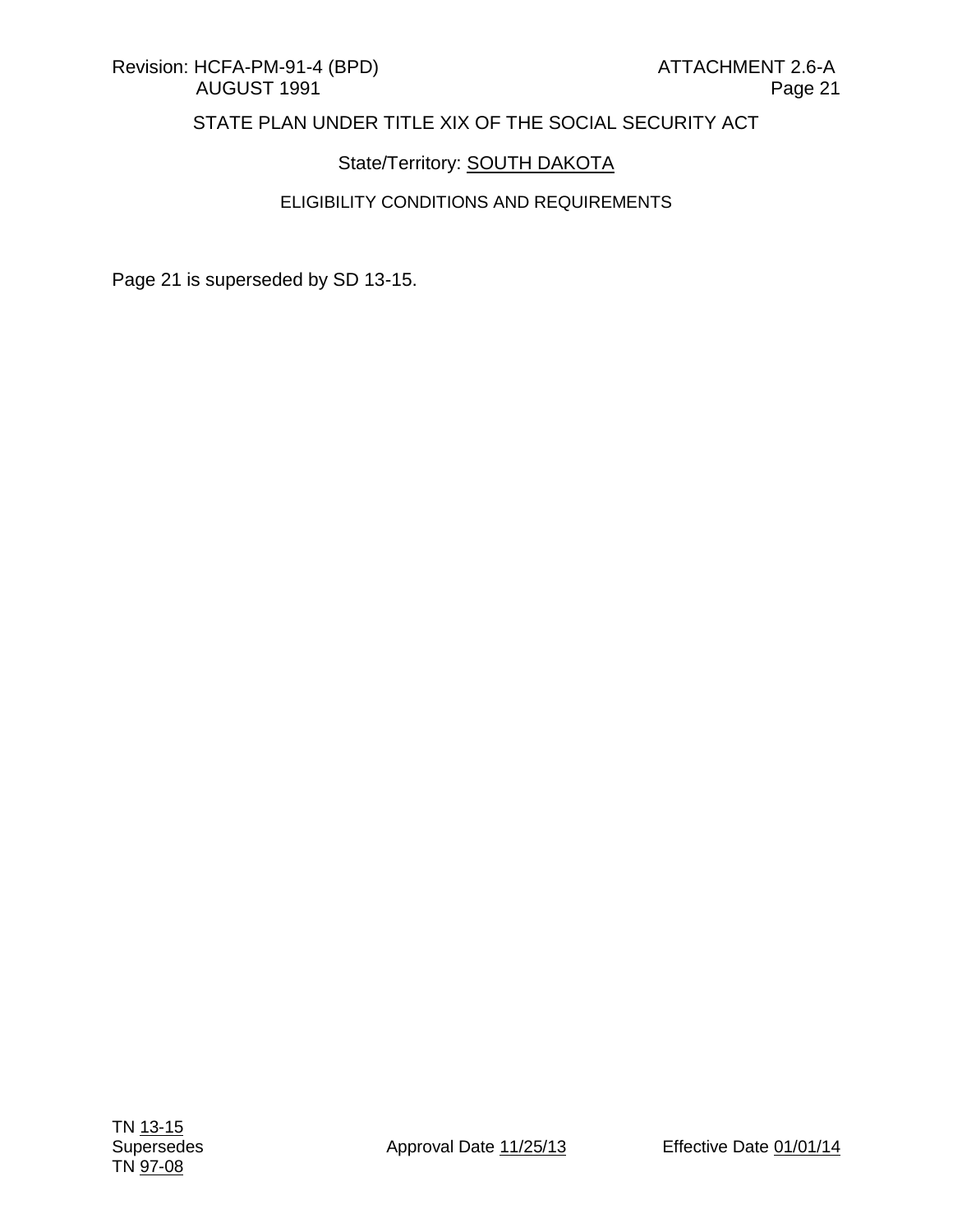#### Revision: HCFA-PM-91-4 (BPD) ATTACHMENT 2.6-A AUGUST 1991 Page 21a

## STATE PLAN UNDER TITLE XIX OF THE SOCIAL SECURITY ACT

#### State/Territory: SOUTH DAKOTA

#### ELIGIBILITY CONDITIONS AND REQUIREMENTS

Citation(s) Condition or Requirement

(C) Financial Eligibility (continued)

6. Resource Standard—Categorically Needy (continued).

Sections 1902(m)(1)(C) and (m)(2)(B) of the Act e. For aged and disabled individuals described in Section 1902(m)(1) of the Act who are covered under Section 1902(a)(10)(A)(ii)(X) of the Act, the resource standard is:

**\_\_\_** Same as SSI resource standards.

**LECT** Same as the medically needy resource standards, which are higher than the SSI resource standards (if the State covers the medically needy).

SUPPLEMENT 2 TO ATTACHMENT 2.6-A specifies the resource levels for these individuals.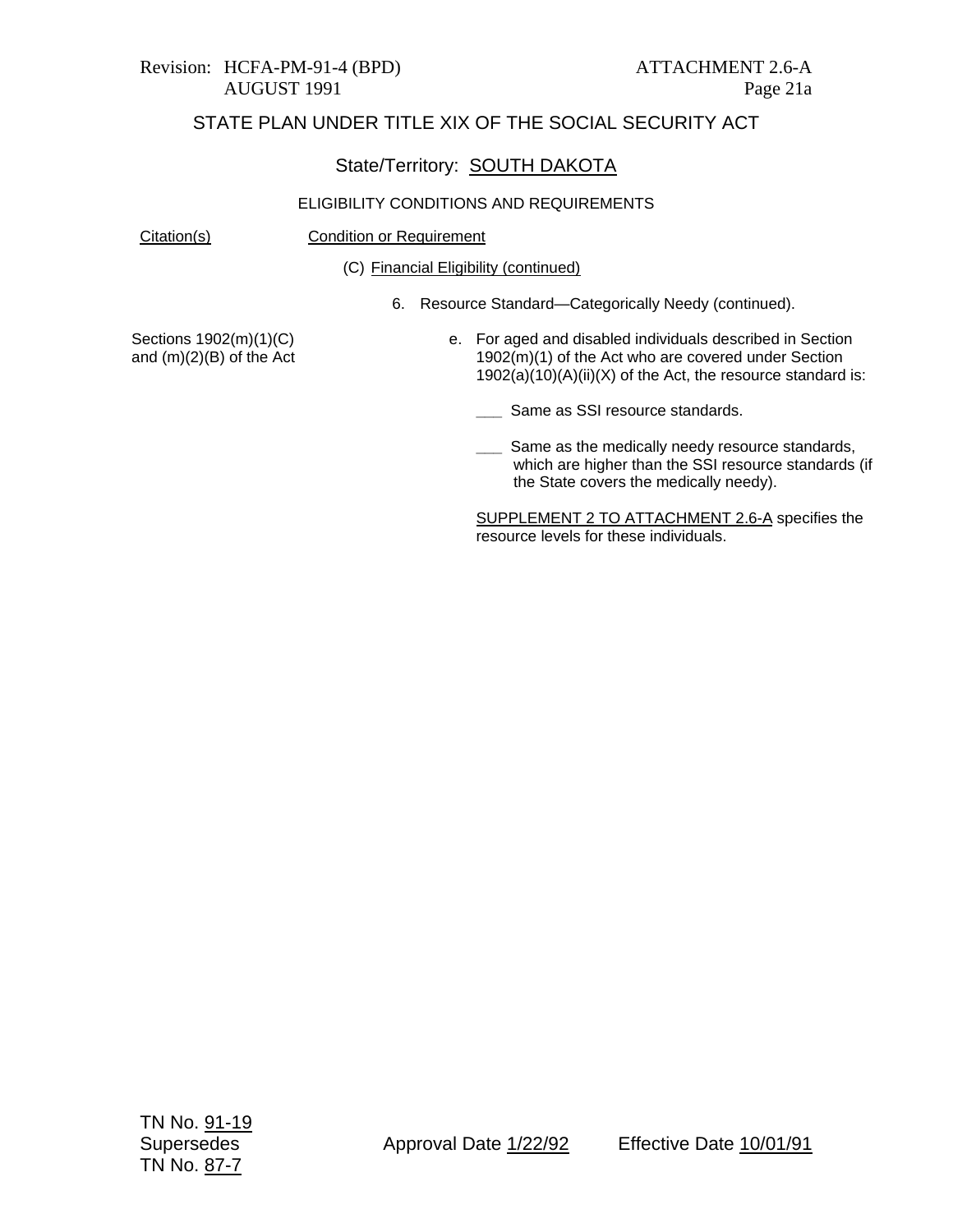## State/Territory: SOUTH DAKOTA

#### ELIGIBILITY CONDITIONS AND REQUIREMENTS

| Citation(s)                                                                                            | <b>Condition or Requirement</b>                                                                                                                                                                                                                                                                                                                                                                                                     |  |
|--------------------------------------------------------------------------------------------------------|-------------------------------------------------------------------------------------------------------------------------------------------------------------------------------------------------------------------------------------------------------------------------------------------------------------------------------------------------------------------------------------------------------------------------------------|--|
|                                                                                                        | (C) Financial Eligibility (continued)                                                                                                                                                                                                                                                                                                                                                                                               |  |
|                                                                                                        | 7. Resource Standard-Medically Needy.                                                                                                                                                                                                                                                                                                                                                                                               |  |
| Section 1902(a)(10)                                                                                    | a. Resource standards are based on family size.                                                                                                                                                                                                                                                                                                                                                                                     |  |
| (C)(i) of the Act                                                                                      | b. A single standard is employed in determining resource<br>eligibility for all groups.                                                                                                                                                                                                                                                                                                                                             |  |
|                                                                                                        | c. In 1902(f) states, the resource standards are more restrictive<br>than 7.b above for--                                                                                                                                                                                                                                                                                                                                           |  |
|                                                                                                        | ___ Aged                                                                                                                                                                                                                                                                                                                                                                                                                            |  |
|                                                                                                        | <b>Blind</b>                                                                                                                                                                                                                                                                                                                                                                                                                        |  |
|                                                                                                        | Disabled.                                                                                                                                                                                                                                                                                                                                                                                                                           |  |
|                                                                                                        | SUPPLEMENT 2 TO ATTACHMENT 2.6-A specifies the<br>resource standards for all covered medically needy groups.<br>If the agency chooses more restrictive levels under 7.c,<br>SUPPLEMENT 2 TO ATTACHMENT 2.6-A so indicates.                                                                                                                                                                                                          |  |
|                                                                                                        | Resource Standard-Qualified Medicare Beneficiaries, Specified<br>8.<br>Low-Income Medicare Beneficiaries, and Qualifying Individuals.                                                                                                                                                                                                                                                                                               |  |
| Sections 1902(a)(10) (E),<br>$1905(p)(1)(D)$ ,<br>1905(p)(2)(B) and<br>1850D-14(a)(3)(D) of the<br>Act | For Qualified Medicare Beneficiaries covered under Section<br>1902(a)(10)(E)(i) of the Act, Specified Low-Income Medicare<br>Beneficiaries covered under Section 1902(a)(10)(E)(iii) of the Act,<br>and Qualifying Individuals covered under Section 1902(a)(10)(E)(iv)<br>of the Act, the resource standard is three times the SSI resource<br>limit, adjusted annually since 1996 by the increase in the Consumer<br>Price Index. |  |
|                                                                                                        | 9. Resource Standard-Qualified Disabled and Working Individuals.                                                                                                                                                                                                                                                                                                                                                                    |  |
| Sections 1902(a)(10)<br>(E)(ii), 1905(s), and<br>1860D-14(a)(3)(D) of the                              | For qualified disabled and working individuals covered under Section<br>$1902(a)(10)(E)(ii)$ of the Act, the resource standard for an individual<br>or a couple (in the case of an individual with a spouse) is two times                                                                                                                                                                                                           |  |

the SSI resource limit.

Act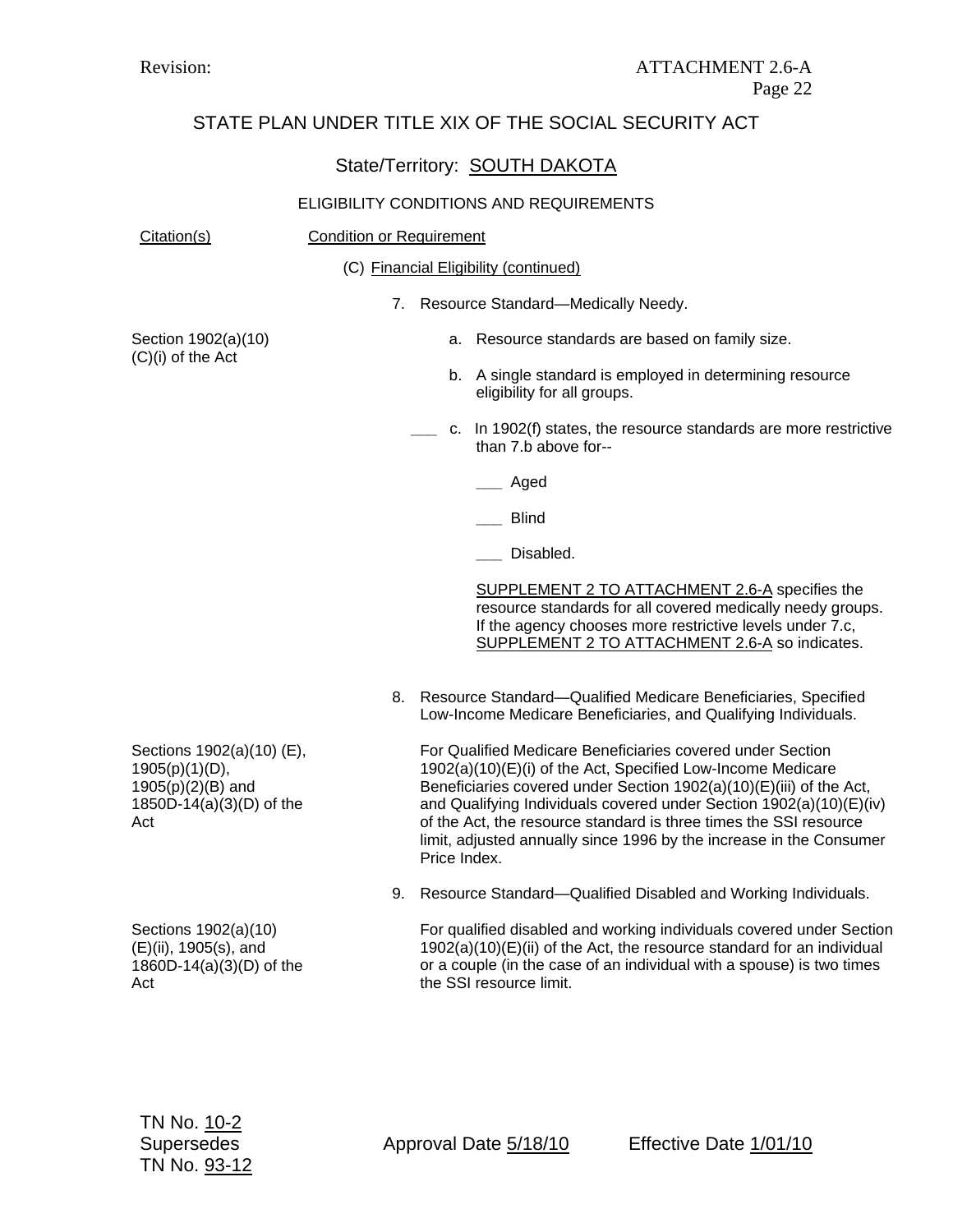# Revision: HCFA-PM-91-8 (MB) ATTACHMENT 2.6-A

## STATE PLAN UNDER TITLE XIX OF THE SOCIAL SECURITY ACT

#### State/Territory: SOUTH DAKOTA

#### ELIGIBILITY CONDITIONS AND REQUIREMENTS

Citation(s) Condition or Requirement

(C) Financial Eligibility (continued)

Section 1902(u) of the Act

- 9.1 For COBRA continuation beneficiaries, the resource standard is:
	- **\_\_\_** Twice the SSI resource standard for an individual.

**\_\_\_** More restrictive standard as applied under Section 1902(f) of the Act as described in SUPPLEMENT 8 TO ATTACHMENT 2.6-A.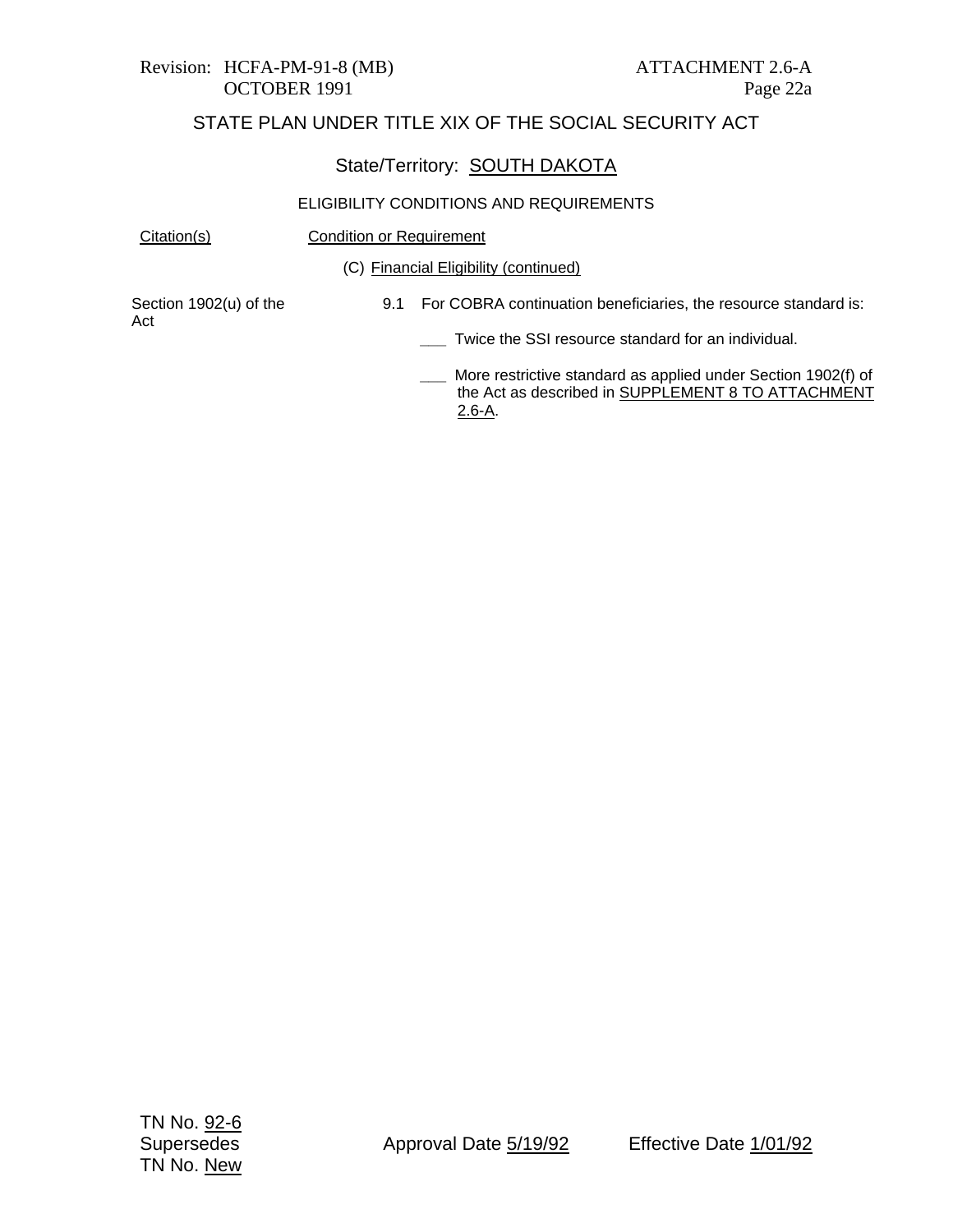## State/Territory: SOUTH DAKOTA

| Citation(s)                   | <b>Condition or Requirement</b>       |                                                                                                                                                              |  |
|-------------------------------|---------------------------------------|--------------------------------------------------------------------------------------------------------------------------------------------------------------|--|
|                               | (C) Financial Eligibility (continued) |                                                                                                                                                              |  |
|                               |                                       | 10. Excess Resources.                                                                                                                                        |  |
| Section 1902(u) of the<br>Act |                                       | a. Categorically Needy, Qualified Medicare Beneficiaries,<br>Qualified Disabled and Working Individuals, and Specified<br>Low-Income Medicare Beneficiaries- |  |
|                               |                                       | Any excess resources make the individual ineligible.                                                                                                         |  |
|                               |                                       | b. Categorically Needy Only-                                                                                                                                 |  |
|                               |                                       | <b>_X</b> _ This state has a Section 1634 agreement with SSI.<br>Receipt of SSI is provided for individuals while<br>disposing of excess resources.          |  |
|                               | c.                                    | Medically Needy—                                                                                                                                             |  |
|                               |                                       | Any excess resources make the individual ineligible.                                                                                                         |  |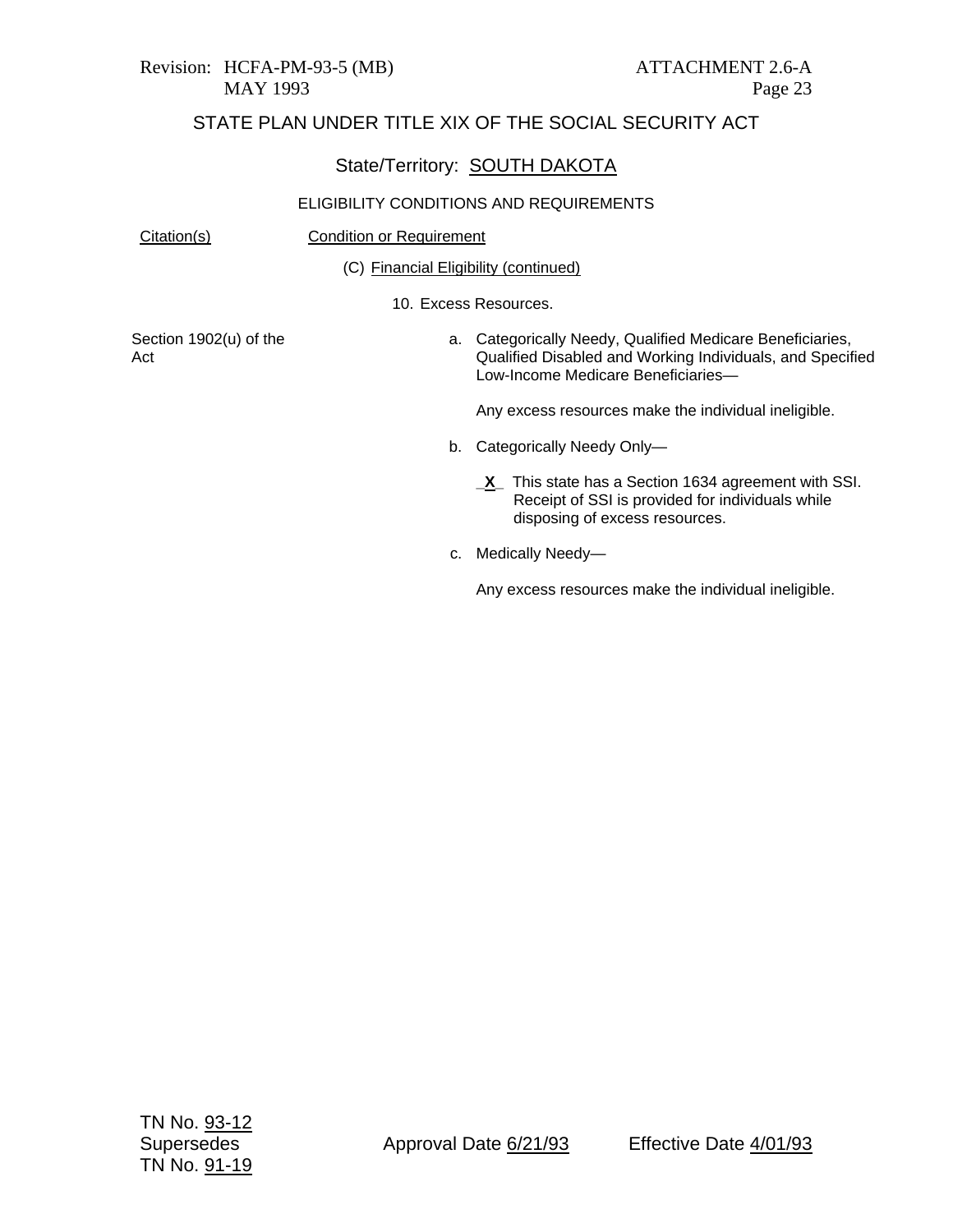#### Revision: HCFA-PM-91-4 (BPD) ATTACHMENT 2.6-A AUGUST 1991 Page 24

# STATE PLAN UNDER TITLE XIX OF THE SOCIAL SECURITY ACT

## State/Territory: SOUTH DAKOTA

| Citation(s)    | <b>Condition or Requirement</b>       |                                                                                                                                                                                                                 |  |
|----------------|---------------------------------------|-----------------------------------------------------------------------------------------------------------------------------------------------------------------------------------------------------------------|--|
|                | (C) Financial Eligibility (continued) |                                                                                                                                                                                                                 |  |
| 42 CFR 435.914 | 11. Effective Date of Eligibility.    |                                                                                                                                                                                                                 |  |
|                | а.                                    | Groups Other Than Qualified Medicare Beneficiaries-                                                                                                                                                             |  |
|                | i.                                    | For the prospective period-                                                                                                                                                                                     |  |
|                |                                       | Coverage is available for the full month if the<br>following individuals are eligible at any time during<br>the month:                                                                                          |  |
|                |                                       | X Aged, blind, disabled                                                                                                                                                                                         |  |
|                |                                       | X AFDC-related.                                                                                                                                                                                                 |  |
|                |                                       | Coverage is available only for the period during the<br>month for which the following individuals meet the<br>eligibility requirements:                                                                         |  |
|                |                                       | __ Aged, blind, disabled                                                                                                                                                                                        |  |
|                |                                       | AFDC-related.                                                                                                                                                                                                   |  |
|                | ii.                                   | For the retroactive period-                                                                                                                                                                                     |  |
|                |                                       | Coverage is available for three months before the<br>date of application if the following individuals would<br>have been eligible had they applied:                                                             |  |
|                |                                       | ___ Aged, blind, disabled                                                                                                                                                                                       |  |
|                |                                       | __ AFDC-related.                                                                                                                                                                                                |  |
|                |                                       | Coverage is available beginning the first day of the<br>third month before the date of application if the<br>following individuals would have been eligible at any<br>time during that month, had they applied: |  |
|                |                                       | X Aged, blind, disabled                                                                                                                                                                                         |  |
|                |                                       | X AFDC-related.                                                                                                                                                                                                 |  |
|                |                                       |                                                                                                                                                                                                                 |  |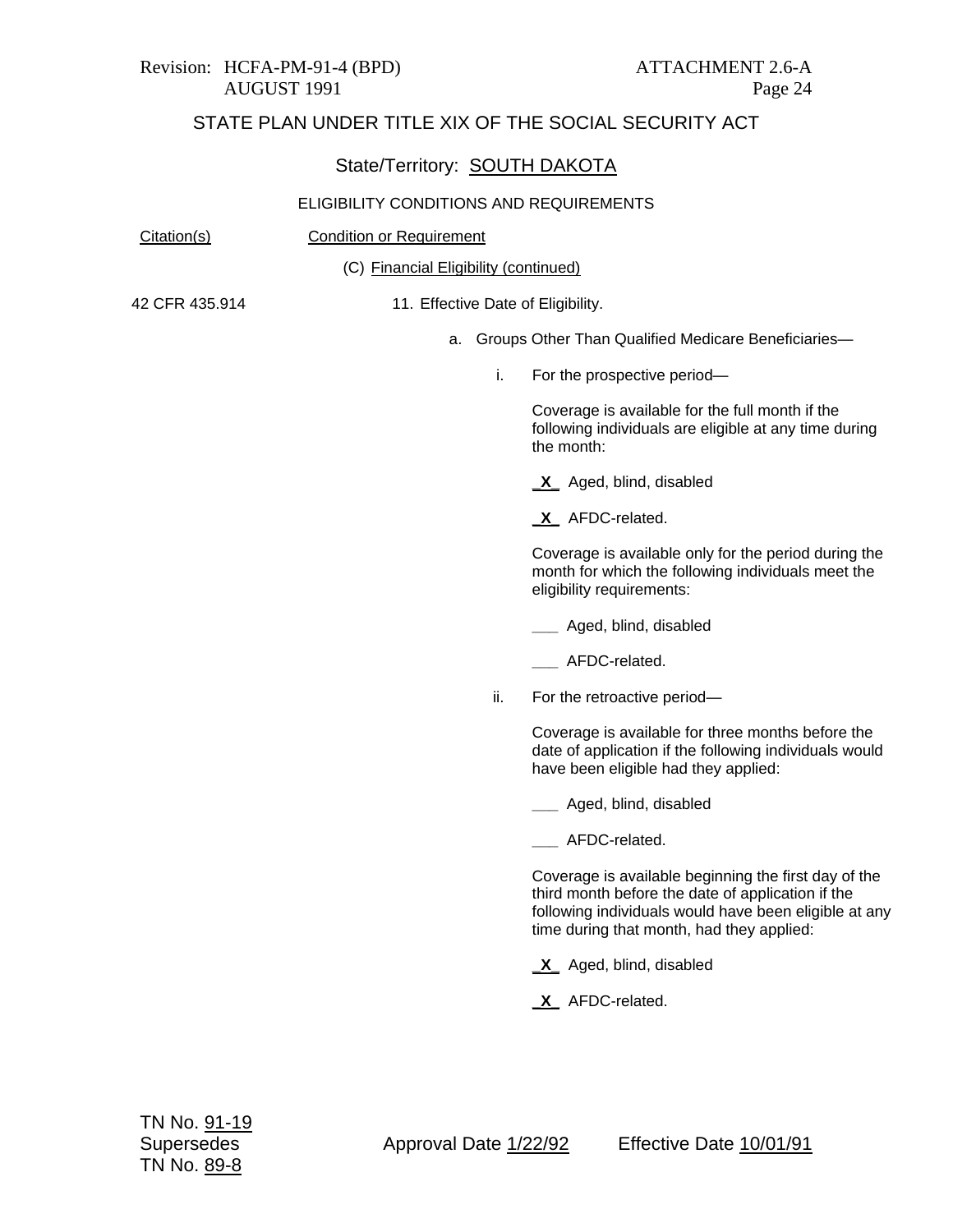## State/Territory: **SOUTH DAKOTA**

| Citation(s)                                       | <b>Condition or Requirement</b>       |                                                                                                                                                                                                                                                                                                                                                    |
|---------------------------------------------------|---------------------------------------|----------------------------------------------------------------------------------------------------------------------------------------------------------------------------------------------------------------------------------------------------------------------------------------------------------------------------------------------------|
|                                                   | (C) Financial Eligibility (continued) |                                                                                                                                                                                                                                                                                                                                                    |
| 42 CFR 435.914                                    | 11. Effective Date of Eligibility     |                                                                                                                                                                                                                                                                                                                                                    |
|                                                   | a.                                    | Groups Other Than Qualified Medicare Beneficiaries-<br>(continued)                                                                                                                                                                                                                                                                                 |
|                                                   |                                       | This section is superseded by SD 13-15.<br>Ш.                                                                                                                                                                                                                                                                                                      |
| Sections $1902(e)(8)$ and<br>$1905(a)$ of the Act |                                       | $X_b$ . For qualified Medicare beneficiaries defined in Section<br>$1905(p)(1)$ of the Act coverage is available beginning with<br>the first day of the month after the month in which the<br>individual is first determined to be a qualified Medicare<br>beneficiary under Section $1905(p)(1)$ . The eligibility<br>determination is valid for- |
|                                                   |                                       | $X_1$ 12 months                                                                                                                                                                                                                                                                                                                                    |
|                                                   |                                       | 6 months                                                                                                                                                                                                                                                                                                                                           |
|                                                   |                                       | months (no less than 6 months and nor more<br>than 12 months).                                                                                                                                                                                                                                                                                     |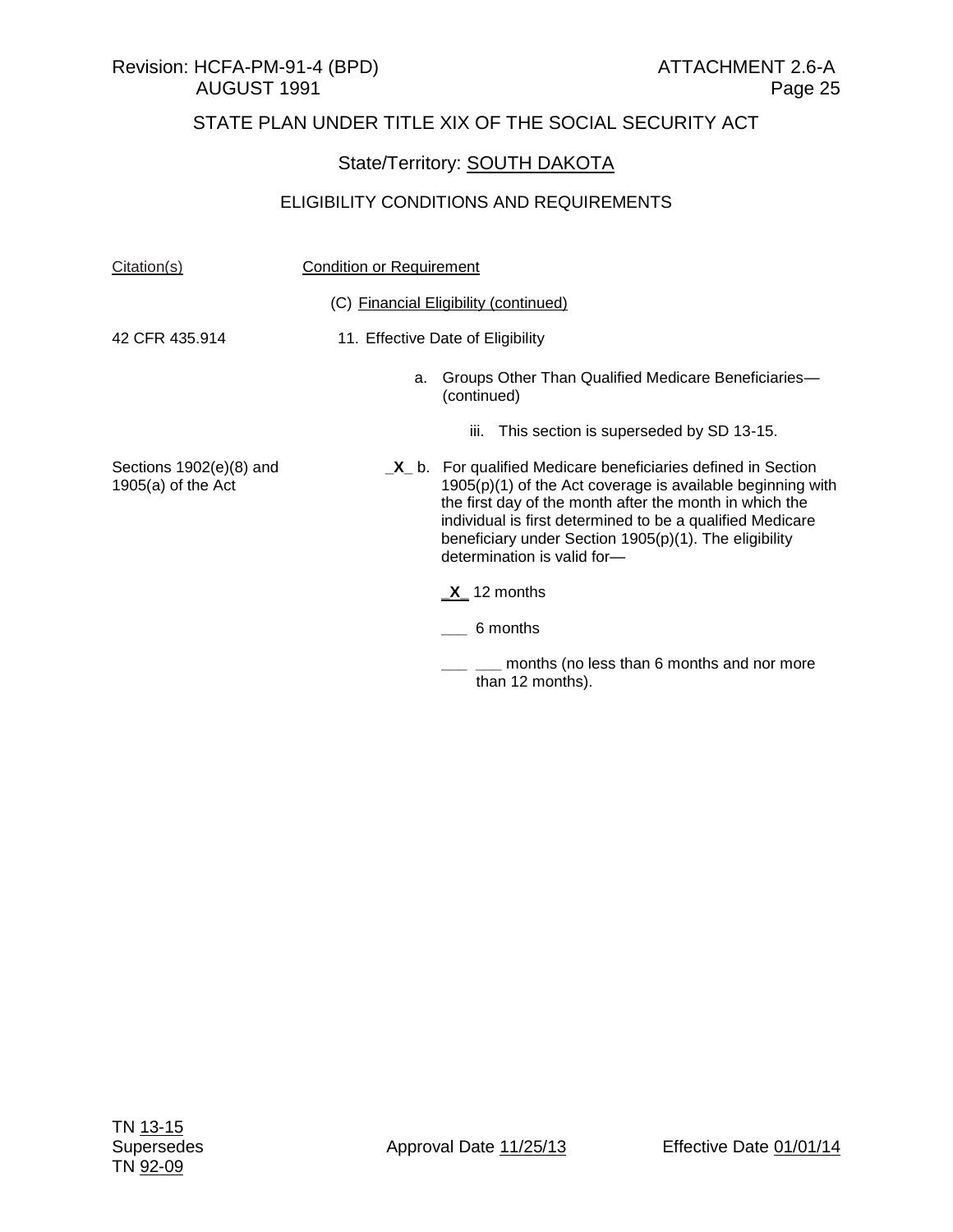#### Revision: HCFA-PM-91-4 (BPD) ATTACHMENT 2.6-A AUGUST 1991 Page 26

## STATE PLAN UNDER TITLE XIX OF THE SOCIAL SECURITY ACT

#### State/Territory: SOUTH DAKOTA

#### ELIGIBILITY CONDITIONS AND REQUIREMENTS

| Citation(s) | <b>Condition or Requirement</b> |
|-------------|---------------------------------|
|             |                                 |

(C) Financial Eligibility (continued)

Sections 1902(a)(18) and 1902(f) of the Act

11. Transfer of Resources—Categorically and Medically Needy, Qualified Medicare Beneficiaries, and Qualified Disabled and Working Individuals.

The agency complies with the provisions of Section 1917 of the Act with respect to the transfer of resources.

Disposal of resources at less than fair market value affects eligibility for certain services as detailed in SUPPLEMENT 9 TO ATTACHMENT 2.6-A.